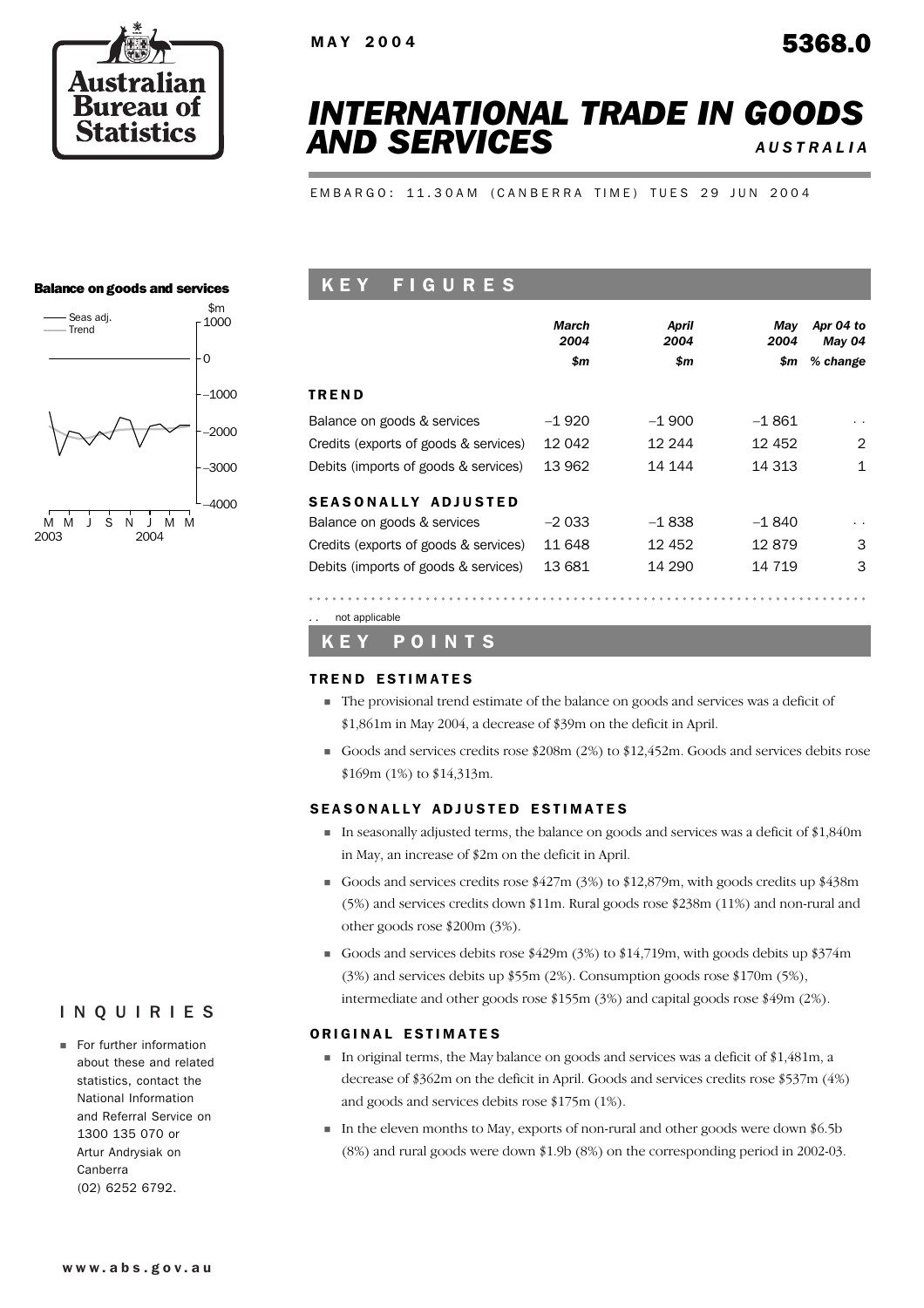# NOTES

| FORTHCOMING ISSUES                             | <b>ISSUE</b>                                                                                                                                                                                                                                                                                                                                                                                                                                                                                                                                                                                                                                                                        | <b>RELEASE DATE</b>                                                                                                                                                                                                                                                                                                                                                                                                                                   |  |  |  |  |  |  |
|------------------------------------------------|-------------------------------------------------------------------------------------------------------------------------------------------------------------------------------------------------------------------------------------------------------------------------------------------------------------------------------------------------------------------------------------------------------------------------------------------------------------------------------------------------------------------------------------------------------------------------------------------------------------------------------------------------------------------------------------|-------------------------------------------------------------------------------------------------------------------------------------------------------------------------------------------------------------------------------------------------------------------------------------------------------------------------------------------------------------------------------------------------------------------------------------------------------|--|--|--|--|--|--|
|                                                | June 2004                                                                                                                                                                                                                                                                                                                                                                                                                                                                                                                                                                                                                                                                           | 29 July 2004                                                                                                                                                                                                                                                                                                                                                                                                                                          |  |  |  |  |  |  |
|                                                | <b>July 2004</b>                                                                                                                                                                                                                                                                                                                                                                                                                                                                                                                                                                                                                                                                    | 31 August 2004                                                                                                                                                                                                                                                                                                                                                                                                                                        |  |  |  |  |  |  |
|                                                | August 2004                                                                                                                                                                                                                                                                                                                                                                                                                                                                                                                                                                                                                                                                         | 29 September 2004                                                                                                                                                                                                                                                                                                                                                                                                                                     |  |  |  |  |  |  |
|                                                | September 2004                                                                                                                                                                                                                                                                                                                                                                                                                                                                                                                                                                                                                                                                      | 1 November 2004                                                                                                                                                                                                                                                                                                                                                                                                                                       |  |  |  |  |  |  |
|                                                | October 2004                                                                                                                                                                                                                                                                                                                                                                                                                                                                                                                                                                                                                                                                        | 2 December 2004                                                                                                                                                                                                                                                                                                                                                                                                                                       |  |  |  |  |  |  |
|                                                | November 2004                                                                                                                                                                                                                                                                                                                                                                                                                                                                                                                                                                                                                                                                       | 11 January 2005                                                                                                                                                                                                                                                                                                                                                                                                                                       |  |  |  |  |  |  |
|                                                |                                                                                                                                                                                                                                                                                                                                                                                                                                                                                                                                                                                                                                                                                     |                                                                                                                                                                                                                                                                                                                                                                                                                                                       |  |  |  |  |  |  |
| <b>REVISIONS</b>                               | In original terms, revisions since the previous issue have increased the deficit on goods                                                                                                                                                                                                                                                                                                                                                                                                                                                                                                                                                                                           |                                                                                                                                                                                                                                                                                                                                                                                                                                                       |  |  |  |  |  |  |
|                                                |                                                                                                                                                                                                                                                                                                                                                                                                                                                                                                                                                                                                                                                                                     | and services for the ten months to April 2004 by \$149m. The revision to the April 2004                                                                                                                                                                                                                                                                                                                                                               |  |  |  |  |  |  |
|                                                | estimate was an increase on the deficit of \$26m.                                                                                                                                                                                                                                                                                                                                                                                                                                                                                                                                                                                                                                   |                                                                                                                                                                                                                                                                                                                                                                                                                                                       |  |  |  |  |  |  |
|                                                | The revisions are the result of incorporating the latest available data relating to                                                                                                                                                                                                                                                                                                                                                                                                                                                                                                                                                                                                 |                                                                                                                                                                                                                                                                                                                                                                                                                                                       |  |  |  |  |  |  |
|                                                | merchandise trade and the quarterly Survey of International Trade in Services.                                                                                                                                                                                                                                                                                                                                                                                                                                                                                                                                                                                                      |                                                                                                                                                                                                                                                                                                                                                                                                                                                       |  |  |  |  |  |  |
| CHANGES IN THIS ISSUE                          | Some changes to the content of this publication have been introduced. These changes<br>include the addition of a new table, providing seasonally adjusted and trend estimates for<br>services credits and debits. The additional table has been inserted as Table 6, which has<br>resulted in the existing table numbers (Tables 6 through to 11) in this publication and in<br>the electronic release of this publication to be re-numbered as Tables 7 through to 12.<br>The numbering of the AusStats tables has also changed, and is consistent with this<br>publication. All data previously available from AusStats and Time Series Spreadsheets<br>continue to be available. |                                                                                                                                                                                                                                                                                                                                                                                                                                                       |  |  |  |  |  |  |
| NEW PUBLICATION AND<br><b>FEATURE ARTICLES</b> | publication.                                                                                                                                                                                                                                                                                                                                                                                                                                                                                                                                                                                                                                                                        | A new publication on Foreign Ownership of Australian Exporters and Importers and<br>feature articles on Australian Outward Foreign Affiliates Trade, Australia's Exporters and<br>Australia's Importers have been released. Details are provided on page four of this                                                                                                                                                                                 |  |  |  |  |  |  |
| CAUTIONARY NOTE                                | between these bases.                                                                                                                                                                                                                                                                                                                                                                                                                                                                                                                                                                                                                                                                | The tables in this publication are presented on two bases. Tables 1-7 contain estimates of<br>Australia's international trade in goods and services which have been adjusted for<br>coverage, valuation and timing to a balance of payments basis. Tables 8-11 contain<br>estimates of merchandise exports and imports based on Australian Customs Service<br>records. Paragraph 5 of the Explanatory Notes provides an explanation of the difference |  |  |  |  |  |  |

Susan Linacre Acting Australian Statistician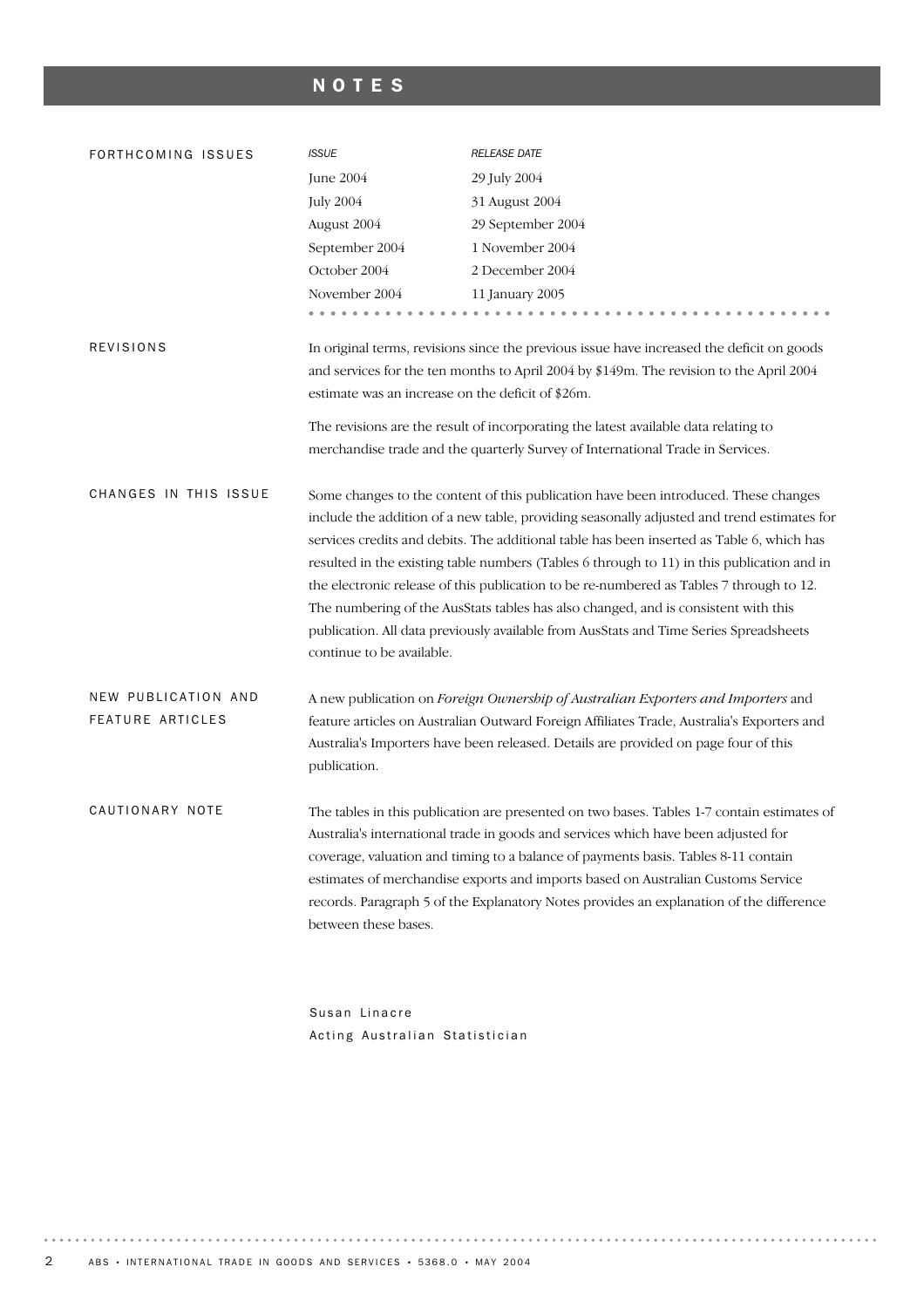# CONTENTS

|                   | page                                                                                                                                   |
|-------------------|----------------------------------------------------------------------------------------------------------------------------------------|
|                   |                                                                                                                                        |
|                   | Tables on AusStats                                                                                                                     |
|                   |                                                                                                                                        |
| <b>ANALYSIS</b>   |                                                                                                                                        |
|                   |                                                                                                                                        |
|                   |                                                                                                                                        |
| <b>TABLES</b>     |                                                                                                                                        |
|                   |                                                                                                                                        |
|                   | INTERNATIONAL TRADE IN GOODS AND SERVICES - BALANCE OF                                                                                 |
|                   | PAYMENTS BASIS                                                                                                                         |
|                   | 1<br>Goods and services, summary, seasonally adjusted and trend  10                                                                    |
|                   | 2<br>Goods and services, summary, original $\dots \dots \dots \dots \dots \dots \dots \dots \dots \dots \dots \dots \dots \dots \dots$ |
|                   | 3                                                                                                                                      |
|                   | 4                                                                                                                                      |
|                   | 5                                                                                                                                      |
|                   | Services, summary, seasonally adjusted and trend 15<br>6                                                                               |
|                   | 7                                                                                                                                      |
|                   | INTERNATIONAL MERCHANDISE TRADE - RECORDED TRADE BASIS                                                                                 |
|                   | 8<br>International merchandise exports, by commodity $\dots \dots \dots \dots \dots \dots 17$                                          |
|                   | 9                                                                                                                                      |
|                   | International merchandise trade, by country and country groups $\dots \dots 23$<br>10                                                  |
|                   | 11                                                                                                                                     |
|                   | OTHER TABLES                                                                                                                           |
|                   |                                                                                                                                        |
|                   | 12                                                                                                                                     |
| OTHER INFORMATION |                                                                                                                                        |
|                   |                                                                                                                                        |
|                   |                                                                                                                                        |
|                   |                                                                                                                                        |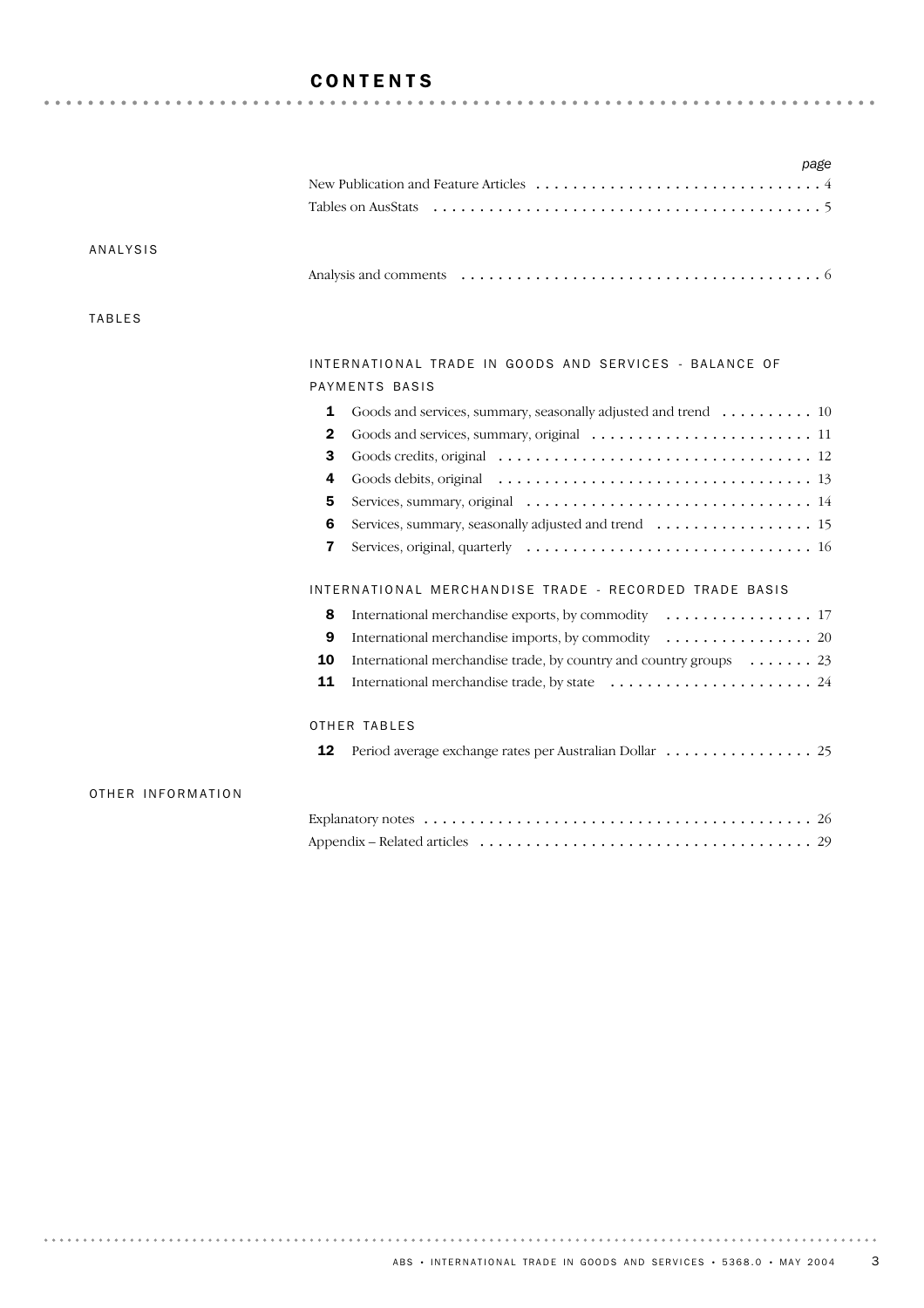A new publication on *Foreign Ownership of Australian Exporters and Importers, 2002-03* (cat. no. 5496.0) was released on the ABS web site <http://www.abs.gov.au> on 24 June 2004. This publication presents experimental estimates of the value of exports and imports of goods and services by foreign owned businesses in Australia. Details are available for the country of ownership, numbers of foreign owned traders, commodities traded and the value of trade between foreign owned businesses in Australia and the country of their foreign parent. NEW PUBLICATION

A feature article has been released on the ABS web site <http://www.abs.gov.au> concurrently with the release of this publication. The article, Australian Outward Foreign Affiliates Trade, 2002-03, Experimental, shows preliminary results from the Survey of Outward Foreign Affiliates Trade, which was conducted by the ABS for the first time in respect of 2002-03. The article provides details of the operations of foreign affiliates of Australian resident businesses, including the number of affiliates and their employment by country and by industry, sales and purchases of goods and services, and imports and exports of goods and services. **FEATURE ARTICLES** 

> Some estimates in the articles Australia's Exporters, 2002-03, and Australia's Importers, 2002-03, which were published in December 2003 and January 2004 respectively, have been revised due to a review of the methodology used to compile the trade in services estimates. The total numbers of exporters and importers are unaffected, but the breakdowns by value of exports and imports of services have been revised.

To access any of these articles on the web site select: *Themes* then *International Trade* then *Topics of Interest.*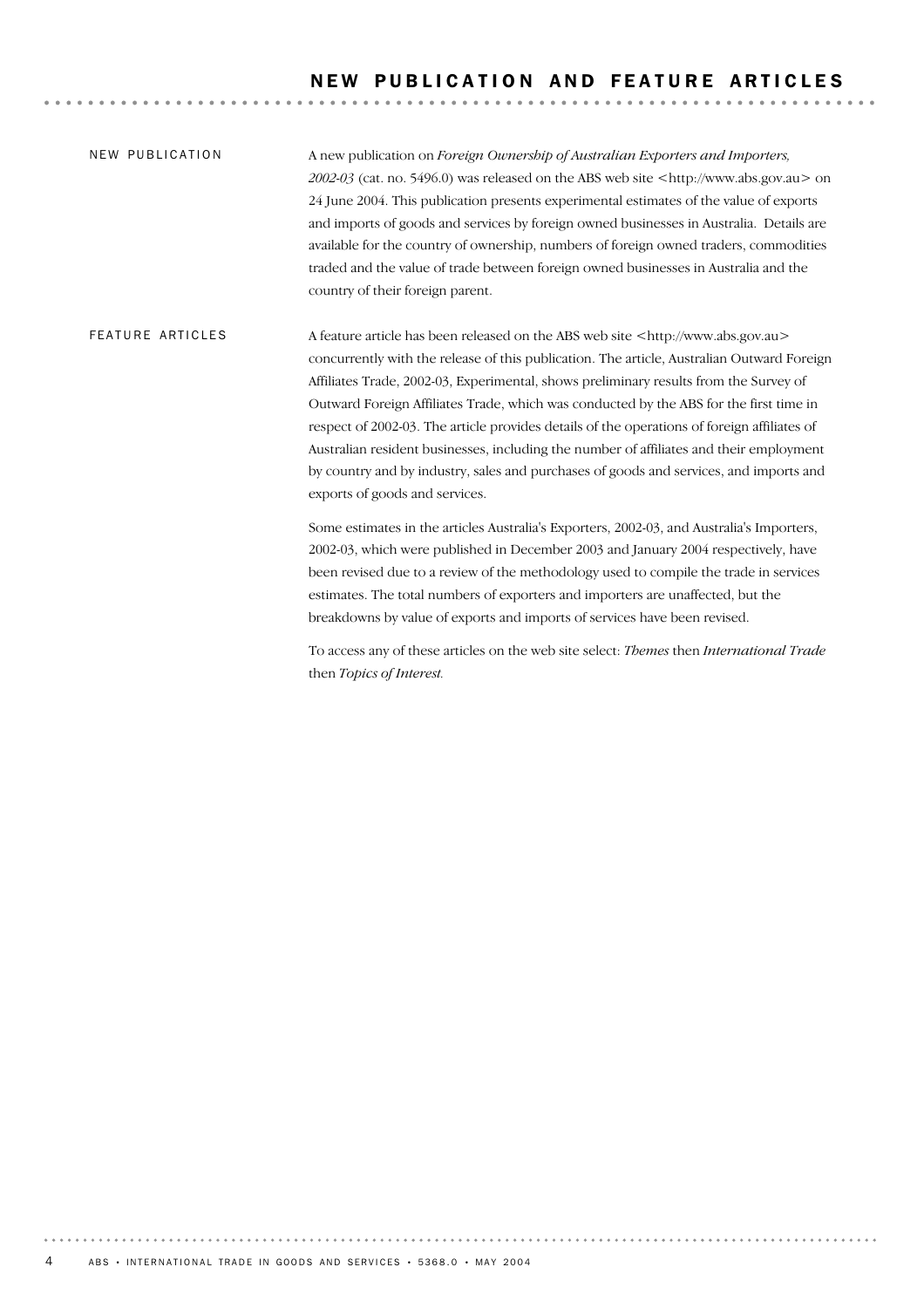# TABLES ON AUSSTATS

TABLES AVAILABLE ON AUSSTATS

Data available on the ABS web site <http://www.abs.gov.au> includes:

- ! longer time series of all tables contained in this publication
- ! additional tables listed below:

13 Merchandise exports by Broad Economic Category (BEC)

14 Merchandise exports by industry of origin (ANZSIC)

15 Merchandise imports by Broad Economic Category (BEC)

16 Merchandise imports by Balance of Payments Broad Economic Category (BoPBEC)

17 Merchandise imports by industry of origin (ANZSIC)

18 Merchandise exports, state by country and country groups

19 Merchandise imports, state by country and country groups

20 Monthly forward seasonal adjustment factors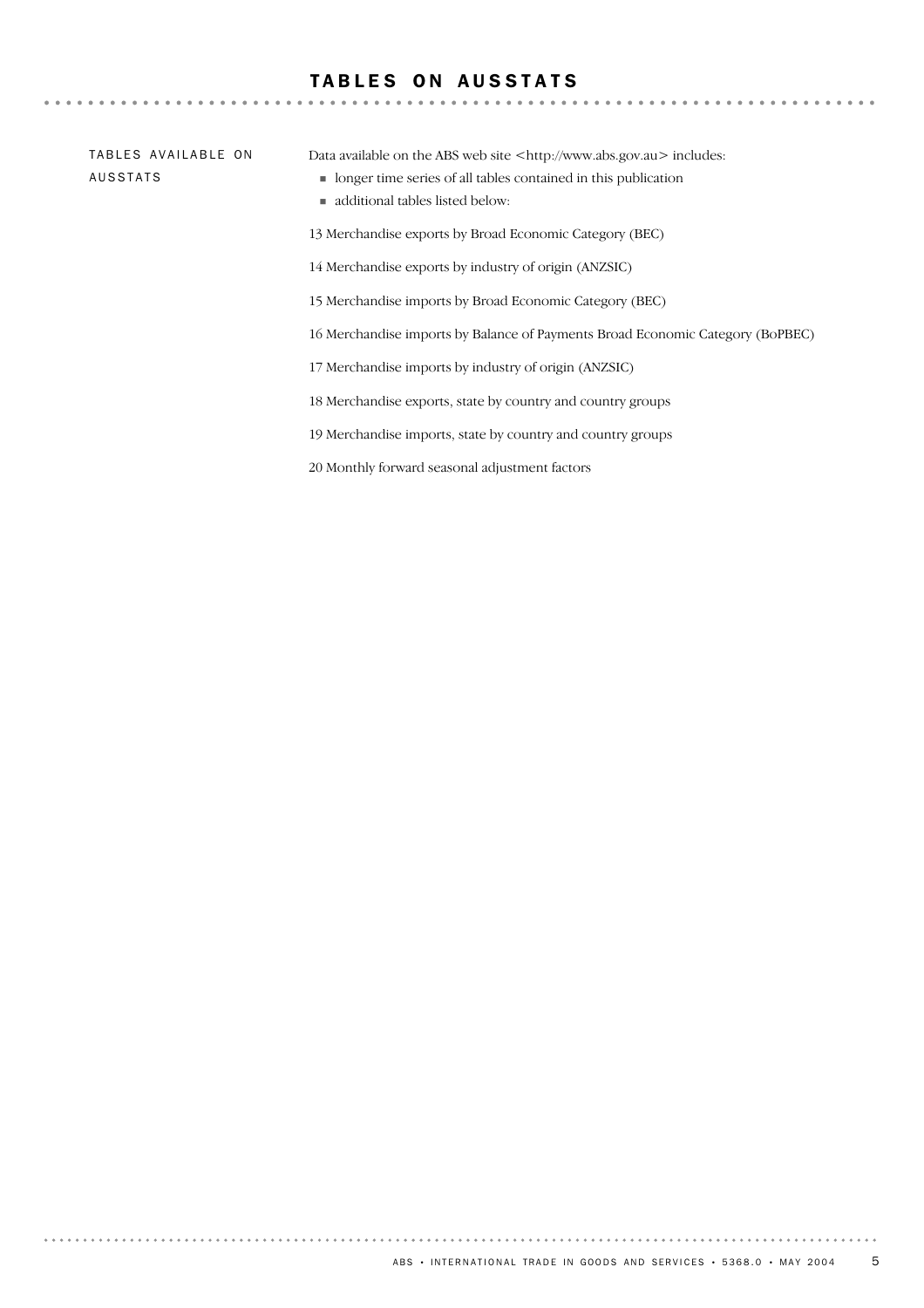# ANALYSIS AND COMMENTS

| BALANCE ON GOODS AND<br><b>SERVICES</b> | The trend estimate of the balance on goods and services in May 2004 was a deficit of<br>\$1,861m, a decrease of \$39m on the deficit in April.                                                                                                                                                                      |  |  |  |  |  |  |
|-----------------------------------------|---------------------------------------------------------------------------------------------------------------------------------------------------------------------------------------------------------------------------------------------------------------------------------------------------------------------|--|--|--|--|--|--|
|                                         | In seasonally adjusted terms, the balance on goods and services in May 2004 was a deficit<br>of \$1,840m, an increase of \$2m on the deficit in April.                                                                                                                                                              |  |  |  |  |  |  |
| EXPORTS OF GOODS AND<br><b>SERVICES</b> | The trend estimate of goods and services credits rose \$208m (2%) in May to \$12,452m.<br>In seasonally adjusted terms, goods and services credits rose $$427m (3%)$ in May to<br>$$12,879$ m. Rural goods rose $$238m (11%)$ , non-rural and other goods rose $$200m (3%)$ ,<br>while services credits fell \$11m. |  |  |  |  |  |  |

**Exports of goods GOODS CREDITS** 



### RURAL GOODS

The trend estimate of rural goods exports rose \$88m (4%) to \$2,336m.

In seasonally adjusted terms, rural goods rose \$238m (11%) to \$2,493m.

Rural goods, in original terms, rose \$353m (16%) to \$2,535m.

Movements in the original series contributing to the rise in seasonally adjusted terms were:

- $\blacksquare$  other rural, up \$235m (28%), compared with an average April to May rise of 11% over the previous three years
- ! meat and meat preparations, up \$132m (27%), compared with an average April to May rise of 4% over the previous three years
- ! wool and sheepskins, up \$29m (12%), in contrast to an average April to May fall of 5% over the previous three years.

Partly offsetting these effects were cereal and cereal preparations, down \$43m (7%), in contrast to an average April to May rise of 2% over the previous three years.

### NON-RURAL AND OTHER GOODS

The trend estimate of non-rural and other goods exports rose \$126m (2%) to \$7,276m.

Seasonally adjusted, non-rural and other goods rose \$200m (3%) to \$7,532m.

In original terms, non-rural and other goods rose \$399m (6%) to \$7,521m.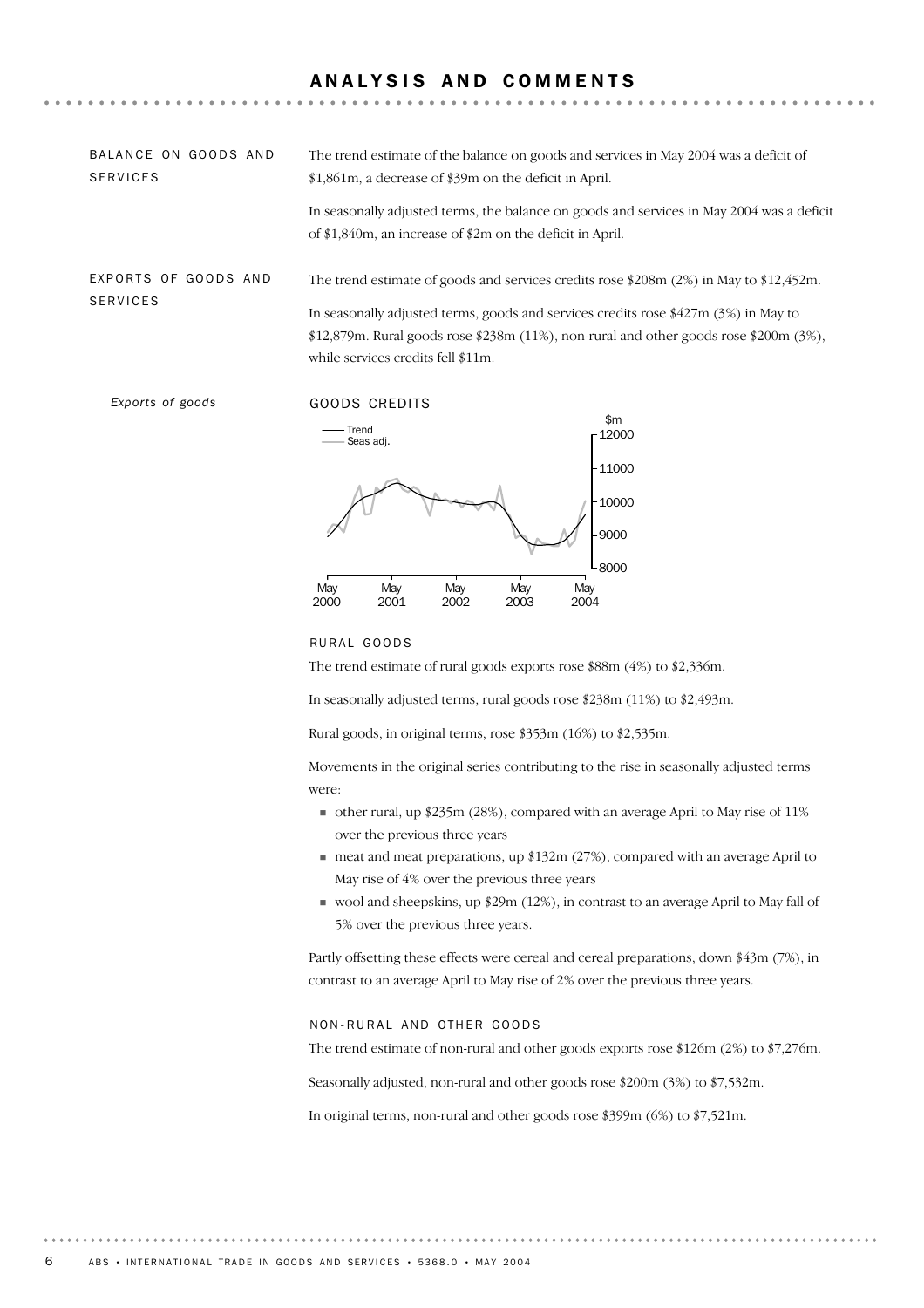*Exports of goods continued*

### NO N - R U R A L AN D OT H E R GO O D S *continued*

Movements in the original series contributing to the rise in seasonally adjusted terms were:

- ! metal ores and minerals, up \$225m (19%), in contrast to an average April to May fall of 4% over the previous three years
- ! coal, coke and briquettes, up \$120m (12%), in contrast to an average April to May fall of less than 1% over the previous three years
- ! other manufactures, up \$150m (14%), compared with an average April to May rise of 7% over the previous three years.

Partly offsetting these effects were other goods, down \$191m (26%).

*Exports of services* SERVICES CREDITS



<sup>(</sup>a) Trend estimates exclude the impact of the Olympics in September and October 2000.

In trend terms, services credits fell marginally to \$2,840m.

Seasonally adjusted, services credits fell \$11m to \$2,854m.

### IMPORTS OF GOODS AND SERVICES

In seasonally adjusted terms, goods and services debits rose \$429m (3%) to \$14,719m. Consumption goods rose \$170m (5%), intermediate and other goods rose \$155m (3%), capital goods rose \$49m (2%) and services debits rose \$55m (2%).

The trend estimate of goods and services debits rose \$169m (1%) in May to \$14,313m.

*Imports of goods* GOODS DEBITS



(a) A trend break of \$500m has been applied to May 2000. Trend estimates exclude abnormal imports of aircraft in December 2002.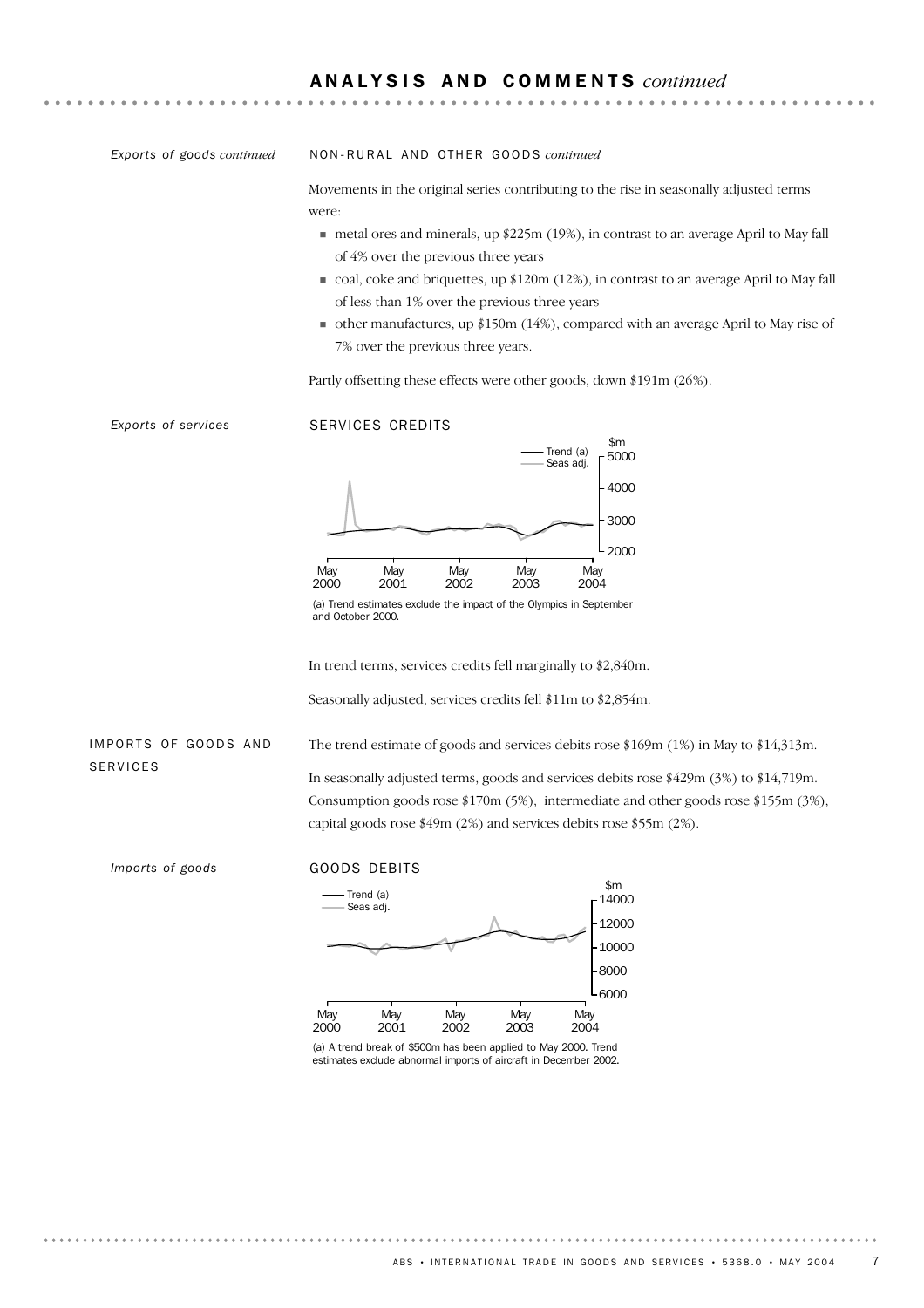### A N A L Y S I S A N D C O M M E N T S *continued*

*Imports of goods continued*

### CONSUMPTION GOODS

The trend estimate of imports of consumption goods rose \$58m (2%) to \$3,736m.

In seasonally adjusted terms, imports of consumption goods rose \$170m (5%) to \$3,888m.

Imports of consumption goods, in original terms, fell \$27m (1%) to \$3,461m.

Movements in the original series contributing to the rise in seasonally adjusted terms were:

- ! non-industrial transport equipment, up \$45m (4%), compared with an average April to May rise of less than 1% over the previous three years
- $\blacksquare$  food and beverages, up \$11m (3%), in contrast to an average April to May fall of 1% over the previous three years
- toys, books and leisure goods, up  $$31m (13%)$ , compared with an average April to May rise of 9% over the previous three years.

Offsetting these effects were household electrical items, down \$17m (5%), compared with an average April to May fall of 4% over the previous three years.

### CAPITAL GOODS

The trend estimate of imports of capital goods rose \$5m to \$2,604m.

In seasonally adjusted terms, imports of capital goods rose \$49m (2%) to \$2,693m.

Imports of capital goods, in original terms, rose \$228m (9%) to \$2,705m.

Movements in the original series contributing to the rise in seasonally adjusted terms were:

- $\blacksquare$  ADP equipment, up \$42m (9%), compared with an average April to May rise of less than 1% over the previous three years
- $\blacksquare$  machinery and industrial equipment, up \$53m (6%), rising at a higher rate than their historical average.

Offsetting these effects were:

- ! industrial transport equipment n.e.s., up \$63m (18%), compared with an average April to May rise of 40% over the previous three years
- ! civil aircraft, down \$13m (13%), in contrast to an average April to May rise of 31% over the previous three years.

### INTERMEDIATE AND OTHER GOODS

The trend estimate of imports of intermediate and other goods rose \$81m (2%) to \$5,019m.

In seasonally adjusted terms, intermediate and other goods imports rose \$155m (3%) to \$5,132m.

Imports of intermediate and other goods, in original terms, fell \$39m (1%) to \$4,952m.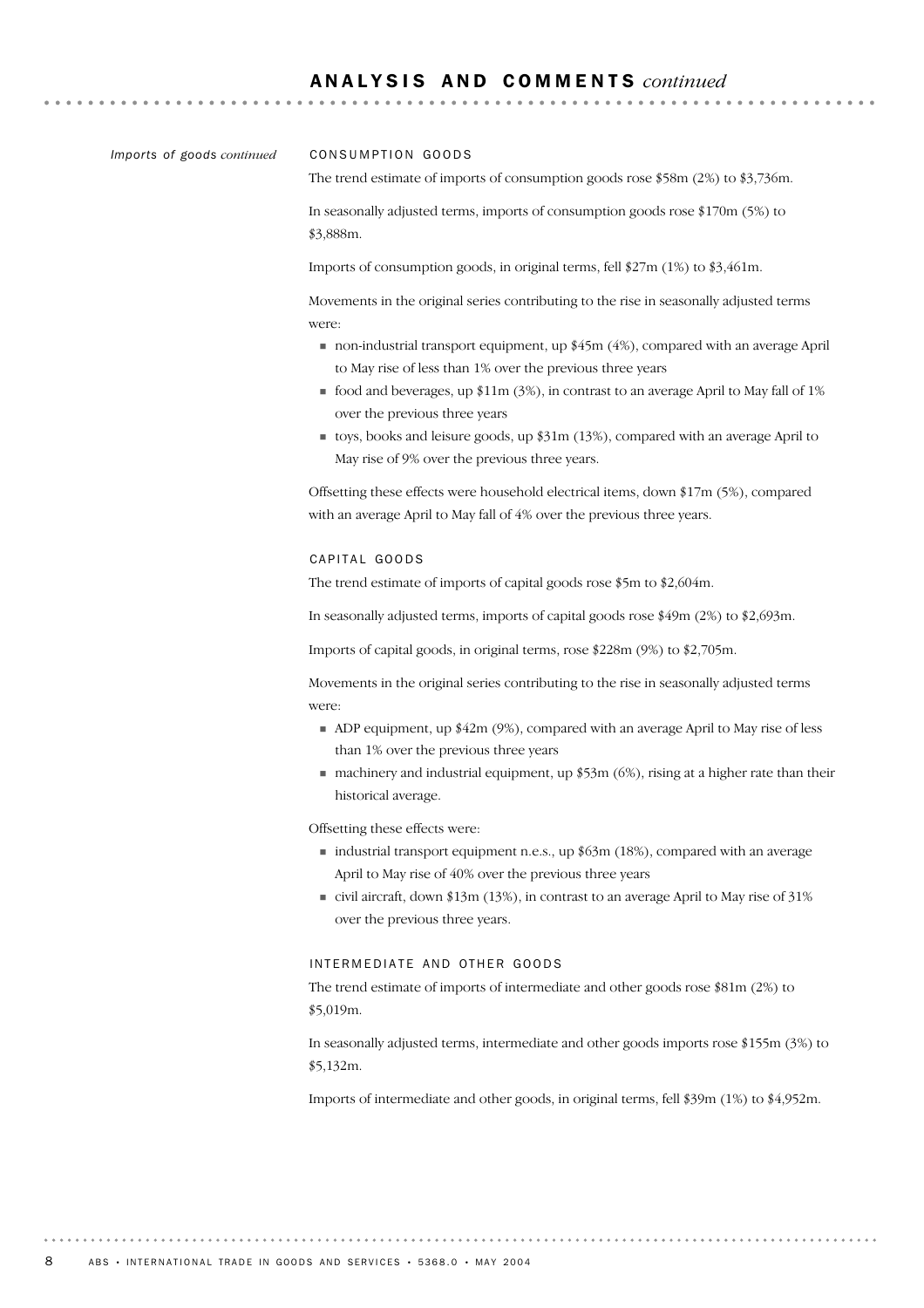*Imports of goods continued*

### INTERMEDIATE AND OTHER GOODS *continued*

Movements in the original series contributing to the rise in seasonally adjusted terms were:

- ! an adjustment made as part of the regular seasonal adjustment process to take into account different trading day patterns in April and May, which contributed about 3 percentage points to the rise
- ! processed industrial supplies n.e.s., down \$29m (3%), compared with an average April to May fall of 7% over the previous three years
- ! other parts for capital goods, up \$80m (12%), compared with an average April to May rise of 5% over the previous three years
- $\blacksquare$  parts for ADP equipment, up \$27m (21%), in contrast to an average April to May fall of 3% over the previous three years
- ! other merchandise goods, down \$7m (8%), compared with an average April to May fall of 29% over the previous three years.

Offsetting these effects were:

- $\bullet$  other goods, down \$53m (14%), in contrast to an average April to May rise of 8% over the previous three years
- $\blacksquare$  fuels and lubricants, down \$9m (1%), in contrast to an average April to May rise of 6% over the previous three years.



In trend terms, services debits rose \$25m (1%) to \$2,954m.

Seasonally adjusted, services debits rose \$55m (2%) to \$3,006m.

Contributing to the rise in the seasonally adjusted series were:

- $\blacksquare$  freight transportation services, up \$45m (9%)
- $\blacksquare$  other services, up \$10m (1%).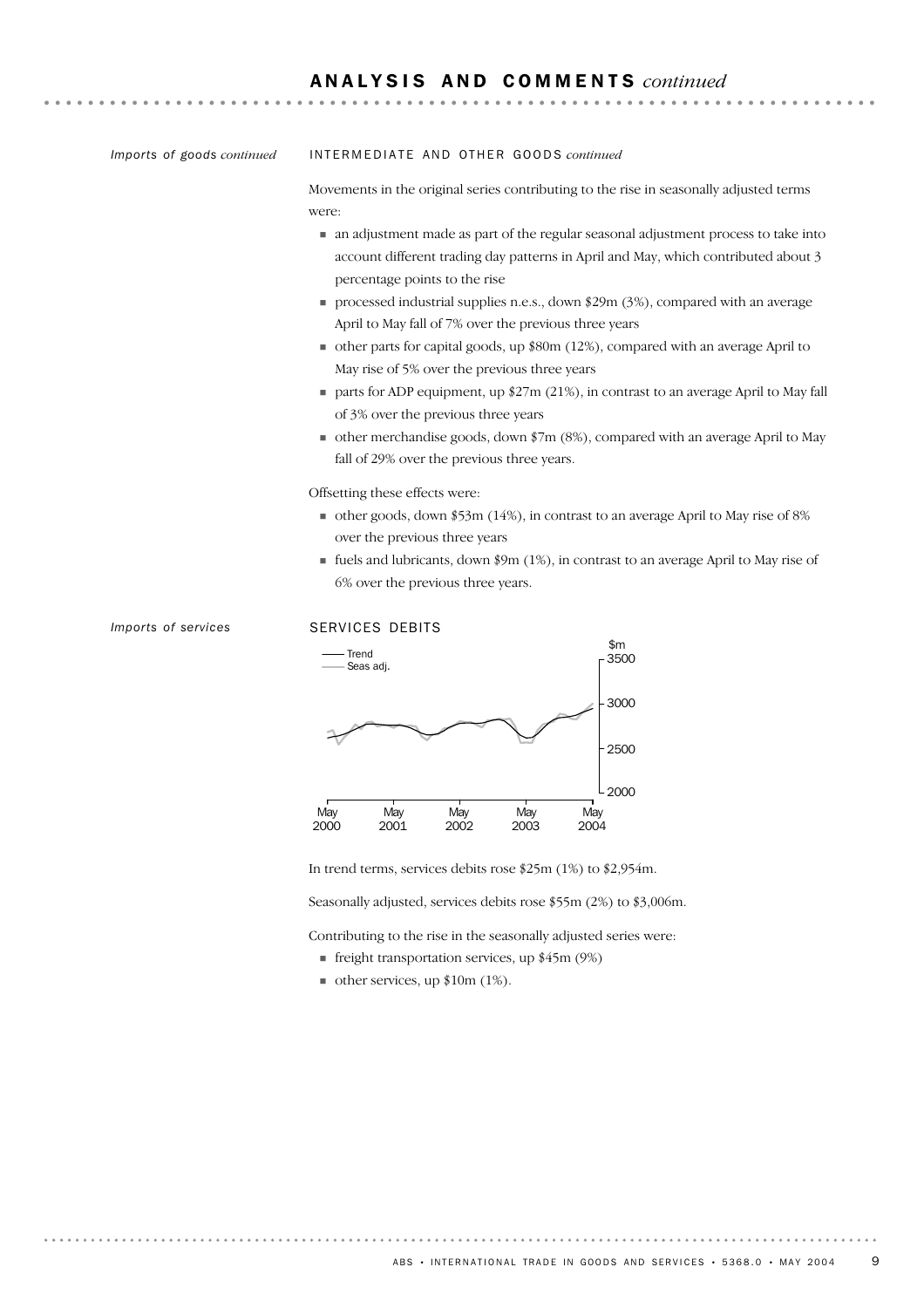# GOODS AND SERVICES (a), Summary: Seasonally adjusted and trend

| Total<br>goods<br>and<br>services<br>\$m<br>$-13770$<br>$-13971$<br>$-13475$<br>$-13546$ | Total<br>goods<br>\$m\$<br>$-11022$<br>$-11407$<br>$-10906$ | Con-<br>sumption<br>goods<br>\$m<br>$-3203$<br>$-3583$ | goods<br>\$m\$<br>$-2528$ | Inter-<br>mediate<br>Capital and other<br>goods<br>\$m<br>$-5291$ | Total<br>services<br>\$m                                                                            |  |  |  |  |  |  |  |  |  |  |  |  |  |  |
|------------------------------------------------------------------------------------------|-------------------------------------------------------------|--------------------------------------------------------|---------------------------|-------------------------------------------------------------------|-----------------------------------------------------------------------------------------------------|--|--|--|--|--|--|--|--|--|--|--|--|--|--|
|                                                                                          |                                                             |                                                        |                           |                                                                   |                                                                                                     |  |  |  |  |  |  |  |  |  |  |  |  |  |  |
|                                                                                          |                                                             |                                                        |                           |                                                                   |                                                                                                     |  |  |  |  |  |  |  |  |  |  |  |  |  |  |
|                                                                                          |                                                             |                                                        |                           |                                                                   |                                                                                                     |  |  |  |  |  |  |  |  |  |  |  |  |  |  |
|                                                                                          |                                                             |                                                        |                           |                                                                   |                                                                                                     |  |  |  |  |  |  |  |  |  |  |  |  |  |  |
|                                                                                          |                                                             |                                                        |                           |                                                                   | SEASONALLY ADJUSTED<br>2003<br>March<br>$-1455$<br>12 3 15<br>9570<br>2 0 0 4<br>7 5 6 6<br>2 7 4 5 |  |  |  |  |  |  |  |  |  |  |  |  |  |  |
|                                                                                          |                                                             |                                                        |                           |                                                                   |                                                                                                     |  |  |  |  |  |  |  |  |  |  |  |  |  |  |
|                                                                                          |                                                             |                                                        |                           |                                                                   | $-2748$                                                                                             |  |  |  |  |  |  |  |  |  |  |  |  |  |  |
|                                                                                          |                                                             |                                                        | $-2671$                   | $-5153$                                                           | $-2564$                                                                                             |  |  |  |  |  |  |  |  |  |  |  |  |  |  |
|                                                                                          |                                                             | $-3523$                                                | $-2442$                   | $-4941$                                                           | $-2569$                                                                                             |  |  |  |  |  |  |  |  |  |  |  |  |  |  |
|                                                                                          | $-10979$                                                    | $-3441$                                                | $-2730$                   | $-4808$                                                           | $-2567$                                                                                             |  |  |  |  |  |  |  |  |  |  |  |  |  |  |
| $-13461$                                                                                 | $-10758$                                                    | $-3320$                                                | $-2637$                   | $-4801$                                                           | $-2703$                                                                                             |  |  |  |  |  |  |  |  |  |  |  |  |  |  |
| $-13519$                                                                                 | $-10744$                                                    | $-3329$                                                | $-2635$                   | $-4780$                                                           | $-2775$                                                                                             |  |  |  |  |  |  |  |  |  |  |  |  |  |  |
| $-13733$                                                                                 | $-10942$                                                    | $-3600$                                                | $-2568$                   | $-4774$                                                           | $-2791$                                                                                             |  |  |  |  |  |  |  |  |  |  |  |  |  |  |
| $-13308$                                                                                 | $-10500$                                                    | $-3458$                                                | $-2433$                   | $-4609$                                                           | $-2808$                                                                                             |  |  |  |  |  |  |  |  |  |  |  |  |  |  |
| $-13360$                                                                                 | $-10469$                                                    | $-3415$                                                | $-2616$                   | $-4438$                                                           | $-2891$                                                                                             |  |  |  |  |  |  |  |  |  |  |  |  |  |  |
| $-13938$                                                                                 | $-11056$                                                    | $-3545$                                                | $-2774$                   | $-4737$                                                           | $-2882$                                                                                             |  |  |  |  |  |  |  |  |  |  |  |  |  |  |
|                                                                                          |                                                             |                                                        |                           |                                                                   |                                                                                                     |  |  |  |  |  |  |  |  |  |  |  |  |  |  |
| $-13952$                                                                                 | $-11114$                                                    | $-3768$                                                | $-2666$                   | $-4680$                                                           | $-2838$                                                                                             |  |  |  |  |  |  |  |  |  |  |  |  |  |  |
| $-13358$                                                                                 | $-10531$                                                    | $-3346$                                                | $-2383$                   | $-4802$                                                           | $-2827$                                                                                             |  |  |  |  |  |  |  |  |  |  |  |  |  |  |
| $-13681$                                                                                 | $-10789$                                                    | $-3523$                                                | $-2543$                   | $-4723$                                                           | $-2892$                                                                                             |  |  |  |  |  |  |  |  |  |  |  |  |  |  |
| $-14290$                                                                                 |                                                             |                                                        |                           |                                                                   | $-2951$                                                                                             |  |  |  |  |  |  |  |  |  |  |  |  |  |  |
| $-14719$                                                                                 | $-11713$                                                    |                                                        | $-2693$                   | $-5132$                                                           | $-3006$                                                                                             |  |  |  |  |  |  |  |  |  |  |  |  |  |  |
|                                                                                          |                                                             |                                                        |                           |                                                                   |                                                                                                     |  |  |  |  |  |  |  |  |  |  |  |  |  |  |
|                                                                                          |                                                             |                                                        |                           |                                                                   |                                                                                                     |  |  |  |  |  |  |  |  |  |  |  |  |  |  |
| $-14000$                                                                                 | $-11297$                                                    | $-3449$                                                | $-2566$                   | $-5282$                                                           | $-2703$                                                                                             |  |  |  |  |  |  |  |  |  |  |  |  |  |  |
| $-13820$                                                                                 | $-111171$                                                   | $-3437$                                                | $-2592$                   | $-5142$                                                           | $-2649$                                                                                             |  |  |  |  |  |  |  |  |  |  |  |  |  |  |
| $-13667$                                                                                 | $-11048$                                                    | $-3429$                                                | $-2615$                   | $-5004$                                                           | $-2619$                                                                                             |  |  |  |  |  |  |  |  |  |  |  |  |  |  |
| $-13557$                                                                                 | $-10932$                                                    | $-3426$                                                | $-2620$                   | $-4886$                                                           | $-2625$                                                                                             |  |  |  |  |  |  |  |  |  |  |  |  |  |  |
| $-13495$                                                                                 | $-10828$                                                    | $-3422$                                                | $-2608$                   | $-4798$                                                           | $-2667$                                                                                             |  |  |  |  |  |  |  |  |  |  |  |  |  |  |
| $-13481$                                                                                 | $-10753$                                                    | $-3428$                                                | $-2596$                   | $-4729$                                                           | $-2728$                                                                                             |  |  |  |  |  |  |  |  |  |  |  |  |  |  |
| $-13506$                                                                                 | $-10718$                                                    | $-3446$                                                | $-2598$                   | $-4674$                                                           | $-2788$                                                                                             |  |  |  |  |  |  |  |  |  |  |  |  |  |  |
| $-13540$                                                                                 | $-10710$                                                    | $-3473$                                                | $-2598$                   | $-4639$                                                           | $-2830$                                                                                             |  |  |  |  |  |  |  |  |  |  |  |  |  |  |
| $-13566$                                                                                 | $-10718$                                                    | $-3501$                                                | $-2595$                   | $-4622$                                                           | $-2848$                                                                                             |  |  |  |  |  |  |  |  |  |  |  |  |  |  |
| $-13602$                                                                                 | $-10747$                                                    | $-3520$                                                | $-2591$                   | $-4636$                                                           | $-2855$                                                                                             |  |  |  |  |  |  |  |  |  |  |  |  |  |  |
|                                                                                          |                                                             |                                                        |                           |                                                                   |                                                                                                     |  |  |  |  |  |  |  |  |  |  |  |  |  |  |
| $-13680$                                                                                 | $-10816$                                                    | $-3539$                                                | $-2590$                   | $-4687$                                                           | $-2864$                                                                                             |  |  |  |  |  |  |  |  |  |  |  |  |  |  |
| $-13804$                                                                                 | $-10924$                                                    | $-3571$                                                | $-2588$                   | $-4765$                                                           | $-2880$                                                                                             |  |  |  |  |  |  |  |  |  |  |  |  |  |  |
| $-13962$                                                                                 | $-11059$                                                    | $-3619$                                                | $-2589$                   | $-4851$                                                           | $-2903$                                                                                             |  |  |  |  |  |  |  |  |  |  |  |  |  |  |
| $-14$ 144                                                                                | $-11215$                                                    | $-3678$                                                | $-2599$                   | $-4938$                                                           | $-2929$                                                                                             |  |  |  |  |  |  |  |  |  |  |  |  |  |  |
| $-14313$                                                                                 | $-11359$                                                    | $-3736$                                                | $-2604$                   | $-5019$                                                           | $-2954$                                                                                             |  |  |  |  |  |  |  |  |  |  |  |  |  |  |
|                                                                                          |                                                             | $-11339$                                               | $-3718$<br>$-3888$        | $-2644$                                                           | $-4977$                                                                                             |  |  |  |  |  |  |  |  |  |  |  |  |  |  |

(a) For sign conventions, see paragraph 9 of the Explanatory Notes. (b) For all time periods, estimates for sugar, sugar preparations and honey are included in Non-rural and other goods.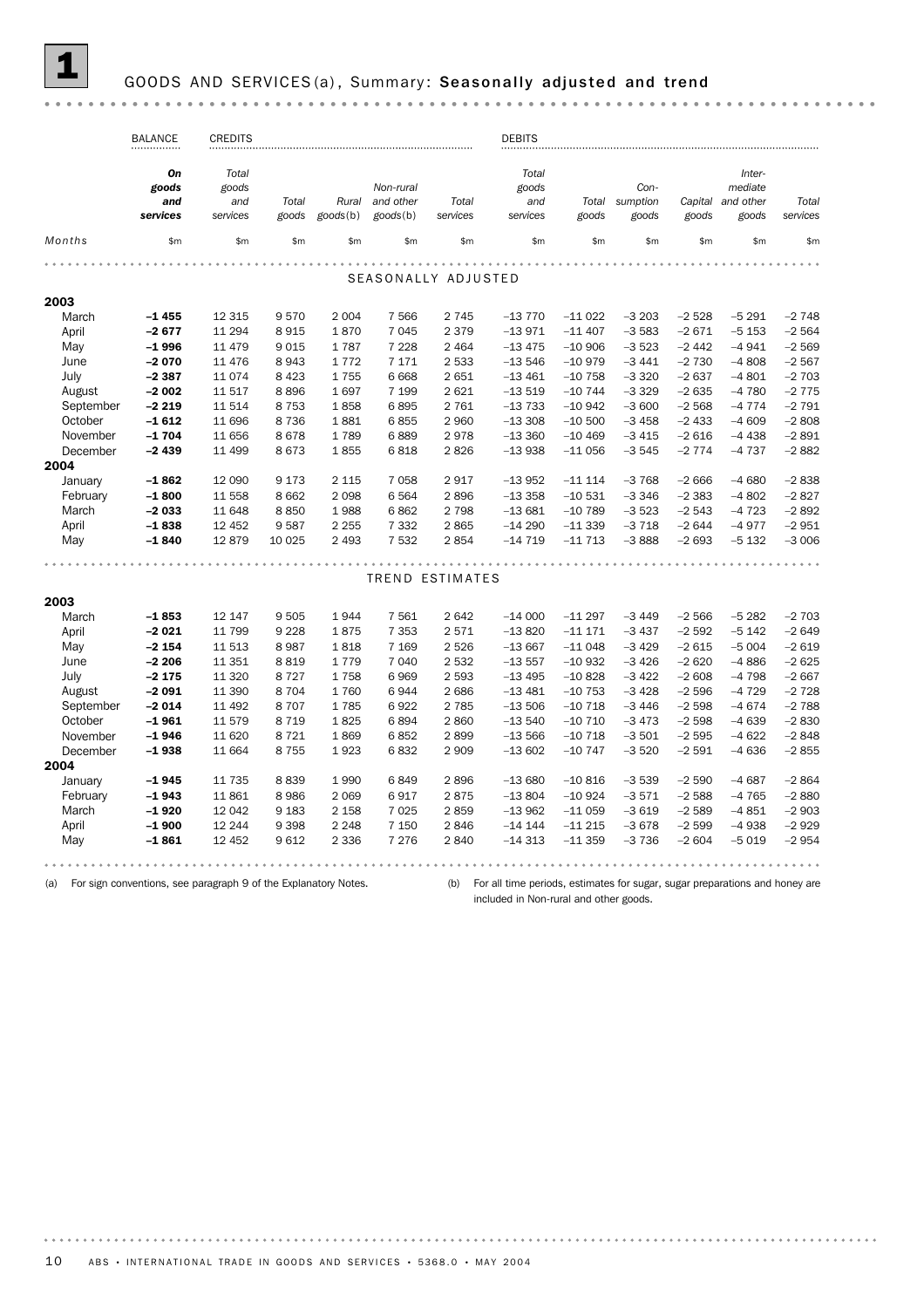# GOODS AND SERVICES (a), Summary: Original

|                               | <b>BALANCE</b>                        | <b>CREDITS</b>                             |                               |                                     |                                           |                            | <b>DEBITS</b>                              |                                                    |                                          |                                  |                                                  |                                 |
|-------------------------------|---------------------------------------|--------------------------------------------|-------------------------------|-------------------------------------|-------------------------------------------|----------------------------|--------------------------------------------|----------------------------------------------------|------------------------------------------|----------------------------------|--------------------------------------------------|---------------------------------|
|                               | On<br>goods<br>and<br>services<br>\$m | Total<br>goods<br>and<br>services<br>\$m\$ | Total<br>goods<br>\$m         | Rural<br>$\text{goods}(b)$<br>\$m\$ | Non-rural<br>and other<br>goods(b)<br>\$m | Total<br>services<br>\$m\$ | Total<br>goods<br>and<br>services<br>\$m\$ | goods<br>\$m\$                                     | Con-<br>Total sumption<br>goods<br>\$m\$ | Capital<br>goods<br>\$m\$        | Inter-<br>mediate<br>and other<br>goods<br>\$m\$ | Total<br>services<br>\$m        |
|                               |                                       |                                            |                               |                                     |                                           |                            |                                            |                                                    |                                          |                                  |                                                  |                                 |
|                               |                                       |                                            |                               |                                     | FINANCIAL YEAR                            |                            |                                            |                                                    |                                          |                                  |                                                  |                                 |
|                               |                                       |                                            |                               |                                     |                                           |                            |                                            |                                                    |                                          |                                  |                                                  |                                 |
| 2000-01<br>2001-02<br>2002-03 | 649<br>$-1233$<br>$-18639$            | 153 854<br>153 340<br>148 530              | 120 307<br>121 090<br>115 961 | 29 164<br>30 085<br>25 4 84         | 91 1 43<br>91 005<br>90 477               | 33 547<br>32 250<br>32 569 | $-167$ 169                                 | $-153205 -120524$<br>$-154573 -121942$<br>-134 278 | $-35775$<br>-37 422<br>-41 228           | $-25739$<br>$-27208$<br>$-31554$ | $-59010$<br>$-57312$<br>$-61,496$                | $-32681$<br>$-32631$<br>-32 891 |
|                               |                                       |                                            |                               |                                     |                                           |                            |                                            |                                                    |                                          |                                  |                                                  |                                 |
| <b>MONTHS</b>                 |                                       |                                            |                               |                                     |                                           |                            |                                            |                                                    |                                          |                                  |                                                  |                                 |
| 2003                          |                                       |                                            |                               |                                     |                                           |                            |                                            |                                                    |                                          |                                  |                                                  |                                 |
| March                         | $-898$                                | 12 619                                     | 9 9 0 2                       | 2 1 1 1                             | 7791                                      | 2 7 1 7                    | $-13517$                                   | $-10906$                                           | $-3127$                                  | $-2435$                          | $-5344$                                          | $-2611$                         |
| April                         | $-2618$                               | 10 966                                     | 8 6 8 0                       | 1851                                | 6829                                      | 2 2 8 6                    | $-13584$                                   | $-11085$                                           | $-3364$                                  | $-2573$                          | $-5148$                                          | $-2499$                         |
| May                           | $-1851$                               | 11 201                                     | 9 0 6 0                       | 1836                                | 7 2 2 4                                   | 2 141                      | $-13052$                                   | $-10.587$                                          | $-3188$                                  | $-2450$                          | $-4949$                                          | $-2465$                         |
| June                          | $-2235$                               | 11 154                                     | 8856                          | 1665                                | 7 1 9 1                                   | 2 2 9 8                    | $-13389$                                   | $-10837$                                           | $-3187$                                  | $-3007$                          | $-4643$                                          | $-2552$                         |
| July                          | $-2279$                               | 11 672                                     | 8 5 5 4                       | 1704                                | 6850                                      | 3 1 1 8                    | $-13951$                                   | $-11107$                                           | $-3577$                                  | $-2822$                          | $-4708$                                          | $-2844$                         |
| August                        | -1 790                                | 11 7 10                                    | 9 2 0 4                       | 1705                                | 7499                                      | 2 5 0 6                    | $-13500$                                   | $-10669$                                           | $-3444$                                  | $-2509$                          | $-4716$                                          | $-2831$                         |
| September                     | $-3158$                               | 11 487                                     | 9 0 3 0                       | 1836                                | 7 1 9 4                                   | 2 4 5 7                    | $-14645$                                   | $-11606$                                           | $-3982$                                  | $-2675$                          | $-4949$                                          | $-3039$                         |
| October                       | $-3114$                               | 11931                                      | 9 0 9 6                       | 1948                                | 7 1 4 8                                   | 2835                       | $-15045$                                   | $-12023$                                           | $-4121$                                  | $-2743$                          | $-5159$                                          | $-3022$                         |
| November                      | $-1.557$                              | 11 597                                     | 8 7 1 2                       | 1845                                | 6867                                      | 2885                       | $-13154$                                   | $-10.365$                                          | $-3540$                                  | $-2545$                          | $-4280$                                          | $-2789$                         |
| December<br>2004              | $-1.934$                              | 12 0 7 1                                   | 9 2 7 7                       | 2 0 8 4                             | 7 1 9 3                                   | 2 7 9 4                    | $-14005$                                   | $-11140$                                           | $-3517$                                  | $-2836$                          | $-4787$                                          | $-2865$                         |
| January                       | $-1773$                               | 11 243                                     | 7958                          | 1846                                | 6 1 1 2                                   | 3 2 8 5                    | $-13016$                                   | $-100084$                                          | $-3223$                                  | $-2392$                          | $-4469$                                          | $-2932$                         |
| February                      | $-198$                                | 11 939                                     | 8 2 9 7                       | 2071                                | 6 2 2 6                                   | 3642                       | $-12$ 137                                  | $-9579$                                            | $-3094$                                  | $-2028$                          | $-4457$                                          | $-2558$                         |
| March                         | $-2300$                               | 11 999                                     | 9 2 1 2                       | 2 1 1 9                             | 7 0 9 3                                   | 2 7 8 7                    | $-14299$                                   | $-11520$                                           | $-3683$                                  | $-2667$                          | $-5170$                                          | $-2779$                         |
| April                         | $-1843$                               | 11974                                      | 9 3 0 4                       | 2 1 8 2                             | 7 1 2 2                                   | 2670                       | $-13817$                                   | $-10956$                                           | $-3488$                                  | $-2477$                          | $-4991$                                          | $-2861$                         |
| May                           | $-1481$                               | 12 511                                     | 10 056                        | 2 5 3 5                             | 7521                                      | 2 4 5 5                    | $-13992$                                   | $-11118$                                           | $-3461$                                  | $-2705$                          | $-4952$                                          | $-2874$                         |
|                               |                                       |                                            |                               |                                     |                                           |                            |                                            |                                                    |                                          |                                  |                                                  |                                 |
|                               |                                       |                                            |                               |                                     | FINANCIAL YEAR TO DATE                    |                            |                                            |                                                    |                                          |                                  |                                                  |                                 |
| 11 months ended May           |                                       |                                            |                               |                                     |                                           |                            |                                            |                                                    |                                          |                                  |                                                  |                                 |
| 2003                          | $-16404$                              | 137 376                                    | 107 105                       | 23 819                              | 83 286                                    | 30 271                     |                                            | $-153\,780$ $-123\,441$                            |                                          | $-38041 -28547$                  | -56 853                                          | $-30339$                        |
| 2004                          | $-21427$                              | 130 134                                    | 98 700                        | 21875                               | 76825                                     | 31 434                     |                                            | $-151561 -120167$                                  | -39 130                                  | $-28399$                         | $-52638$                                         | $-31394$                        |
|                               |                                       |                                            |                               |                                     |                                           |                            |                                            |                                                    |                                          |                                  |                                                  |                                 |
|                               |                                       |                                            |                               |                                     |                                           |                            |                                            |                                                    |                                          |                                  |                                                  |                                 |

(a) For sign conventions, see paragraph 9 of the Explanatory Notes.

(b) For all time periods, estimates for sugar, sugar preparations and honey are included in Non-rural and other goods.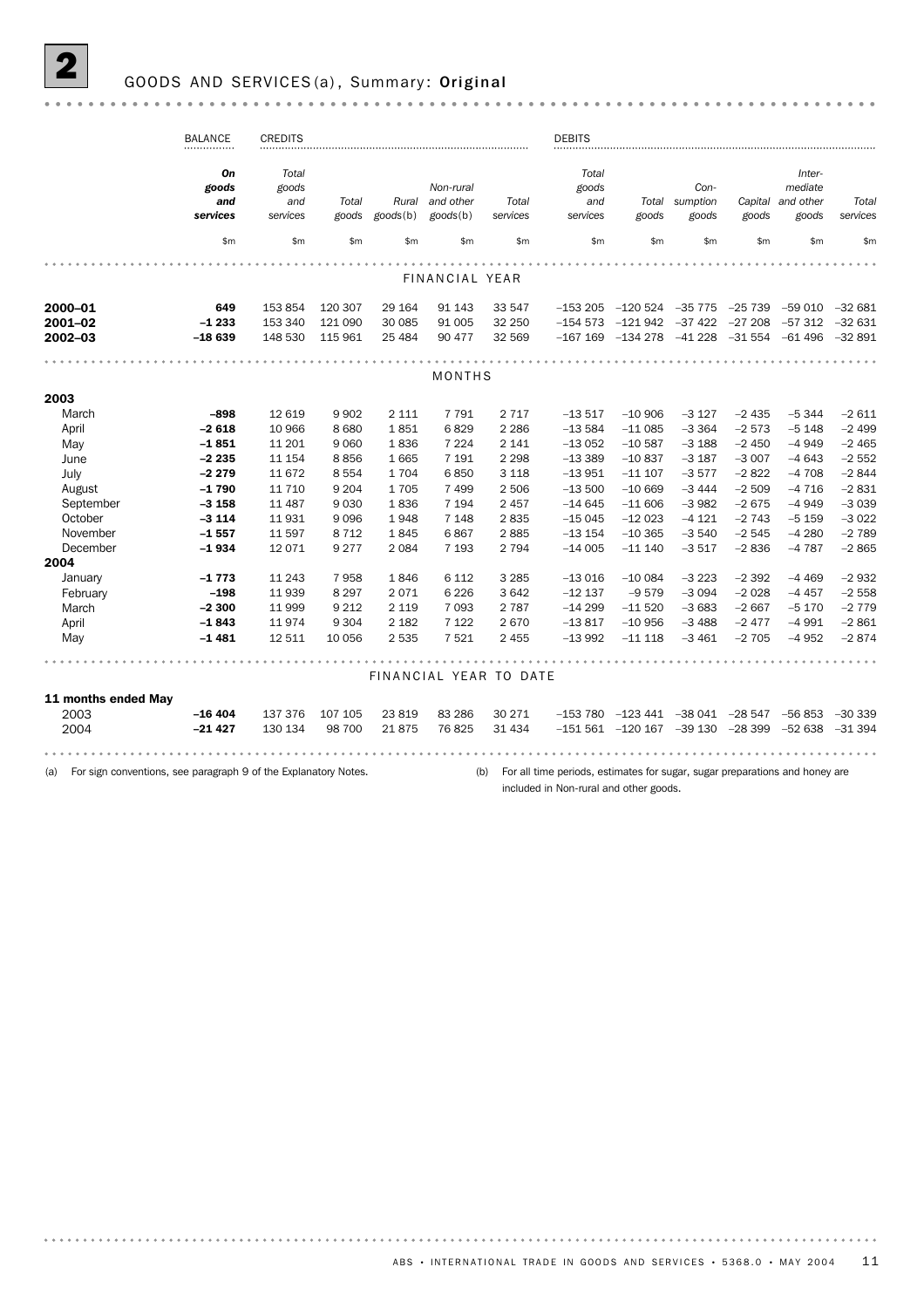|                                       |         |             |             |             |             |             | 11 MONTHS<br><b>ENDED MAY</b><br> |         |         |  |  |  |
|---------------------------------------|---------|-------------|-------------|-------------|-------------|-------------|-----------------------------------|---------|---------|--|--|--|
|                                       | 2000-01 | $2001 - 02$ | $2002 - 03$ | Mar<br>2004 | Apr<br>2004 | May<br>2004 | 2003                              | 2004    | Change  |  |  |  |
|                                       | \$m     | \$m         | \$m\$       | \$m         | \$m         | \$m\$       | \$m                               | \$m     | %       |  |  |  |
|                                       |         |             |             |             |             |             |                                   |         |         |  |  |  |
| <b>Total goods credits</b>            | 120 307 | 121 090     | 115 961     | 9 2 1 2     | 9 3 0 4     | 10 056      | 107 105                           | 98 700  | $-7.8$  |  |  |  |
| Rural goods                           |         |             |             |             |             |             |                                   |         |         |  |  |  |
| Meat and meat preparations            | 5796    | 6 2 4 6     | 5 6 5 5     | 510         | 482         | 614         | 5 2 2 9                           | 5 1 4 2 | $-1.7$  |  |  |  |
| Cereal grains and cereal preparations | 5937    | 6 4 8 1     | 4 4 8 7     | 460         | 602         | 559         | 4 2 5 1                           | 4 4 9 8 | 5.8     |  |  |  |
| Wool and sheepskins                   | 3897    | 3687        | 3 5 4 5     | 272         | 251         | 280         | 3 3 8 7                           | 2 5 1 5 | $-25.7$ |  |  |  |
| Other rural                           | 13 534  | 13671       | 11 797      | 877         | 847         | 1082        | 10 952                            | 9 7 2 0 | $-11.2$ |  |  |  |
| Total rural goods(a)                  | 29 164  | 30 085      | 25 4 84     | 2 1 1 9     | 2 1 8 2     | 2535        | 23819                             | 21875   | $-8.2$  |  |  |  |
| Non-rural goods                       |         |             |             |             |             |             |                                   |         |         |  |  |  |
| Metal ores and minerals               | 15 205  | 14 7 7 4    | 14 5 23     | 1 2 9 4     | 1 2 0 9     | 1434        | 13 2 64                           | 13 26 6 |         |  |  |  |
| Coal, coke and briquettes             | 10844   | 13 4 30     | 11 987      | 848         | 1026        | 1 1 4 6     | 11 062                            | 9748    | $-11.9$ |  |  |  |
| Other mineral fuels                   | 13 4 64 | 10 940      | 11 049      | 739         | 642         | 605         | 10 305                            | 8 0 2 5 | $-22.1$ |  |  |  |
| Metals (excl. gold)                   | 10 146  | 9650        | 8 7 1 1     | 736         | 705         | 760         | 8 0 4 2                           | 6982    | $-13.2$ |  |  |  |
| Machinery                             | 8 7 9 7 | 7999        | 7 3 6 2     | 572         | 555         | 606         | 6773                              | 6 2 0 9 | $-8.3$  |  |  |  |
| Transport equipment                   | 5041    | 5 6 8 6     | 6 2 7 3     | 436         | 390         | 446         | 5845                              | 4 7 3 5 | $-19.0$ |  |  |  |
| Other manufactures                    | 13 530  | 13 7 58     | 13 4 85     | 1 1 5 4     | 1067        | 1 2 1 7     | 12 3 5 6                          | 12 109  | $-2.0$  |  |  |  |
| Other non-rural(a)                    | 6 70 6  | 7 1 4 9     | 8 3 9 5     | 792         | 782         | 752         | 7681                              | 8 3 7 3 | 9.0     |  |  |  |
| Total non-rural goods(a)              | 83 733  | 83 386      | 81 785      | 6571        | 6376        | 6966        | 75 328                            | 69 447  | $-7.8$  |  |  |  |
| Other goods                           |         |             |             |             |             |             |                                   |         |         |  |  |  |
| Total other goods(b)                  | 7410    | 7619        | 8692        | 522         | 746         | 555         | 7958                              | 7378    | $-7.3$  |  |  |  |
|                                       |         |             |             |             |             |             |                                   |         |         |  |  |  |

— nil or rounded to zero (including null cells) (b) Includes non-monetary gold.

(a) For all time periods, estimates for sugar, sugar preparations and honey are included in Other non-rural.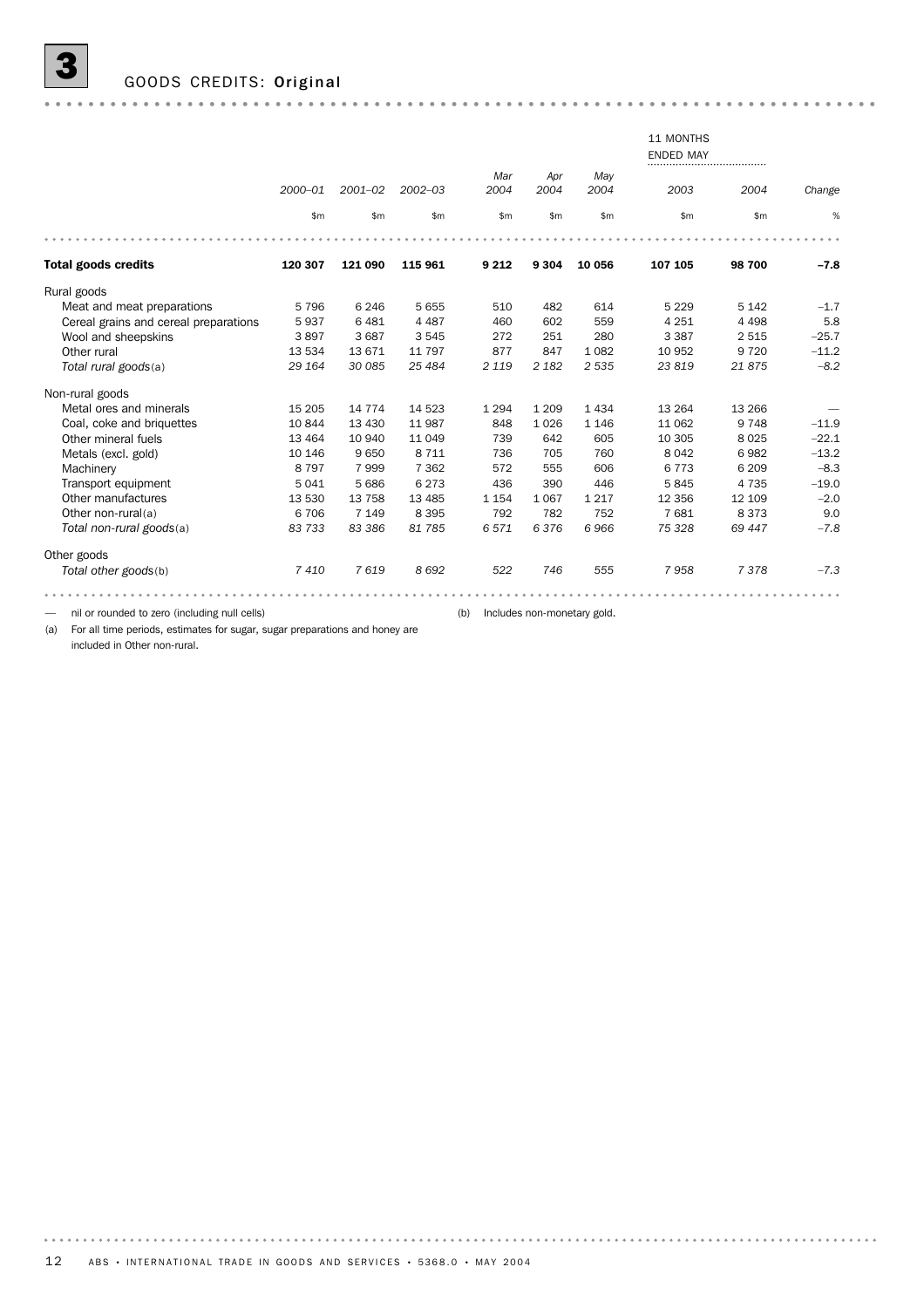

|                                                                        |          |                               |             |                             |                        |             | 11 MONTHS<br><b>ENDED MAY</b> |            |         |
|------------------------------------------------------------------------|----------|-------------------------------|-------------|-----------------------------|------------------------|-------------|-------------------------------|------------|---------|
|                                                                        | 2000-01  | $2001 - 02$                   | $2002 - 03$ | Mar<br>2004                 | Apr<br>2004            | May<br>2004 | 2003                          | 2004       | Change  |
|                                                                        | \$m\$    | \$m\$                         | \$m         | \$m\$                       | \$m\$                  | \$m         | \$m                           | \$m\$      | %       |
|                                                                        |          |                               |             |                             |                        |             |                               |            |         |
| <b>Total goods debits</b>                                              |          | $-120524$ $-121942$ $-134278$ |             |                             | $-11520 -10956 -11118$ |             | $-123441$                     | $-120$ 167 | $-2.7$  |
| Consumption goods                                                      |          |                               |             |                             |                        |             |                               |            |         |
| Food and beverages, mainly for consumption                             | $-4483$  | $-4687$                       | $-5067$     | $-436$                      | $-409$                 | $-420$      | $-4675$                       | $-4731$    | 1.2     |
| Household electrical items                                             | $-3000$  | $-3166$                       | $-3657$     | $-317$                      | $-311$                 | $-294$      | $-3377$                       | $-3466$    | 2.6     |
| Non-industrial transport equipment                                     | $-9627$  | $-9930$                       | $-11302$    | $-1060$                     | $-1014$                | $-1059$     | $-10315$                      | $-111150$  | 8.1     |
| Textiles, clothing and footwear                                        | $-4811$  | $-4849$                       | $-5237$     | $-481$                      | $-429$                 | $-361$      | $-4880$                       | $-4675$    | $-4.2$  |
| Toys, books and leisure goods                                          | $-3359$  | $-3494$                       | $-3740$     | $-261$                      | $-247$                 | $-278$      | $-3460$                       | $-3271$    | $-5.5$  |
| Consumption goods n.e.s.                                               | $-10495$ | $-11296$                      | $-12225$    | $-1128$                     | $-1078$                | $-1049$     | $-11334$                      | $-11837$   | 4.4     |
| Total consumption goods                                                | $-35775$ | $-37422$                      | $-41228$    | $-3683$                     | $-3488$                | $-3461$     | $-38041$                      | $-39130$   | 2.9     |
| Capital goods                                                          |          |                               |             |                             |                        |             |                               |            |         |
| Machinery and industrial equipment                                     | $-8876$  | $-9502$                       | $-11007$    | $-897$                      | $-860$                 | $-913$      | $-10$ 158                     | $-9971$    | $-1.8$  |
| ADP equipment                                                          | $-5260$  | $-5055$                       | $-4908$     | $-477$                      | $-456$                 | $-498$      | $-4382$                       | $-4517$    | 3.1     |
| Telecommunications equipment                                           | $-4379$  | $-3643$                       | $-3619$     | $-432$                      | $-355$                 | $-409$      | $-3266$                       | $-3679$    | 12.6    |
| Civil aircraft                                                         | $-609$   | $-1513$                       | $-3887$     | $-110$                      | $-104$                 | $-91$       | $-3353$                       | $-2465$    | $-26.5$ |
| Industrial transport equipment n.e.s.                                  | $-2940$  | $-3613$                       | $-3881$     | $-351$                      | $-348$                 | $-411$      | $-3479$                       | $-3624$    | 4.2     |
| Capital goods n.e.s.                                                   | $-3675$  | $-3882$                       | $-4252$     | $-400$                      | $-354$                 | $-383$      | $-3909$                       | $-4143$    | 6.0     |
| Total capital goods                                                    | $-25739$ | $-27208$                      | $-31554$    | $-2667$                     | $-2477$                | $-2705$     | $-28547$                      | $-28399$   | $-0.5$  |
| Intermediate and other merchandise goods                               |          |                               |             |                             |                        |             |                               |            |         |
| Food and beverages, mainly for industry                                | $-592$   | $-577$                        | $-736$      | $-57$                       | $-48$                  | $-51$       | $-673$                        | $-573$     | $-14.9$ |
| Primary industrial supplies n.e.s.                                     | $-1133$  | $-1117$                       | $-1220$     | $-91$                       | $-107$                 | $-87$       | $-1138$                       | $-1004$    | $-11.8$ |
| Fuels and lubricants                                                   | $-10358$ | $-8823$                       | $-10393$    | $-925$                      | $-1005$                | $-996$      | $-9586$                       | $-8926$    | $-6.9$  |
| Parts for transport equipment                                          | $-7089$  | $-6827$                       | $-7258$     | $-573$                      | $-528$                 | $-520$      | $-6676$                       | $-5985$    | $-10.4$ |
| Parts for ADP equipment                                                | $-2255$  | $-2159$                       | $-2011$     | $-163$                      | $-129$                 | $-156$      | $-1843$                       | $-1626$    | $-11.8$ |
| Other parts for capital goods                                          | $-9072$  | $-8216$                       | $-8605$     | $-745$                      | $-659$                 | $-739$      | $-7911$                       | $-7708$    | $-2.6$  |
| Organic and inorganic chemicals                                        | $-3777$  | $-3447$                       | $-3089$     | $-273$                      | $-278$                 | $-269$      | $-2818$                       | $-2756$    | $-2.2$  |
| Paper and paperboard                                                   | $-2311$  | $-2225$                       | $-2326$     | $-195$                      | $-176$                 | $-177$      | $-2159$                       | $-2064$    | $-4.4$  |
| Textile yarn and fabrics                                               | $-1863$  | $-1830$                       | $-1839$     | $-126$                      | $-122$                 | $-129$      | $-1695$                       | $-1434$    | $-15.4$ |
| Iron and steel                                                         | $-1437$  | $-1765$                       | $-1960$     | $-161$                      | $-201$                 | $-176$      | $-1799$                       | $-1850$    | 2.8     |
| <b>Plastics</b>                                                        | $-2193$  | $-2182$                       | $-2478$     | $-193$                      | $-183$                 | $-186$      | $-2304$                       | $-1993$    | $-13.5$ |
| Processed industrial supplies n.e.s.                                   | $-11251$ | $-11441$                      | $-12238$    | $-1115$                     | $-1082$                | $-1053$     | $-11382$                      | $-10962$   | $-3.7$  |
| Other merchandise goods                                                | $-1320$  | $-1563$                       | $-1710$     | $-80$                       | $-92$                  | $-85$       | $-1628$                       | $-1156$    | $-29.0$ |
| Total intermediate and other merchandise goods                         | $-54651$ | $-52172$                      | $-55863$    | $-4697$                     | $-4610$                | $-4624$     | $-51612$                      | $-48037$   | $-6.9$  |
| Other goods                                                            |          |                               |             |                             |                        |             |                               |            |         |
| Total other goods(b)                                                   | $-4359$  | $-5140$                       | $-5633$     | $-473$                      | $-381$                 | $-328$      | $-5241$                       | $-4601$    | $-12.2$ |
|                                                                        |          |                               |             |                             |                        |             |                               |            |         |
| For sign conventions, see paragraph 9 of the Explanatory Notes.<br>(a) |          |                               | (b)         | Includes non-monetary gold. |                        |             |                               |            |         |

ABS • INTERNATIONAL TRADE IN GOODS AND SERVICES • 5368.0 • MAY 2004 13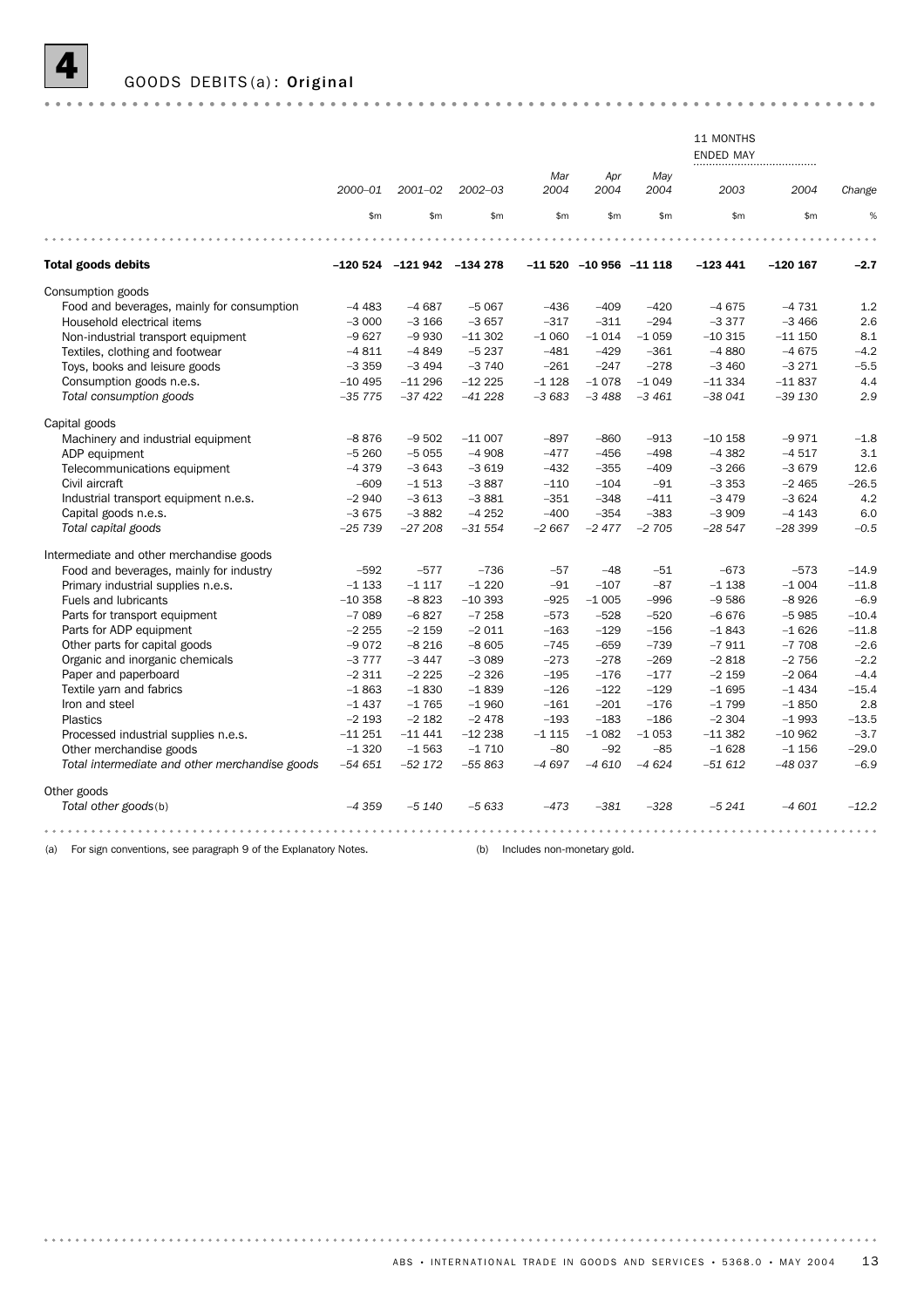# SERVICES(a)(b), Summary: Original

|                        |          |             |               |         | <b>11 MONTHS ENDED MAY</b> |         |           |          |        |  |  |  |  |
|------------------------|----------|-------------|---------------|---------|----------------------------|---------|-----------|----------|--------|--|--|--|--|
|                        | 2000-01  | $2001 - 02$ | $2002 - 03$   | March   | April                      | May     | 2003      | 2004     | Change |  |  |  |  |
|                        | \$m      | \$m\$       | $\mathsf{Sm}$ | \$m     | \$m                        | \$m\$   | \$m\$     | \$m      | %      |  |  |  |  |
|                        |          |             |               |         |                            |         |           |          |        |  |  |  |  |
| <b>Credits</b>         |          |             |               |         |                            |         |           |          |        |  |  |  |  |
| Freight                | 1 0 3 8  | 1001        | 920           | 79      | 85                         | 85      | 846       | 825      | $-2.5$ |  |  |  |  |
| Other transportation   | 7 0 2 4  | 6664        | 6547          | 577     | 518                        | 518     | 6086      | 6 1 4 0  | 0.9    |  |  |  |  |
| Travel                 | 15 507   | 15 645      | 15 452        | 1378    | 1 2 8 2                    | 1068    | 14 505    | 15 962   | 10.0   |  |  |  |  |
| Other services         | 9978     | 8940        | 9650          | 753     | 785                        | 784     | 8834      | 8507     | $-3.7$ |  |  |  |  |
| Total services credits | 33 547   | 32 250      | 32 569        | 2 7 8 7 | 2670                       | 2455    | 30 271    | 31 434   | 3.8    |  |  |  |  |
| <b>Debits</b>          |          |             |               |         |                            |         |           |          |        |  |  |  |  |
| Freight                | $-5991$  | $-5626$     | $-5808$       | $-548$  | $-533$                     | $-531$  | $-5363$   | $-5498$  | 2.5    |  |  |  |  |
| Other transportation   | $-5.361$ | $-5150$     | $-5152$       | $-454$  | $-442$                     | $-495$  | $-4772$   | $-5012$  | 5.0    |  |  |  |  |
| Travel                 | $-11072$ | $-10918$    | $-11012$      | $-926$  | $-1024$                    | $-986$  | $-10$ 184 | $-11114$ | 9.1    |  |  |  |  |
| Other services         | $-10257$ | $-10937$    | $-10919$      | $-851$  | $-862$                     | $-862$  | $-100020$ | $-9770$  | $-2.5$ |  |  |  |  |
| Total services debits  | $-32681$ | $-32631$    | $-32891$      | $-2779$ | $-2861$                    | $-2874$ | $-30339$  | $-31394$ | 3.5    |  |  |  |  |
|                        |          |             |               |         |                            |         |           |          |        |  |  |  |  |

### (a) For more detailed trade in services by commodity, see Table 7. (b) For sign conventions, see paragraph 9 of the Explanatory Notes.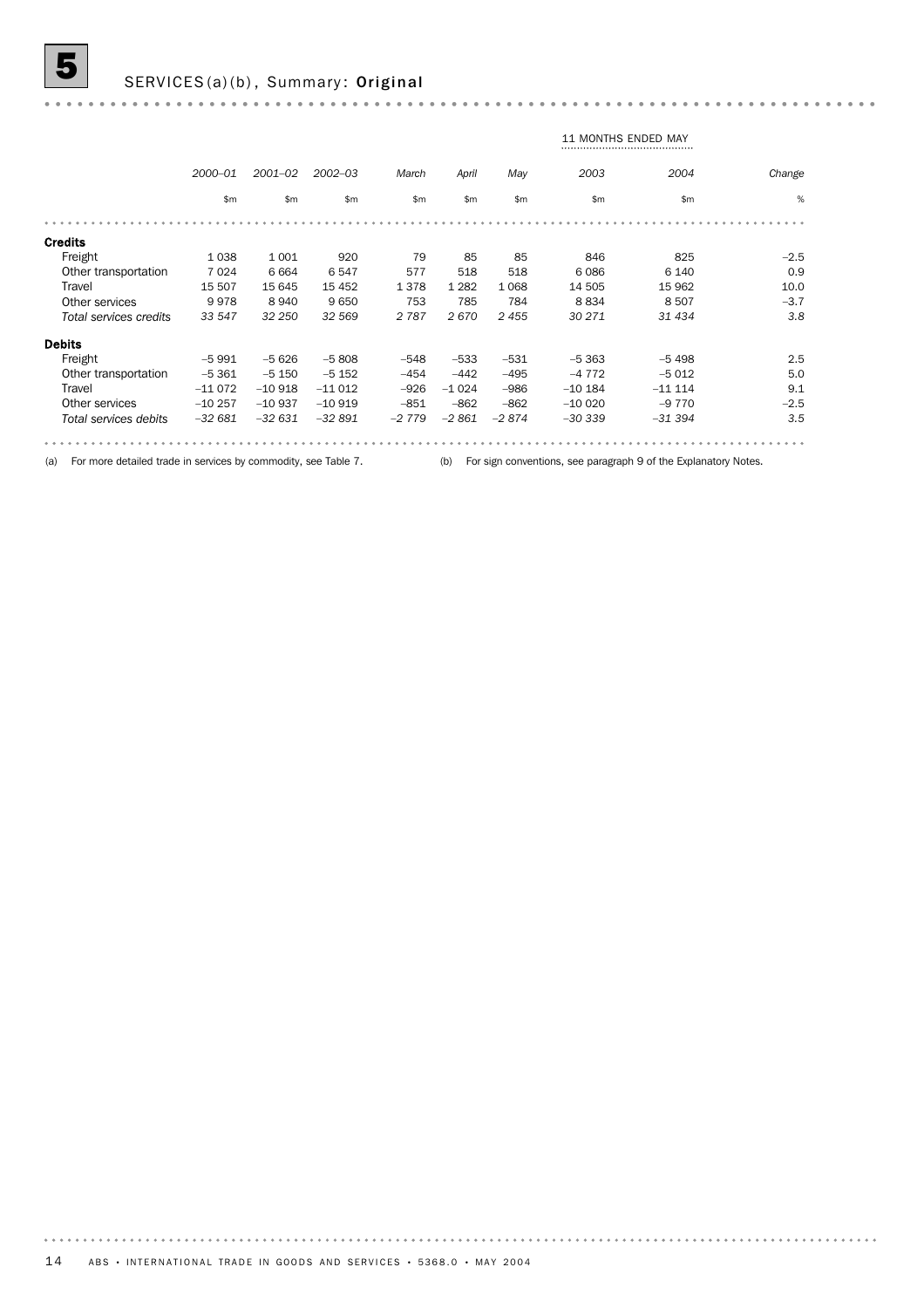|                       | Aug     | Sep     | Oct     | Nov     | Dec     | Jan     | Feb     | Mar     | Apr     | May     |  |  |  |
|-----------------------|---------|---------|---------|---------|---------|---------|---------|---------|---------|---------|--|--|--|
|                       | 2003    | 2003    | 2003    | 2003    | 2003    | 2004    | 2004    | 2004    | 2004    | 2004    |  |  |  |
|                       | \$m     | \$m     | \$m     | \$m     | \$m     | \$m     | \$m     | \$m\$   | \$m     | \$m\$   |  |  |  |
|                       |         |         |         |         |         |         |         |         |         |         |  |  |  |
| SEASONALLY ADJUSTED   |         |         |         |         |         |         |         |         |         |         |  |  |  |
| <b>Credits</b>        |         |         |         |         |         |         |         |         |         |         |  |  |  |
| Freight               | 71      | 69      | 69      | 70      | 69      | 78      | 78      | 80      | 84      | 85      |  |  |  |
| Other transportation  | 523     | 529     | 559     | 574     | 581     | 600     | 530     | 549     | 555     | 555     |  |  |  |
| Travel                | 1 2 5 7 | 1 3 6 9 | 1560    | 1562    | 1 3 9 8 | 1 4 6 0 | 1534    | 1 3 9 5 | 1 4 4 0 | 1439    |  |  |  |
| Other services        | 770     | 794     | 772     | 772     | 778     | 779     | 754     | 774     | 786     | 775     |  |  |  |
| <b>Total services</b> |         |         |         |         |         |         |         |         |         |         |  |  |  |
| credits               | 2621    | 2 7 6 1 | 2960    | 2978    | 2826    | 2917    | 2896    | 2 7 9 8 | 2865    | 2854    |  |  |  |
|                       |         |         |         |         |         |         |         |         |         |         |  |  |  |
| Debits(a)             |         |         |         |         |         |         |         |         |         |         |  |  |  |
| Freight               | $-484$  | $-500$  | $-468$  | $-472$  | $-536$  | $-482$  | $-485$  | $-509$  | $-508$  | $-553$  |  |  |  |
| Other transportation  | $-440$  | $-436$  | $-428$  | $-477$  | $-461$  | $-453$  | $-468$  | $-484$  | $-481$  | $-482$  |  |  |  |
| <b>Travel</b>         | $-954$  | $-993$  | $-1005$ | $-1007$ | $-1020$ | $-1025$ | $-1000$ | $-1010$ | $-1078$ | $-1077$ |  |  |  |
| Other services        | $-897$  | $-862$  | $-907$  | $-935$  | $-865$  | $-878$  | $-874$  | $-889$  | $-884$  | $-894$  |  |  |  |
| Total services debits | $-2775$ | $-2791$ | $-2808$ | $-2891$ | $-2882$ | $-2838$ | $-2827$ | $-2892$ | $-2951$ | $-3006$ |  |  |  |
|                       |         |         |         |         |         |         |         |         |         |         |  |  |  |
|                       |         |         |         | TREND   |         |         |         |         |         |         |  |  |  |
| <b>Credits</b>        |         |         |         |         |         |         |         |         |         |         |  |  |  |
| Freight               | 70      | 69      | 69      | 70      | 72      | 75      | 78      | 81      | 83      | 85      |  |  |  |
| Other transportation  | 526     | 543     | 558     | 568     | 571     | 569     | 563     | 557     | 552     | 548     |  |  |  |
| Travel                | 1314    | 1 3 9 6 | 1456    | 1486    | 1492    | 1 4 8 0 | 1462    | 1448    | 1436    | 1431    |  |  |  |
| Other services        | 776     | 777     | 777     | 775     | 774     | 772     | 772     | 773     | 775     | 776     |  |  |  |
| Total services        |         |         |         |         |         |         |         |         |         |         |  |  |  |
| credits               | 2686    | 2785    | 2860    | 2899    | 2 9 0 9 | 2896    | 2875    | 2859    | 2846    | 2840    |  |  |  |
| Debits(a)             |         |         |         |         |         |         |         |         |         |         |  |  |  |
| Freight               | $-480$  | $-481$  | $-485$  | $-489$  | $-492$  | $-496$  | $-501$  | $-509$  | $-518$  | $-526$  |  |  |  |
| Other transportation  | $-420$  | $-438$  | $-450$  | $-456$  | $-460$  | $-465$  | $-471$  | $-476$  | $-480$  | $-482$  |  |  |  |
| Travel                | $-941$  | $-977$  | $-1000$ | $-1010$ | $-1014$ | $-1017$ | $-1025$ | $-1036$ | $-1048$ | $-1061$ |  |  |  |
| Other services        | $-887$  | $-892$  | $-895$  | $-893$  | $-889$  | $-886$  | $-883$  | $-882$  | $-883$  | $-885$  |  |  |  |
| Total services debits | $-2728$ | $-2788$ | $-2830$ | $-2848$ | $-2855$ | $-2864$ | $-2880$ | $-2903$ | $-2929$ | $-2954$ |  |  |  |
|                       |         |         |         |         |         |         |         |         |         |         |  |  |  |

(a) For sign conventions, see paragraph 9 of the Explanatory Notes.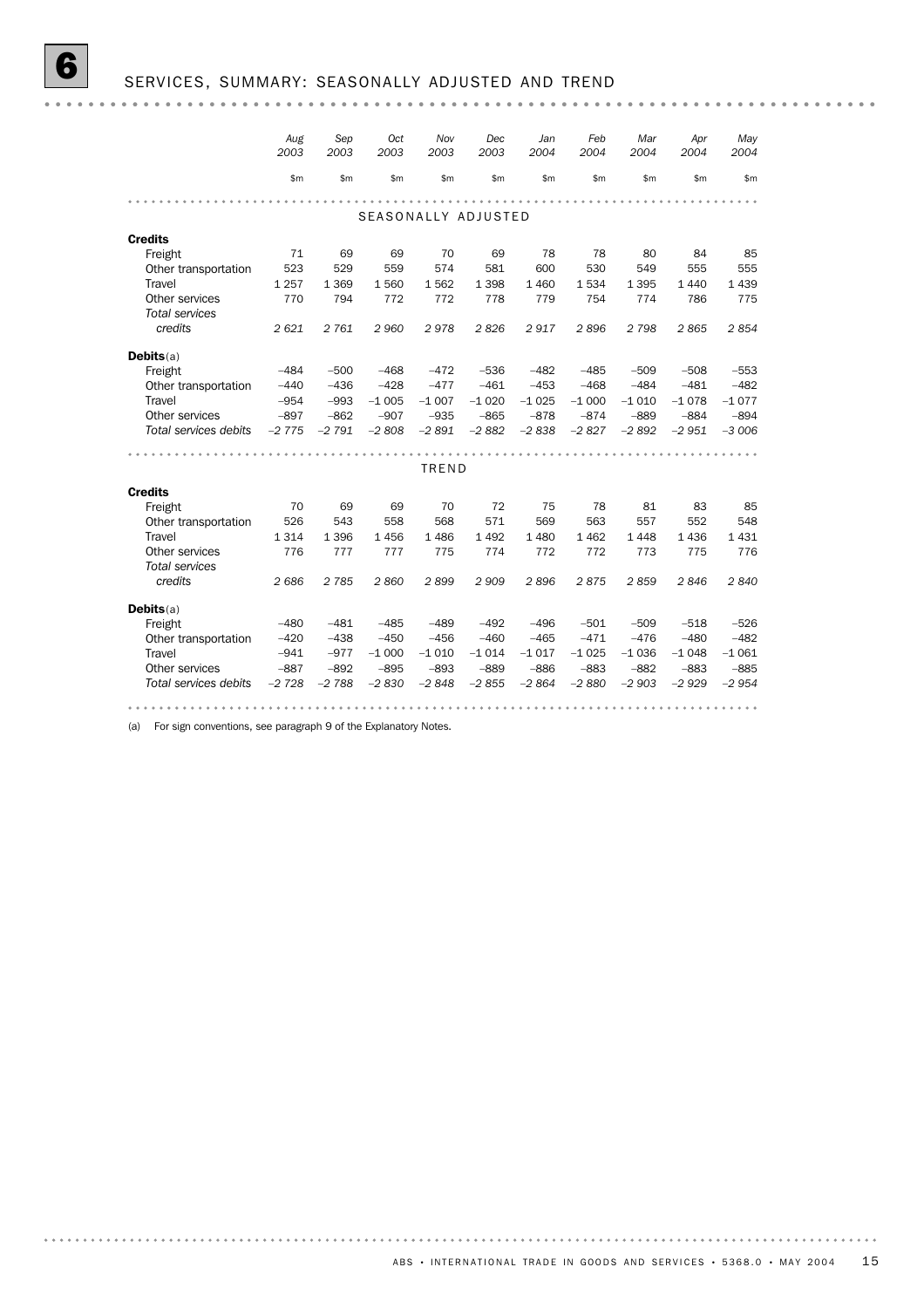# SERVICES(a)(b): Original-Quarterly

|                                                                                                                                                             | <b>CREDITS</b> |                                         |                 |           | <b>DEBITS</b>                                                                                                                             |                   |                   |                   |
|-------------------------------------------------------------------------------------------------------------------------------------------------------------|----------------|-----------------------------------------|-----------------|-----------|-------------------------------------------------------------------------------------------------------------------------------------------|-------------------|-------------------|-------------------|
|                                                                                                                                                             | 2003           | Jun Qtr Sep Qtr Dec Qtr Mar Qtr<br>2003 | 2003            | 2004      | Jun Qtr<br>2003                                                                                                                           | Sep Qtr<br>2003   | Dec Qtr<br>2003   | Mar Qtr<br>2004   |
|                                                                                                                                                             | \$m\$          | \$m                                     | \$m\$           | \$m       | \$m\$                                                                                                                                     | \$m\$             | \$m               | \$m\$             |
|                                                                                                                                                             |                |                                         |                 |           |                                                                                                                                           |                   |                   |                   |
| <b>Services</b>                                                                                                                                             | 6725           |                                         | 8 0 8 1 8 5 1 4 | 9714      | $-7516$                                                                                                                                   | $-8714$           | -8 676            | $-8269$           |
| <b>Transportation services</b><br>Passenger                                                                                                                 | 1 3 7 9        | 1575                                    | 1751            | 1778      | $-894$                                                                                                                                    | $-1237$           | $-1144$           | $-1112$           |
| Freight<br>Other                                                                                                                                            | 218<br>np      | 209<br>np                               | 211<br>np       | 235<br>np | $-1469$<br>$-190$                                                                                                                         | $-1479$<br>$-202$ | $-1524$<br>$-187$ | $-1431$<br>$-193$ |
| Total transportation services                                                                                                                               | 1597           | 1784                                    | 1962            | 2013      | $-2553$                                                                                                                                   | $-2918$           | $-2855$           | $-2736$           |
| <b>Travel services</b><br><b>Business</b><br>Personal                                                                                                       | 257            | 302                                     | 317             | 353       | $-566$                                                                                                                                    | $-747$            | $-709$            | $-752$            |
| Education-related                                                                                                                                           | 607            | 1 4 8 9                                 | 730             | 2 5 2 3   | $-140$                                                                                                                                    | $-246$            | $-142$            | $-168$            |
| Other                                                                                                                                                       | 1884           | 2 2 0 3                                 | 3 1 1 0         | 2585      | $-1653$                                                                                                                                   | $-2154$           | $-2139$           | $-2047$           |
| Total personal                                                                                                                                              | 2 4 9 1        | 3692                                    | 3840            | 5 1 0 8   | $-1793$                                                                                                                                   | $-2400$           | $-2281$           | $-2215$           |
| Total travel services                                                                                                                                       | 2 7 4 8        | 3 9 9 4                                 | 4 1 5 7         | 5461      | $-2359$                                                                                                                                   | $-3147$           | $-2990$           | $-2967$           |
| <b>Communication services</b>                                                                                                                               | 234            | 245                                     | 240             | 199       | $-287$                                                                                                                                    | $-258$            | $-227$            | $-195$            |
| Construction services                                                                                                                                       | 20             | 16                                      | 23              | 19        |                                                                                                                                           |                   |                   |                   |
| <i><b>Insurance services</b></i>                                                                                                                            | 166            | 171                                     | 171             | 171       | $-214$                                                                                                                                    | $-218$            | $-218$            | $-218$            |
| <b>Financial services</b>                                                                                                                                   | 246            | 251                                     | 251             | 251       | $-147$                                                                                                                                    | $-144$            | $-144$            | $-144$            |
| Computer and information services                                                                                                                           | 289            | 259                                     | 300             | 267       | $-264$                                                                                                                                    | $-255$            | $-289$            | $-214$            |
| Royalties and license fees                                                                                                                                  | 165            | 150                                     | 156             | 137       | $-438$                                                                                                                                    | -479              | $-571$            | $-495$            |
| Other business services<br>Merchanting and other trade-related<br>Operational leasing                                                                       | 136<br>8       | 154<br>$\overline{7}$                   | 101<br>4        | 157<br>4  | $-64$<br>$-232$                                                                                                                           | -46<br>$-255$     | $-65$<br>$-241$   | $-63$<br>$-228$   |
| Miscellaneous business, professional and technical                                                                                                          |                |                                         |                 |           |                                                                                                                                           |                   |                   |                   |
| Legal, accounting, management consulting and public relations                                                                                               | 173            | 161                                     | 144             | 111       | $-84$                                                                                                                                     | $-93$             | $-80$             | $-73$             |
| Advertising, market research and public opinion polling<br>Research and development                                                                         | 39<br>63       | 16<br>87                                | 21<br>95        | 15<br>76  | $-51$<br>$-29$                                                                                                                            | $-26$<br>$-34$    | -34<br>$-70$      | $-29$<br>$-39$    |
| Architectural, engineering and other technical services                                                                                                     | 122            | 126                                     | 160             | 116       | $-97$                                                                                                                                     | $-96$             | $-101$            | $-65$             |
| Agriculture, mining and on-site processing                                                                                                                  | 26             | 25                                      | 27              | 26        | $-58$                                                                                                                                     | $-41$             | $-39$             | $-25$             |
| Services between affiliated enterprises n.i.e.                                                                                                              | 260            | 250                                     | 283             | 243       | $-160$                                                                                                                                    | $-197$            | $-267$            | $-205$            |
| Other<br>Total miscellaneous business, professional and technical                                                                                           | 80<br>763      | 81<br>746                               | 93<br>823       | 88<br>675 | $-92$<br>$-571$                                                                                                                           | $-114$<br>-601    | $-103$<br>$-694$  | $-102$<br>$-538$  |
| Total other business services                                                                                                                               | 907            | 907                                     | 928             | 836       | $-867$                                                                                                                                    | $-902$            | -1 000            | $-829$            |
| Personal, cultural, and recreational services                                                                                                               |                |                                         |                 |           |                                                                                                                                           |                   |                   |                   |
| Audiovisual and related services                                                                                                                            | 25             | 36                                      | 29              | 60        | $-156$                                                                                                                                    | $-192$            | $-161$            | $-206$            |
| Other personal, cultural and recreational services                                                                                                          | 95             | 88                                      | 99              | 74        | $-29$                                                                                                                                     | $-40$             | $-30$             | $-71$             |
| Total personal, cultural, and recreational services                                                                                                         | 120            | 124                                     | 128             | 134       | $-185$                                                                                                                                    | -232              | $-191$            | $-277$            |
| Government services n.i.e.                                                                                                                                  | 233            | 180                                     | 198             | 226       | $-202$                                                                                                                                    | $-161$            | $-191$            | $-194$            |
|                                                                                                                                                             |                |                                         |                 |           |                                                                                                                                           |                   |                   |                   |
| nil or rounded to zero (including null cells)<br>not available for publication but included in totals where applicable, unless<br>np<br>otherwise indicated | (a)<br>(b)     |                                         |                 |           | For sign conventions, see paragraph 9 of the Explanatory Notes.<br>For more information see paragraph 13 and 14 of the Explanatory Notes. |                   |                   |                   |

16 ABS • INTERNATIONAL TRADE IN GOODS AND SERVICES • 5368.0 • MAY 2004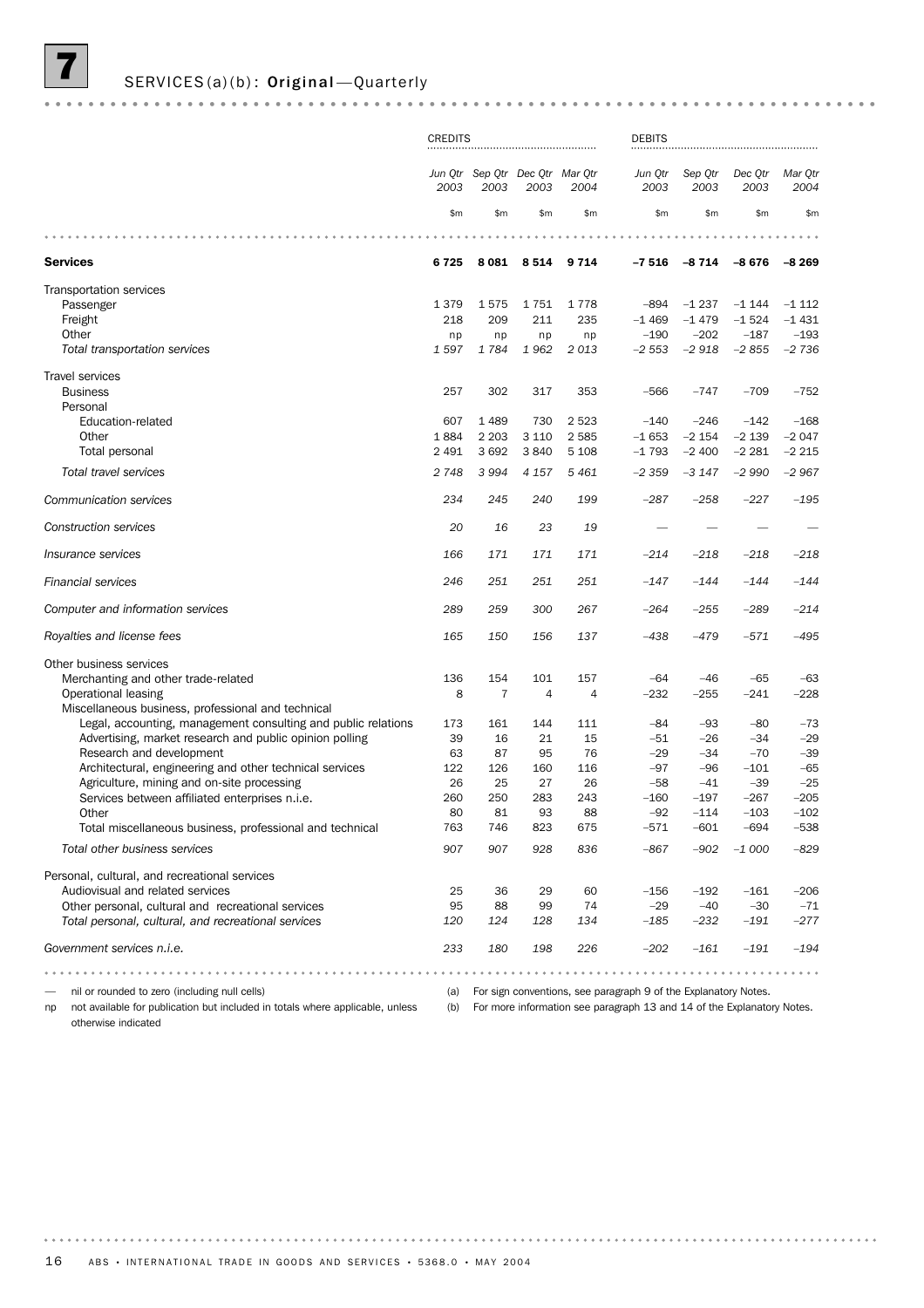|          |                                                                                               |                | Percent        |                |                           | 11 MONTHS<br>ENDED MAY |                    |  |
|----------|-----------------------------------------------------------------------------------------------|----------------|----------------|----------------|---------------------------|------------------------|--------------------|--|
|          |                                                                                               |                |                |                | of total                  |                        |                    |  |
|          |                                                                                               | Mar<br>2004    | Apr<br>2004    | May<br>2004    | merchandise<br>exports(a) | 2003                   | 2004               |  |
|          |                                                                                               | \$m            | \$m\$          | \$m            | %                         | \$m                    | \$m                |  |
|          | MAJOR COMMODITIES                                                                             |                |                | .              |                           |                        |                    |  |
|          |                                                                                               |                |                |                |                           |                        |                    |  |
|          | 011 Meat of bovine animals                                                                    | 335            | 325            | 423            | 4.2                       | 3615                   | 3473               |  |
|          | 041 Wheat                                                                                     | 319            | 407            | 395            | 3.9                       | 2883                   | 2995               |  |
|          | 268 Wool and other animal hair                                                                | 243            | 222            | 239            | 2.4                       | 3 1 6 1                | 2 2 3 9            |  |
|          | 281 Iron ore and concentrates                                                                 | 380            | 426            | 476            | 4.7                       | 4913                   | 4 6 6 0            |  |
|          | 285 Aluminium ore and concentrates                                                            | 375<br>844     | 318<br>1 0 1 0 | 375<br>1 1 4 4 | 3.7<br>11.4               | 3 3 2 8<br>11 0 28     | 3373<br>9685       |  |
|          | 321 Coal, not agglomerated<br>333 Crude petroleum oils                                        | 428            | 319            | 294            | 2.9                       | 5 5 1 0                | 4 2 5 5            |  |
|          | 334 Refined petroleum oils                                                                    | 144            | 172            | 145            | 1.4                       | 2 3 1 3                | 1799               |  |
|          | 343 Natural gas                                                                               | 170            | 154            | 185            | 1.8                       | 2 3 7 4                | 1993               |  |
|          | 684 Aluminium                                                                                 | 380            | 330            | 288            | 2.9                       | 3778                   | 3 400              |  |
|          | 781 Passenger motor vehicles                                                                  | 269            | 232            | 250            | 2.5                       | 2 603                  | 2 6 6 4            |  |
|          | 971 Gold, non-monetary                                                                        | 347            | 579            | 442            | 4.4                       | 4976                   | 5 2 8 9            |  |
|          |                                                                                               |                |                |                |                           |                        |                    |  |
|          | SECTION AND DIVISION OF THE SITC                                                              |                |                |                |                           |                        |                    |  |
| 0        | Food and live animals(b)                                                                      |                |                |                |                           |                        |                    |  |
| 00       | Live animals other than fish, crustaceans, molluscs and aquatic                               |                |                |                |                           |                        |                    |  |
|          | invertebrates                                                                                 | 55             | 57             | 98             | 1.0                       | 1 0 9 7                | 784                |  |
| 01       | Meat and meat preparations                                                                    | 508            | 477            | 596            | 5.9                       | 5 2 3 1                | 5 1 1 7            |  |
| 02       | Dairy products and birds' eggs                                                                | 189            | 197            | 196            | 2.0                       | 2 2 1 1                | 1942               |  |
| 03       | Fish (not marine mammals), crustaceans, molluscs and aquatic                                  |                |                |                |                           |                        |                    |  |
|          | invertebrates, and preparations thereof(b)                                                    | 91             | 110            | 109            | 1.1                       | 1 3 8 3                | 1 2 0 9            |  |
| 04<br>05 | Cereals and cereal preparations(b)<br>Vegetables and fruit                                    | 460<br>108     | 602<br>91      | 559<br>131     | 5.6<br>1.3                | 4 2 5 1<br>1 2 7 9     | 4 4 9 8<br>1 1 2 7 |  |
| 06       | Sugars, sugar preparations and honey(b)                                                       | 18             | 14             | 18             | 0.2                       | 174                    | 169                |  |
| 07       | Coffee, tea, cocoa, spices, and manufactures thereof                                          | 21             | 19             | 21             | 0.2                       | 277                    | 256                |  |
| 08       | Feeding stuff for animals (excl. unmilled cereals)(b)                                         | 65             | 64             | 76             | 0.8                       | 825                    | 742                |  |
| 09       | Miscellaneous edible products and preparations                                                | 39             | 36             | 42             | 0.4                       | 428                    | 423                |  |
|          | Total food and live animals                                                                   | 1 5 5 4        | 1667           | 1848           | 18.4                      | 17 157                 | 16 265             |  |
| 1        | Beverages and tobacco                                                                         |                |                |                |                           |                        |                    |  |
| 11       | <b>Beverages</b>                                                                              | 238            | 221            | 234            | 2.3                       | 2 3 6 5                | 2 3 6 0            |  |
| 12       | Tobacco and tobacco manufactures                                                              | 7              | 4              | 5              | 0.1                       | 115                    | 72                 |  |
|          | Total beverages and tobacco                                                                   | 245            | 226            | 239            | 2.4                       | 2 4 8 1                | 2 431              |  |
| 2        | Crude materials, inedible, except fuels(b)                                                    |                |                |                |                           |                        |                    |  |
| 21       | Hides, skins and furskins, raw(b)                                                             | 58             | 54             | 63             | 0.6                       | 652                    | 582                |  |
| 22       | Oil seeds and oleaginous fruits                                                               | 53             | 40             | 57             | 0.6                       | 374                    | 481                |  |
| 23       | Crude rubber (incl. synthetic and reclaimed)                                                  | $\overline{2}$ | $\overline{2}$ | $\mathbf{1}$   | $\overline{\phantom{0}}$  | 15                     | 15                 |  |
| 24       | Cork and wood                                                                                 | 92             | 88             | 88             | 0.9                       | 903                    | 897                |  |
| 25       | Pulp and waste paper                                                                          | 5              | 4              | 4              |                           | 48                     | 50                 |  |
| 26       | Textile fibres and their wastes (not manufactured into yarn or                                |                |                |                |                           |                        |                    |  |
|          | $fabric$ $(b)$                                                                                | 303            | 267            | 372            | 3.7                       | 4 2 6 2                | 3 0 9 8            |  |
| 27       | Crude fertilisers (excl. those of Division 56) and crude minerals                             |                |                |                |                           |                        |                    |  |
|          | (excl. coal, petroleum and precious stones)                                                   | 32             | 30             | 45             | 0.4                       | 449                    | 394                |  |
| 28       | Metalliferous ores and metal scrap(b)                                                         | 1 2 6 3        | 1 1 7 7        | 1 3 8 9        | 13.9                      | 12 8 20                | 12874              |  |
| 29       | Crude animal and vegetable materials, n.e.s.<br>Total crude materials, inedible, except fuels | 19<br>1826     | 23<br>1685     | 25<br>2044     | 0.2<br>20.4               | 255<br>19 777          | 219<br>18 609      |  |
|          |                                                                                               |                |                |                |                           |                        |                    |  |
| 3<br>32  | Mineral fuels, lubricants and related materials<br>Coal, coke and briquettes                  | 848            | 1026           | 1 1 4 6        | 11.4                      | 11 063                 | 9749               |  |
| 33       | Petroleum, petroleum products and related materials                                           | 573            | 492            | 440            | 4.4                       | 7838                   | 6064               |  |
| 34       | Gas, natural and manufactured                                                                 | 218            | 202            | 226            | 2.2                       | 3 1 8 4                | 2581               |  |
|          | Total mineral fuels, lubricants and related materials                                         | 1639           | 1719           | 1812           | 18.1                      | 22 085                 | 18 393             |  |
|          |                                                                                               |                |                |                |                           |                        |                    |  |

— nil or rounded to zero (including null cells)

. . . . . . . . . .

(a) Percent of total merchandise exports is calculated for the most recent month.

(b) Excludes exports commodities subject to a confidentiality restriction. These are included in Division 98.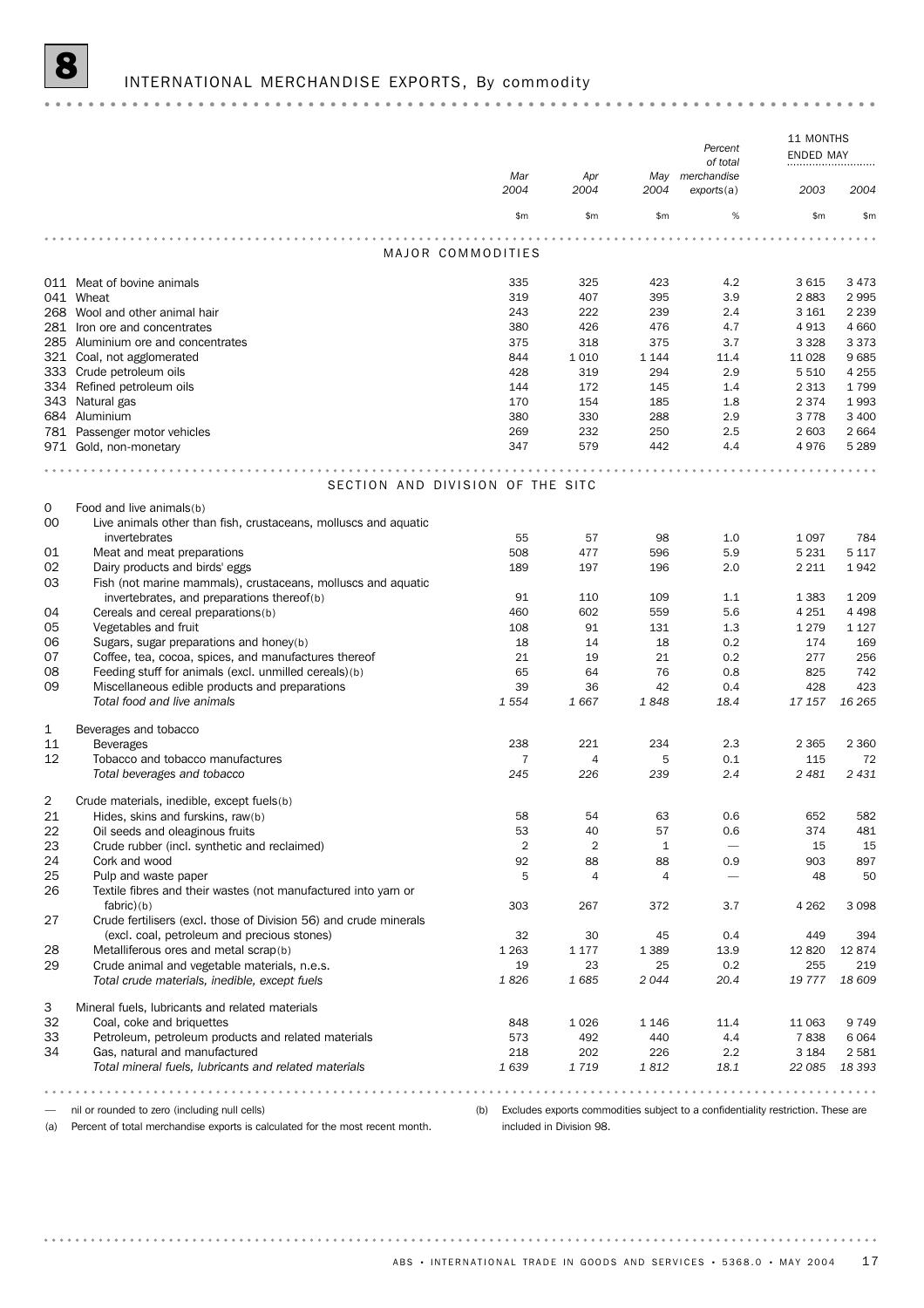# INTERNATIONAL MERCHANDISE EXPORTS, By commodity *continued*

|          |                                                                                                                    | Mar     | Apr       | May            | Percent<br>of total<br>merchandise                                                   | 11 MONTHS<br><b>ENDED MAY</b><br> |               |
|----------|--------------------------------------------------------------------------------------------------------------------|---------|-----------|----------------|--------------------------------------------------------------------------------------|-----------------------------------|---------------|
|          |                                                                                                                    | 2004    | 2004      | 2004           | exports(a)                                                                           | 2003                              | 2004          |
|          |                                                                                                                    | \$m     | \$m\$     | \$m            | %                                                                                    | \$m                               | $\mathsf{Sm}$ |
|          |                                                                                                                    |         |           |                |                                                                                      |                                   |               |
|          | SECTION AND DIVISION OF THE SITC                                                                                   |         |           |                |                                                                                      |                                   |               |
| 4        | Animal and vegetable oils, fats and waxes(b)                                                                       |         |           |                |                                                                                      |                                   |               |
| 41       | Animal oils and fats                                                                                               | 31      | 23        | 24             | 0.2                                                                                  | 217                               | 229           |
| 42       | Fixed vegetable fats and oils, crude, refined or fractionated(b)                                                   | 5       | 4         | $\overline{7}$ | 0.1                                                                                  | 45                                | 49            |
| 43       | Fats and oils (processed), waxes and inedible mixtures or preparations, of<br>animal or vegetable origin, n.e.s.   | 6       | 5         | 5              |                                                                                      | 48                                | 51            |
|          | Total animal and vegetable oils, fats and waxes                                                                    | 42      | 32        | 36             | 0.4                                                                                  | 310                               | 329           |
|          |                                                                                                                    |         |           |                |                                                                                      |                                   |               |
| 5        | Chemicals and related products, n.e.s.(b)                                                                          |         |           |                |                                                                                      |                                   |               |
| 51       | Organic chemicals(b)                                                                                               | 8       | 11        | 11             | 0.1                                                                                  | 141                               | 106           |
| 52       | Inorganic chemicals(b)                                                                                             | 43      | 36        | 51             | 0.5                                                                                  | 519                               | 479           |
| 53<br>54 | Dyeing, tanning and colouring materials                                                                            | 54      | 53        | 57             | 0.6                                                                                  | 597<br>1809                       | 554           |
| 55       | Medicinal and pharmaceutical products<br>Essential oils and resinoids and perfume materials; toilet, polishing and | 220     | 203       | 213            | 2.1                                                                                  |                                   | 2 1 8 7       |
|          | cleansing preparations                                                                                             | 36      | 34        | 34             | 0.3                                                                                  | 435                               | 382           |
| 56       | Fertilisers (excl. crude)                                                                                          | 3       | 6         | $\overline{4}$ | $\overline{\phantom{m}}$                                                             | 115                               | 138           |
| 57       | Plastics in primary forms(b)                                                                                       | 15      | 15        | 17             | 0.2                                                                                  | 194                               | 180           |
| 58       | Plastics in non-primary forms                                                                                      | 22      | 21        | 27             | 0.3                                                                                  | 231                               | 235           |
| 59       | Chemical materials and products, n.e.s.                                                                            | 51      | 45        | 46             | 0.5                                                                                  | 607                               | 528           |
|          | Total chemicals and related products, n.e.s.                                                                       | 453     | 424       | 460            | 4.6                                                                                  | 4 6 4 9                           | 4789          |
| 6        | Manufactured goods classified chiefly by material(b)                                                               |         |           |                |                                                                                      |                                   |               |
| 61       | Leather, leather manufactures, and dressed furskins, n.e.s.                                                        | 42      | 35        | 40             | 0.4                                                                                  | 571                               | 434           |
| 62       | Rubber manufactures, n.e.s.                                                                                        | 13      | 11        | 12             | 0.1                                                                                  | 122                               | 128           |
| 63       | Cork and wood manufactures (excl. furniture)(b)                                                                    | 20      | 18        | 19             | 0.2                                                                                  | 188                               | 189           |
| 64       | Paper, paperboard, and articles of paper pulp, of paper or of paperboard                                           | 74      | 66        | 69             | 0.7                                                                                  | 695                               | 676           |
| 65       | Textile yarn, fabrics, made-up articles, n.e.s., and related products                                              | 43      | 37        | 37             | 0.4                                                                                  | 455                               | 415           |
| 66       | Non-metallic mineral manufactures, n.e.s.(b)                                                                       | 54      | 48        | 72             | 0.7                                                                                  | 819                               | 757           |
| 67       | Iron and steel(b)                                                                                                  | 86      | 66        | 100            | 1.0                                                                                  | 734                               | 841           |
| 68       | Non-ferrous metals                                                                                                 | 649     | 636       | 650            | 6.5                                                                                  | 7 3 0 6                           | 6 1 2 7       |
| 69       | Manufactures of metals, n.e.s.                                                                                     | 64      | 57        | 66             | 0.7                                                                                  | 744                               | 674           |
|          | Total manufactured goods classified chiefly by material                                                            | 1044    | 975       | 1066           | 10.6                                                                                 | 11 632                            | 10 240        |
| 7        | Machinery and transport equipment(b)                                                                               |         |           |                |                                                                                      |                                   |               |
| 71       | Power generating machinery and equipment                                                                           | 76      | 63        | 75             | 0.7                                                                                  | 590                               | 764           |
| 72       | Machinery specialised for particular industries                                                                    | 89      | 106       | 101            | 1.0                                                                                  | 1 1 7 5                           | 1 0 3 8       |
| 73       | Metal working machinery                                                                                            | 12      | 13        | 8              | 0.1                                                                                  | 119                               | 130           |
| 74       | General industrial machinery and equipment, n.e.s. and machine parts,                                              |         |           |                |                                                                                      |                                   |               |
|          | n.e.s.(b)<br>Office machines and automatic data processing machines                                                | 103     | 105<br>96 | 110            | 1.1                                                                                  | 1 1 9 9                           | 1 0 9 7       |
| 75<br>76 | Telecommunications and sound recording and reproducing apparatus and                                               | 99      |           | 97             | 1.0                                                                                  | 1 3 6 9                           | 1 1 0 8       |
|          | equipment                                                                                                          | 66      | 60        | 63             | 0.6                                                                                  | 746                               | 689           |
| 77       | Electrical machinery, apparatus, appliances, parts (incl. non-elec.                                                |         |           |                |                                                                                      |                                   |               |
|          | counterparts of electrical domestic equip)                                                                         | 122     | 104       | 131            | 1.3                                                                                  | 1548                              | 1 3 2 3       |
| 78       | Road vehicles (incl. air-cushion vehicles)                                                                         | 373     | 317       | 345            | 3.4                                                                                  | 3878                              | 3790          |
| 79       | Transport equipment (excl. road vehicles)                                                                          | 61      | 69        | 88             | 0.9                                                                                  | 1892                              | 932           |
|          | Total machinery and transport equipment                                                                            | 1 0 0 1 | 933       | 1017           | 10.1                                                                                 | 12 516                            | 10870         |
|          | .                                                                                                                  |         |           |                |                                                                                      |                                   |               |
|          | nil or rounded to zero (including null cells)                                                                      |         |           |                | (b) Excludes exports commodities subject to a confidentiality restriction. These are |                                   |               |

(a) Percent of total merchandise exports is calculated for the most recent month.

(b) Excludes exports commodities subject to a confidentiality restriction. These are included in Division 98.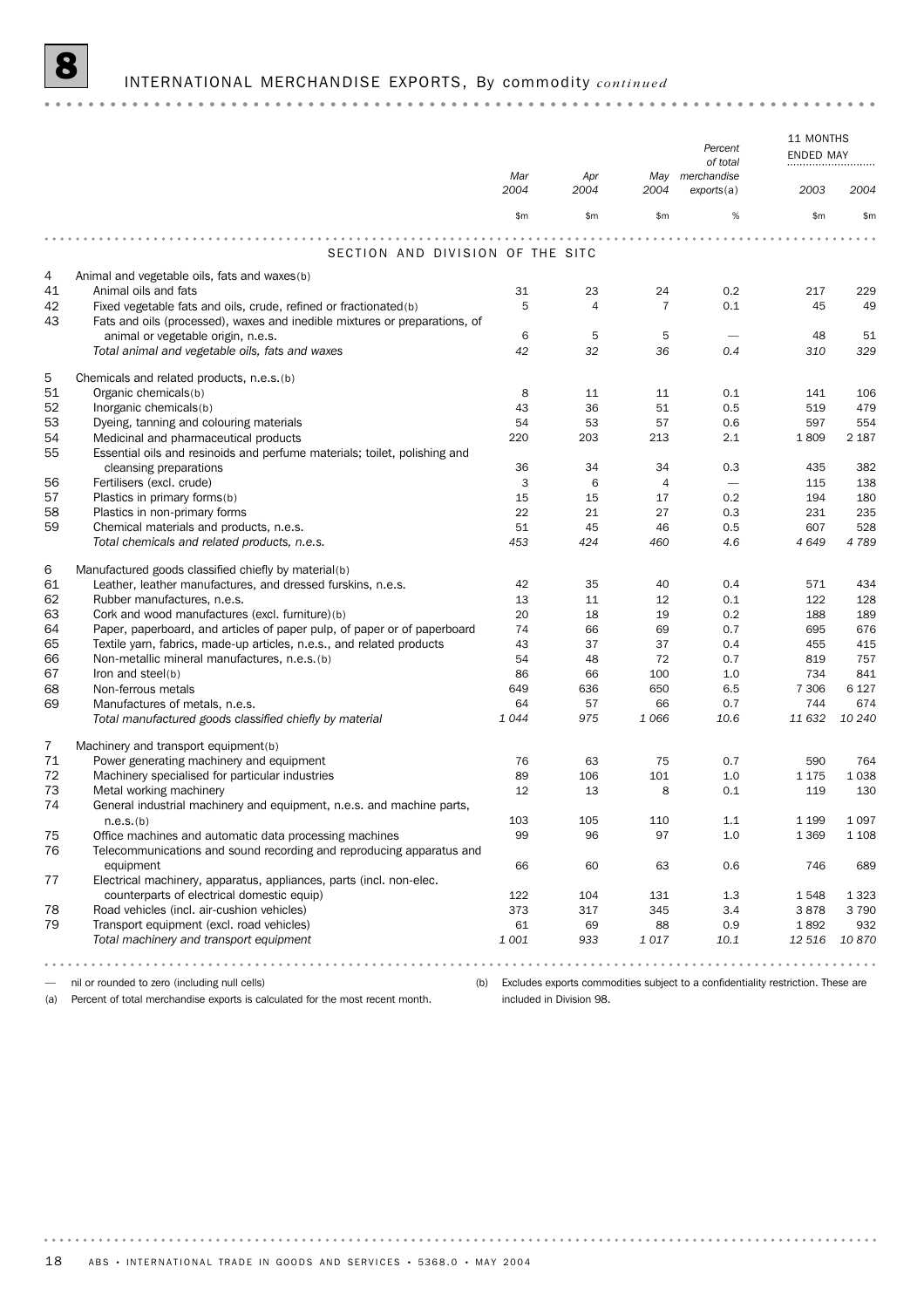## 8 INTERNATIONAL MERCHANDISE EXPORTS, By commodity *continued*

11 MONTHS ENDED MAY *Percent*

|    |                                                                            |                |                |              | 100000<br>of total              | <b>ENDED MAY</b> |         |
|----|----------------------------------------------------------------------------|----------------|----------------|--------------|---------------------------------|------------------|---------|
|    |                                                                            | Mar            | Apr            | May          | merchandise                     |                  |         |
|    |                                                                            | 2004           | 2004           | 2004         | exports(a)                      | 2003             | 2004    |
|    |                                                                            | \$m            | \$m\$          | \$m\$        | %                               | \$m              | \$m     |
|    |                                                                            |                |                |              |                                 |                  |         |
|    | SECTION AND DIVISION OF THE SITC                                           |                |                |              |                                 |                  |         |
| 8  | Miscellaneous manufactured articles(b)                                     |                |                |              |                                 |                  |         |
| 81 | Prefabricated buildings; sanitary, plumbing, heating and lighting fixtures |                |                |              |                                 |                  |         |
|    | and fittings, n.e.s.                                                       | 10             | 6              | 8            | 0.1                             | 110              | 86      |
| 82 | Furniture, parts thereof; bedding, mattresses, mattress supports, cushions |                |                |              |                                 |                  |         |
|    | and similar stuffed furnishings                                            | 12             | 12             | 10           | 0.1                             | 161              | 127     |
| 83 | Travel goods, handbags and similar containers                              | 2              | 2              | $\mathbf{1}$ |                                 | 16               | 19      |
| 84 | Articles of apparel and clothing accessories                               | 24             | 25             | 29           | 0.3                             | 303              | 279     |
| 85 | Footwear(b)                                                                | $\overline{4}$ | $\overline{4}$ | 3            | $\hspace{0.1mm}-\hspace{0.1mm}$ | 50               | 43      |
| 87 | Professional, scientific and controlling instruments and apparatus, n.e.s. | 103            | 98             | 111          | 1.1                             | 1 1 4 3          | 1098    |
| 88 | Photographic apparatus, equipment and supplies and optical goods,          |                |                |              |                                 |                  |         |
|    | n.e.s.; watches and clocks                                                 | 47             | 47             | 49           | 0.5                             | 618              | 512     |
| 89 | Miscellaneous manufactured articles, n.e.s.                                | 170            | 147            | 165          | 1.6                             | 1642             | 1717    |
|    | Total miscellaneous manufactured articles                                  | 373            | 341            | 376          | 3.7                             | 4 0 4 2          | 3881    |
| 9  | Commodities and transactions not classified elsewhere in the $SITC(c)(d)$  |                |                |              |                                 |                  |         |
| 93 | Special transactions and commodities not classified according to kind      | 177            | 165            | 107          | 1.1                             | 2 7 6 8          | 2022    |
| 95 | Gold coin whether or not legal tender, and other coin being legal tender   | 8              | 8              | 7            | 0.1                             | 77               | 88      |
| 96 | Coin (excl. gold coin), not being legal tender                             |                |                |              |                                 |                  |         |
| 97 | Gold, non-monetary (excl. gold ores and concentrates)                      | 347            | 579            | 442          | 4.4                             | 4976             | 5 2 8 9 |
| 98 | Combined confidential items excl some of SITC 280 (exports only) and       |                |                |              |                                 |                  |         |
|    | some of SITCs 510 and 520 (imports only)(c)(d)                             | 502            | 521            | 575          | 5.7                             | 4 1 8 6          | 5 1 7 7 |
|    | Total commodities and transactions not classified elsewhere in the SITC    | 1034           | 1 2 7 3        | 1 1 3 1      | 11.3                            | 12 008           | 12 576  |
|    | <b>Total Merchandise Exports</b>                                           | 9 2 1 0        | 9 2 7 7        | 10 0 29      | 100.0                           | 106 658          | 98 384  |
|    | <b>Balance of Payments Adjustments</b>                                     | 2              | 27             | 27           |                                 | 447              | 316     |
|    | Goods Credits (exports) on a Balance of Payments Basis                     | 9 2 1 2        | 9 3 0 4        | 10 056       | $\sim$                          | 107 105          | 98 700  |
|    |                                                                            |                |                |              |                                 |                  |         |

.. not applicable

— nil or rounded to zero (including null cells)

(c) Includes exports commodities subject to a confidentiality restriction. (d) Includes small value export entries which can not yet be allocated by commodity.

(a) Percent of total merchandise exports is calculated for the most recent month.

(b) Excludes exports commodities subject to a confidentiality restriction. These are included in Division 98.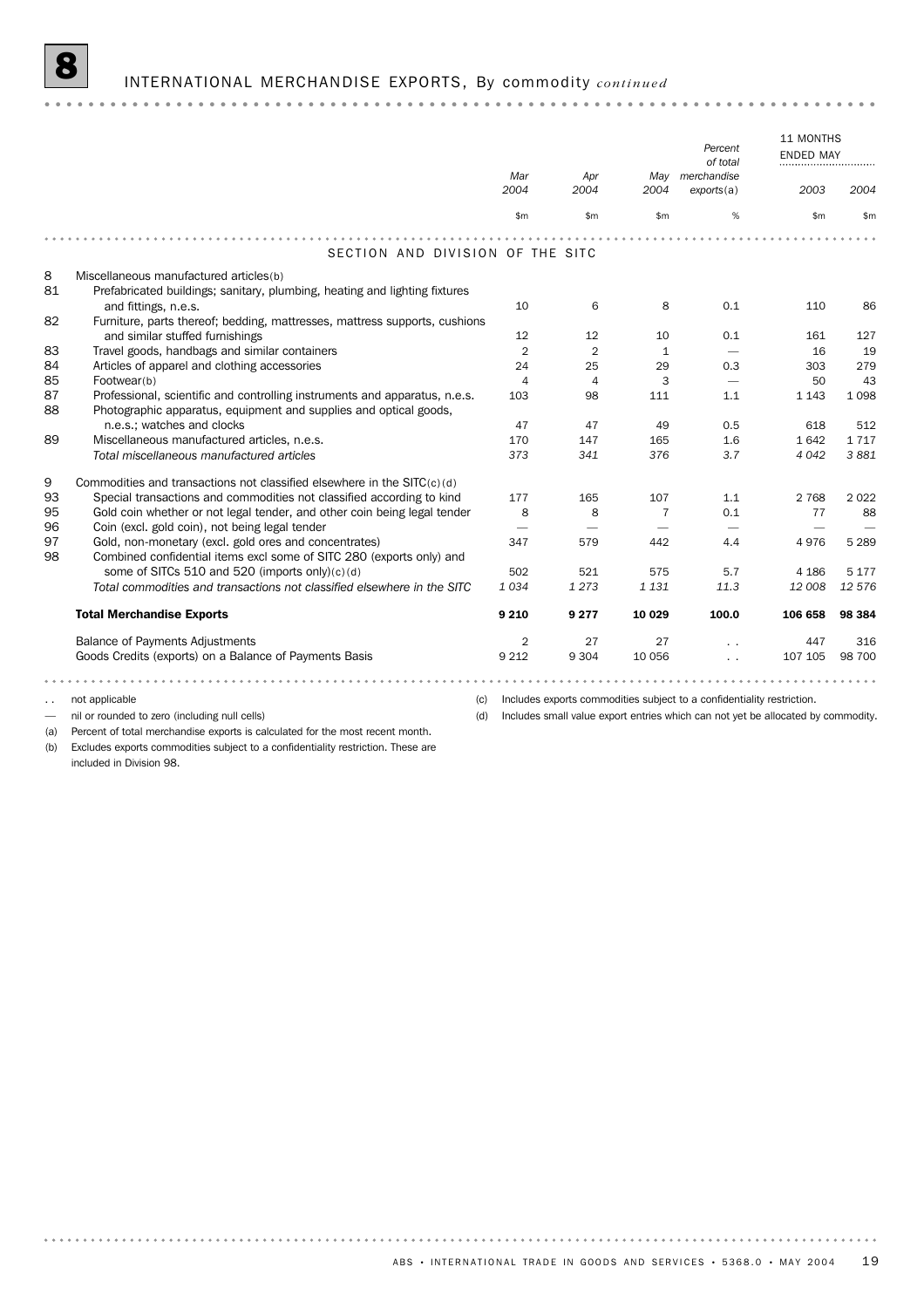# INTERNATIONAL MERCHANDISE IMPORTS, By commodity

|    |                                                                          |             |             |                | Percent<br>of total       | 11 MONTHS<br>ENDED MAY |         |
|----|--------------------------------------------------------------------------|-------------|-------------|----------------|---------------------------|------------------------|---------|
|    |                                                                          | Mar<br>2004 | Apr<br>2004 | May<br>2004    | merchandise<br>imports(a) | 2003                   | 2004    |
|    |                                                                          | \$m         | \$m         | \$m\$          | $\%$                      | \$m\$                  | \$m     |
|    | MAJOR COMMODITIES                                                        |             |             |                |                           |                        |         |
|    |                                                                          |             |             |                |                           |                        |         |
|    | 333 Crude petroleum oils                                                 | 638         | 624         | 603            | 5.5                       | 7 247                  | 5679    |
|    | 334 Refined petroleum oils                                               | 272         | 362         | 376            | 3.4                       | 2 177                  | 3 0 0 8 |
|    | 542 Medicaments                                                          | 468         | 452         | 423            | 3.8                       | 3 9 0 2                | 4 4 7 2 |
|    | 641 Paper and paperboard                                                 | 179         | 161         | 161            | 1.5                       | 1926                   | 1865    |
|    | 752 Automatic data processing machines                                   | 478         | 457         | 499            | 4.5                       | 4 3 4 7                | 4 5 0 2 |
|    | 759 Parts and accessories of office machines                             | 192         | 152         | 180            | 1.6                       | 2 1 8 0                | 1932    |
|    | 764 Telecommunications equipment                                         | 471         | 356         | 452            | 4.1                       | 3855                   | 3883    |
|    | 781 Passenger motor vehicles                                             | 966         | 925         | 963            | 8.8                       | 9 3 6 4                | 10 128  |
|    | 782 Motor vehicles for the transport of goods                            | 289         | 275         | 310            | 2.8                       | 2659                   | 2 7 8 7 |
|    | 784 Parts and accessories of motor vehicles                              | 178         | 173         | 174            | 1.6                       | 2 1 2 1                | 1914    |
|    | 792 Aircraft and associated equipment                                    | 191         | 178         | 164            | 1.5                       | 4 7 6 1                | 3 3 7 0 |
|    | 971 Gold, non-monetary                                                   | 224         | 205         | 147            | 1.3                       | 2 7 7 1                | 2 3 1 4 |
|    | SECTION AND DIVISION OF THE SITC                                         |             |             |                |                           |                        |         |
| 0  | Food and live animals                                                    |             |             |                |                           |                        |         |
| 00 | Live animals other than fish, crustaceans, molluscs and aquatic          |             |             |                |                           |                        |         |
|    | invertebrates                                                            | 4           | 4           | 6              | 0.1                       | 89                     | 64      |
| 01 | Meat and meat preparations                                               | 23          | 20          | 21             | 0.2                       | 183                    | 231     |
| 02 | Dairy products and birds' eggs                                           | 34          | 28          | 33             | 0.3                       | 295                    | 290     |
| 03 | Fish (not marine mammals), crustaceans, molluscs and aquatic             |             |             |                |                           |                        |         |
|    | invertebrates, and preparations thereof                                  | 79          | 75          | 68             | 0.6                       | 878                    | 835     |
| 04 | Cereals and cereal preparations                                          | 27          | 27          | 24             | 0.2                       | 358                    | 325     |
| 05 | Vegetables and fruit                                                     | 77          | 76          | 83             | 0.8                       | 850                    | 892     |
| 06 | Sugars, sugar preparations and honey                                     | 14          | 12          | 12             | 0.1                       | 168                    | 160     |
| 07 | Coffee, tea, cocoa, spices, and manufactures thereof                     | 55          | 48          | 49             | 0.4                       | 644                    | 583     |
| 08 | Feeding stuff for animals (excl. unmilled cereals)                       | 25          | 24          | 16             | 0.1                       | 312                    | 242     |
| 09 | Miscellaneous edible products and preparations                           | 89          | 83          | 99             | 0.9                       | 929                    | 968     |
|    | Total food and live animals                                              | 428         | 398         | 411            | 3.7                       | 4705                   | 4 5 9 0 |
|    |                                                                          |             |             |                |                           |                        |         |
| 1  | Beverages and tobacco                                                    |             |             |                |                           |                        |         |
| 11 | <b>Beverages</b>                                                         | 58          | 57          | 49             | 0.4                       | 681                    | 674     |
| 12 | Tobacco and tobacco manufactures                                         | 13          | 18          | 11             | 0.1                       | 313                    | 163     |
|    | Total beverages and tobacco                                              | 71          | 75          | 60             | 0.5                       | 994                    | 838     |
| 2  | Crude materials, inedible, except fuels                                  |             |             |                |                           |                        |         |
| 21 | Hides, skins and furskins, raw                                           |             |             |                |                           | 2                      | 3       |
| 22 | Oil seeds and oleaginous fruits                                          | 3           | 9           | $\overline{2}$ |                           | 59                     | 70      |
| 23 | Crude rubber (incl. synthetic and reclaimed)                             | 12          | 12          | 11             | 0.1                       | 125                    | 117     |
| 24 | Cork and wood                                                            | 50          | 52          | 45             | 0.4                       | 546                    | 546     |
| 25 | Pulp and waste paper                                                     | 26          | 17          | 19             | 0.2                       | 242                    | 210     |
| 26 | Textile fibres and their wastes (not manufactured into yarn or fabric)   | 12          | 14          | 13             | 0.1                       | 157                    | 139     |
| 27 | Crude fertilisers (excl. those of Division 56) and crude minerals (excl. |             |             |                |                           |                        |         |
|    | coal, petroleum and precious stones)                                     | 14          | 14          | 16             | 0.1                       | 181                    | 179     |
| 28 | Metalliferous ores and metal scrap                                       | 20          | 18          | 24             | 0.2                       | 230                    | 260     |
| 29 | Crude animal and vegetable materials, n.e.s.                             | 24          | 19          | 21             | 0.2                       | 273                    | 236     |
|    | Total crude materials, inedible, except fuels                            | 161         | 154         | 151            | 1.4                       | 1816                   | 1759    |
| З  | Mineral fuels, lubricants and related materials(b)                       |             |             |                |                           |                        |         |
| 32 | Coal, coke and briquettes                                                | 2           | 1           | 1              |                           | 18                     | 14      |
| 33 | Petroleum, petroleum products and related materials(b)                   | 940         | 1016        | 999            | 9.1                       | 9683                   | 8944    |
| 34 | Gas, natural and manufactured                                            | 15          | -           | 4              | $\qquad \qquad$           | 78                     | 131     |
|    | Total mineral fuels, lubricants and related materials                    | 957         | 1017        | 1004           | 9.1                       | 9778                   | 9088    |
|    |                                                                          |             |             |                |                           |                        |         |

— nil or rounded to zero (including null cells)

(b) Excludes imports commodities subject to a confidentiality restriction. These are included in Division 98.

(a) Percent of total merchandise imports is calculated for the most recent month.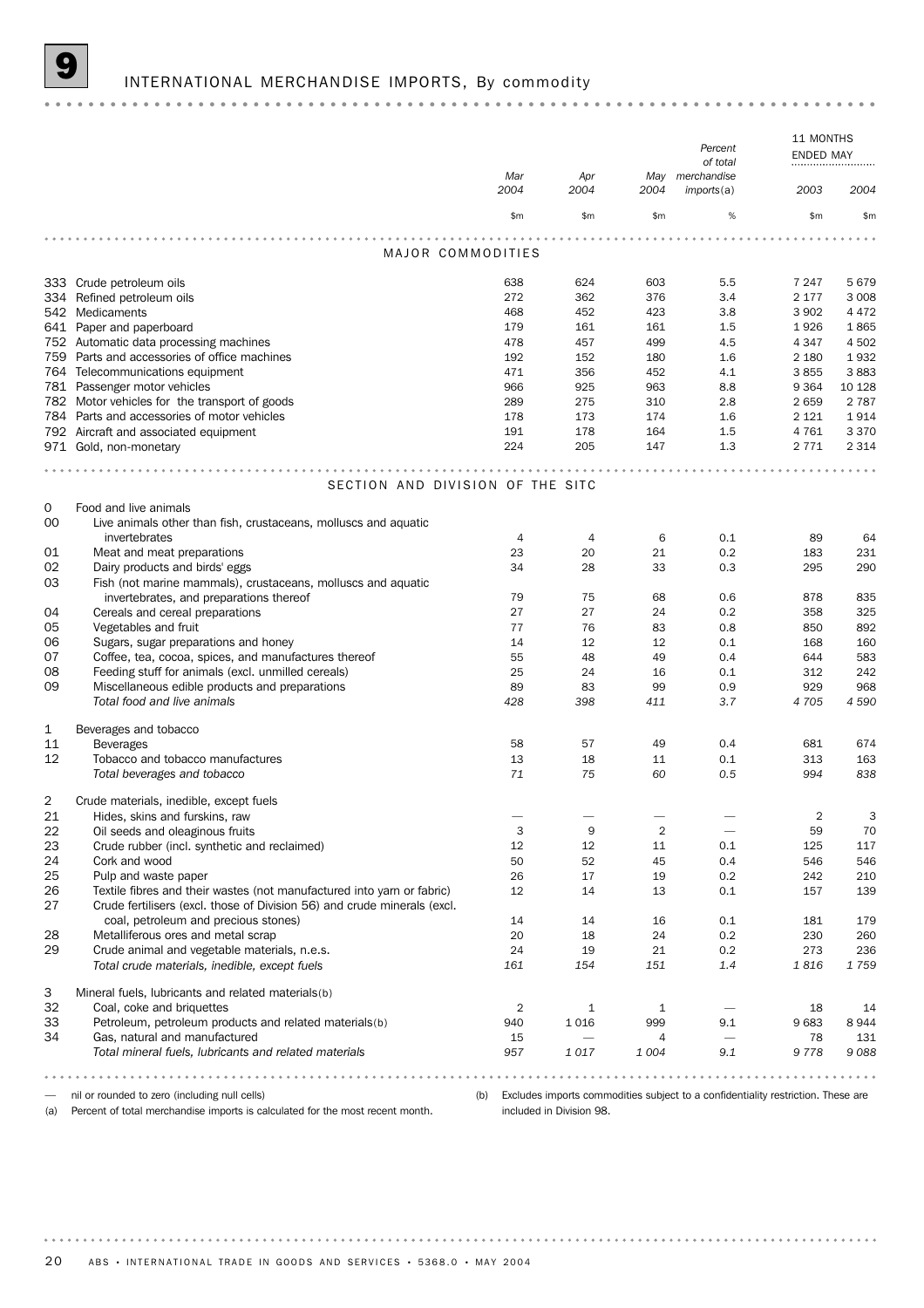# 9 INTERNATIONAL MERCHANDISE IMPORTS, By commodity *continued*

|    |                                                                           | Mar     | Apr  | May            | Percent<br>of total<br>merchandise                                                   | 11 MONTHS<br>ENDED MAY |         |
|----|---------------------------------------------------------------------------|---------|------|----------------|--------------------------------------------------------------------------------------|------------------------|---------|
|    |                                                                           | 2004    | 2004 | 2004           | imports(a)                                                                           | 2003                   | 2004    |
|    |                                                                           | \$m     | \$m  | \$m\$          | %                                                                                    | \$m\$                  | \$m     |
|    |                                                                           |         |      |                |                                                                                      |                        |         |
|    | SECTION AND DIVISION OF THE SITC                                          |         |      |                |                                                                                      |                        |         |
| 4  | Animal and vegetable oils, fats and waxes                                 |         |      |                |                                                                                      |                        |         |
| 41 | Animal oils and fats                                                      | 1       | 1    | $\overline{2}$ |                                                                                      | 19                     | 22      |
| 42 | Fixed vegetable fats and oils, crude, refined or fractionated             | 34      | 26   | 30             | 0.3                                                                                  | 283                    | 278     |
| 43 | Fats and oils (processed), waxes and inedible mixtures or preparations,   |         |      |                |                                                                                      |                        |         |
|    | of animal or vegetable origin, n.e.s.                                     | 3       | 3    | 3              |                                                                                      | 37                     | 37      |
|    | Total animal and vegetable oils, fats and waxes                           | 38      | 29   | 35             | 0.3                                                                                  | 340                    | 338     |
| 5  | Chemicals and related products, n.e.s.(b)                                 |         |      |                |                                                                                      |                        |         |
| 51 | Organic chemicals                                                         | 225     | 216  | 210            | 1.9                                                                                  | 2 2 2 6                | 2 1 2 8 |
| 52 | Inorganic chemicals(b)                                                    | 49      | 63   | 59             | 0.5                                                                                  | 593                    | 629     |
| 53 | Dyeing, tanning and colouring materials                                   | 47      | 44   | 38             | 0.3                                                                                  | 523                    | 468     |
| 54 | Medicinal and pharmaceutical products                                     | 540     | 517  | 502            | 4.6                                                                                  | 4882                   | 5 3 9 5 |
| 55 | Essential oils and resinoids and perfume materials; toilet, polishing and |         |      |                |                                                                                      |                        |         |
|    | cleansing preparations                                                    | 103     | 103  | 97             | 0.9                                                                                  | 1 200                  | 1 1 1 9 |
| 56 | Fertilisers (excl. crude)                                                 | 131     | 130  | 68             | 0.6                                                                                  | 736                    | 680     |
| 57 | Plastics in primary forms                                                 | 110     | 100  | 105            | 1.0                                                                                  | 1 3 0 9                | 1 0 6 9 |
| 58 | Plastics in non-primary forms                                             | 82      | 83   | 81             | 0.7                                                                                  | 995                    | 924     |
| 59 | Chemical materials and products, n.e.s.                                   | 127     | 138  | 129            | 1.2                                                                                  | 1411                   | 1 3 2 1 |
|    | Total chemicals and related products, n.e.s.                              | 1415    | 1394 | 1 2 9 0        | 11.7                                                                                 | 13876                  | 13 7 32 |
| 6  | Manufactured goods classified chiefly by material(b)                      |         |      |                |                                                                                      |                        |         |
| 61 | Leather, leather manufactures, and dressed furskins, n.e.s.               | 16      | 13   | 11             | 0.1                                                                                  | 181                    | 147     |
| 62 | Rubber manufactures, n.e.s.(b)                                            | 154     | 143  | 139            | 1.3                                                                                  | 1608                   | 1567    |
| 63 | Cork and wood manufactures (excl. furniture)                              | 68      | 53   | 53             | 0.5                                                                                  | 639                    | 595     |
| 64 | Paper, paperboard, and articles of paper pulp, of paper or of             |         |      |                |                                                                                      |                        |         |
|    | paperboard(b)                                                             | 209     | 192  | 193            | 1.8                                                                                  | 2 3 1 8                | 2 2 5 3 |
| 65 | Textile yarn, fabrics, made-up articles n.e.s. and related products       | 197     | 198  | 205            | 1.9                                                                                  | 2 5 1 3                | 2 2 4 1 |
| 66 | Non-metallic mineral manufactures, n.e.s.                                 | 188     | 202  | 174            | 1.6                                                                                  | 1952                   | 1919    |
| 67 | Iron and steel(b)                                                         | 161     | 201  | 176            | 1.6                                                                                  | 1800                   | 1850    |
| 68 | Non-ferrous metals(b)                                                     | 85      | 80   | 79             | 0.7                                                                                  | 958                    | 905     |
| 69 | Manufactures of metals, n.e.s.(b)                                         | 274     | 265  | 268            | 2.4                                                                                  | 2 9 0 7                | 2 9 0 0 |
|    | Total manufactured goods classified chiefly by material                   | 1 3 5 2 | 1347 | 1 2 9 8        | 11.8                                                                                 | 14876                  | 14 377  |
| 7  | Machinery and transport equipment(b)                                      |         |      |                |                                                                                      |                        |         |
| 71 | Power generating machinery and equipment                                  | 249     | 236  | 213            | 1.9                                                                                  | 2966                   | 2689    |
| 72 | Machinery specialised for particular industries                           | 431     | 389  | 439            | 4.0                                                                                  | 4 1 8 7                | 4567    |
| 73 | Metal working machinery                                                   | 46      | 39   | 54             | 0.5                                                                                  | 785                    | 557     |
| 74 | General industrial machinery and equipment, n.e.s. and machine parts,     |         |      |                |                                                                                      |                        |         |
|    | n.e.s.                                                                    | 547     | 538  | 536            | 4.9                                                                                  | 6535                   | 6337    |
| 75 | Office machines and automatic data processing machines                    | 706     | 645  | 723            | 6.6                                                                                  | 6976                   | 6851    |
| 76 | Telecommunications and sound recording and reproducing apparatus          |         |      |                |                                                                                      |                        |         |
|    | and equipment                                                             | 712     | 603  | 705            | 6.4                                                                                  | 6 3 8 5                | 6719    |
| 77 | Electrical machinery, apparatus, appliances, parts (incl. non-elec.       |         |      |                |                                                                                      |                        |         |
|    | counterparts of electrical domestic equip)(b)                             | 617     | 588  | 660            | 6.0                                                                                  | 6 3 9 2                | 6 3 6 6 |
| 78 | Road vehicles (incl. air-cushion vehicles)                                | 1556    | 1483 | 1572           | 14.3                                                                                 | 15 379                 | 16 098  |
| 79 | Transport equipment (excl. road vehicles)                                 | 320     | 238  | 243            | 2.2                                                                                  | 5696                   | 4 1 3 9 |
|    | Total machinery and transport equipment                                   | 5 1 8 4 | 4758 | 5 1 4 5        | 46.8                                                                                 | 55 302                 | 54 323  |
|    |                                                                           |         |      |                |                                                                                      |                        |         |
|    | nil or rounded to zero (including null cells)                             |         |      |                | (b) Excludes imports commodities subject to a confidentiality restriction. These are |                        |         |

(a) Percent of total merchandise imports is calculated for the most recent month.

. . . . . . . . . .

(b) Excludes imports commodities subject to a confidentiality restriction. These are included in Division 98.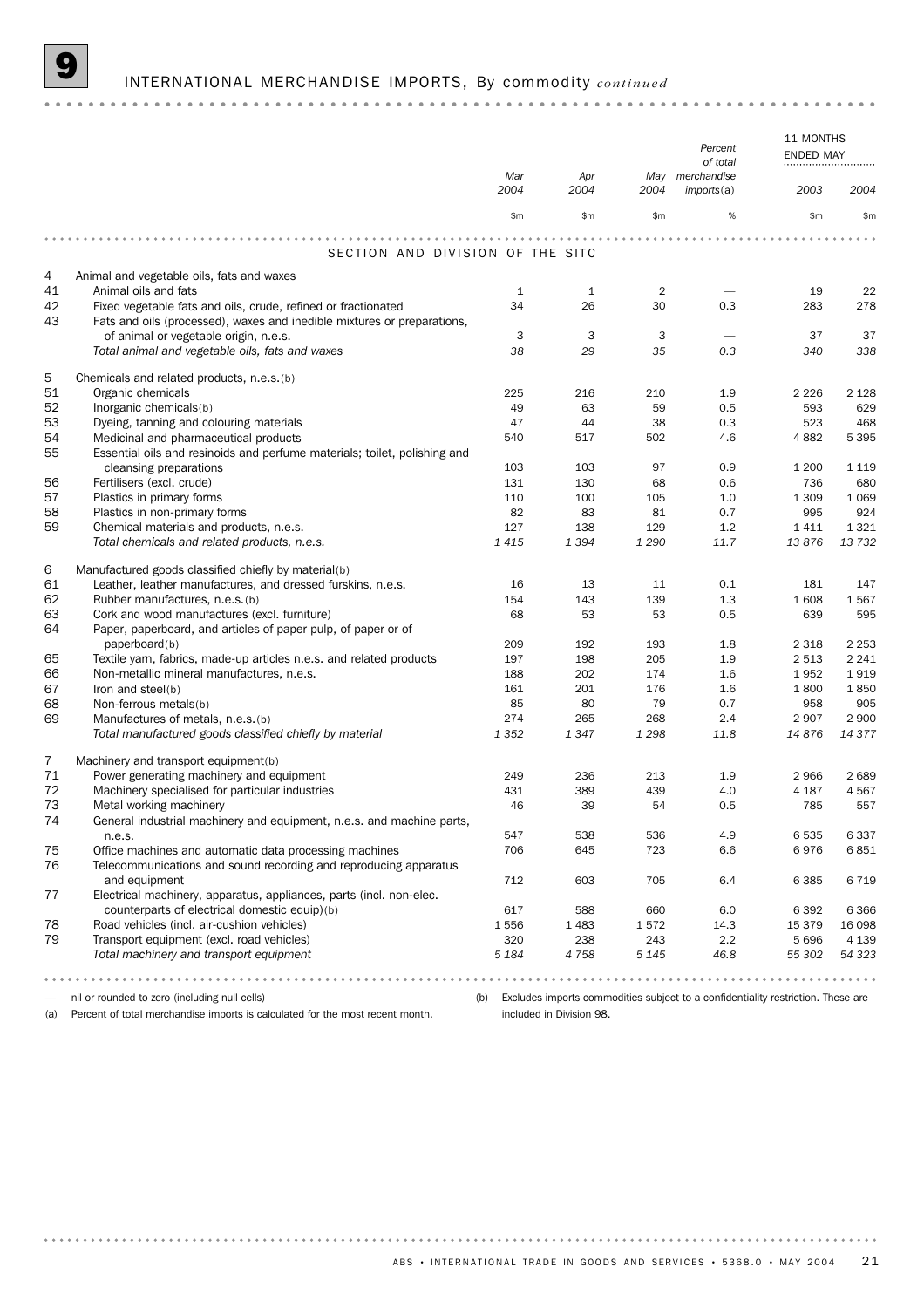### 9 INTERNATIONAL MERCHANDISE IMPORTS, By commodity *continued*

11 MONTHS Percent<br>
of total **ENDED**MAY **PERCELL**MAY **PERCELL**MAY **PERCELL**MAY **PERCELL**MAY **PERCELL**MAY **PERCELL** *of total Mar Apr May merchandise 2004 2004 2004 imports*(a) *2003 2004* \$m \$m \$m % \$m \$m  $2.2.2.2.1$ SECTION AND DIVISION OF THE SITC 8 Miscellaneous manufactured articles(b) 81 Prefabricated buildings; sanitary, plumbing, heating and lighting fixtures and fittings, n.e.s. 40 38 36 0.3 414 422  $82$ Furniture, parts thereof; bedding, mattresses, mattress supports, cushions and similar stuffed furnishings 114 120 123 1.1 1 378 1 439 83 Travel goods, handbags and similar containers 34 35 33 0.3 451 436 84 Articles of apparel and clothing accessories 331 331 296 235 2.1 3 183 3 100<br>85 Footwear 331 296 235 2.1 3 183 3 100 85 Footwear 84 64 55 0.5 955 830 87 Professional, scientific and controlling instruments and apparatus, n.e.s. 280 262 296 2.7 2 792 2 861 88 Photographic apparatus, equipment and supplies and optical goods, n.e.s.; watches and clocks(b) 105 97 99 0.9 1 407 1 197 89 Miscellaneous manufactured articles, n.e.s. 584 534 565 5.1 6 777 6 777 *Total miscellaneous manufactured articles 1 571 1 446 1 441 13.1 17 358 17 061* 9 Commodities and transactions not classified elsewhere in the SITC(c) 93 Special transactions and commodities not classified according to kind  $2$  2 2  $-$  2  $-$  32 26 95 Gold coin whether or not legal tender, and other coin being legal tender  $-$  1 1  $-$  1  $-$  4 7 96 Coin (excl. gold coin), not being legal tender  $1$  1 97 Gold, non-monetary (excl. gold ores and concentrates) 224 205 147 1.3 2 771 2 314 98 Combined confidential items excl some of SITC 280 (exports only) and some of SITCs 510 and 520 (imports only)(c) 16 15 16 0.1 559 215 *Total commodities and transactions not classified elsewhere in the SITC 242 224 166 1.5 3 366 2 563* Total Merchandise Imports 11 420 10 841 11 000 100.0 122 412 118 670 Balance of Payments Adjustment 100 115 118 . . 1029 1497 Goods Debits (imports) on a Balance of Payments Basis 11 520 10 956 11 118 . . . 123 441 120 167 not applicable (b) Excludes imports commodities subject to a confidentiality restriction. These are — nil or rounded to zero (including null cells) included in Division 98.

(a) Percent of total merchandise imports is calculated for the most recent month.

(c) Includes imports commodities subject to a confidentiality restriction.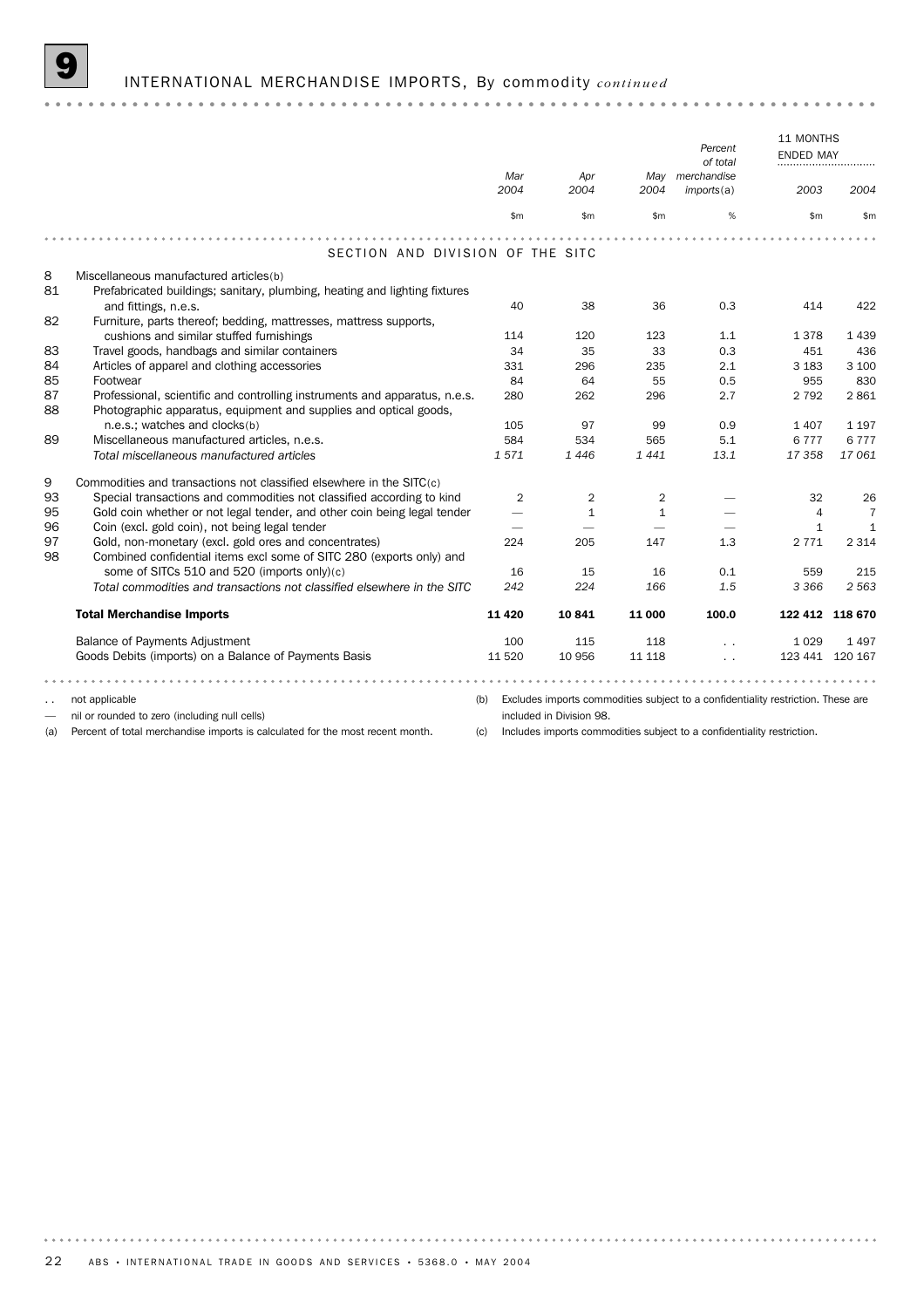# INTERNATIONAL MERCHANDISE TRADE, By country and country groups(a)

|                                                                         | <b>EXPORTS</b>  |            |                    |                 | <b>IMPORTS</b>   |                |                                             |                    | <b>BALANCE OF</b><br>MERCHANDISE<br><b>TRADE</b>                      |                 |
|-------------------------------------------------------------------------|-----------------|------------|--------------------|-----------------|------------------|----------------|---------------------------------------------|--------------------|-----------------------------------------------------------------------|-----------------|
|                                                                         |                 |            |                    |                 |                  |                |                                             |                    |                                                                       |                 |
|                                                                         |                 |            | 11<br>months       | 11<br>months    |                  |                | 11<br>months                                | 11<br>months       |                                                                       | 11<br>months    |
|                                                                         |                 |            | ended              | ended           |                  |                | ended                                       | ended              |                                                                       | ended           |
|                                                                         | 2002            | May        | May                | May             | 2002             | May            | May                                         | May                | 2002                                                                  | May             |
|                                                                         | $-03$           | 2004       | 2003               | 2004            | $-03$            | 2004           | 2003                                        | 2004               | $-03$                                                                 | 2004            |
|                                                                         | \$m             | \$m        | \$m                | \$m             | \$m\$            | \$m            | \$m                                         | \$m                |                                                                       |                 |
|                                                                         |                 |            |                    |                 |                  |                |                                             |                    |                                                                       |                 |
| Belgium(b)                                                              |                 | 64         |                    | 611             |                  | 136            |                                             | 1 1 3 8            |                                                                       | -527            |
| Brazil                                                                  | 413             | 54         | 363                | 453             | 490              | 37             | 455                                         | 456                | $-77$                                                                 | $-3$            |
| Canada                                                                  | 1837            | 197        | 1654               | 1657            | 1755             | 149            | 1594                                        | 1651               | 82                                                                    | $\overline{7}$  |
| China                                                                   | 8803            | 939        | 8 1 2 6            | 8748            | 13 7 89          | 1 2 6 2        | 12 756                                      | 13890              | $-4986$                                                               | $-5142$         |
| Denmark                                                                 | 125             | 14         | 113                | 153             | 770              | 61             | 708                                         | 770                | -645                                                                  | $-617$          |
| Egypt(c)                                                                | 370             | 61         | 363                | 608             | 20               | $\mathbf{1}$   | 19                                          | 33                 | 350                                                                   | 575             |
| Fiji                                                                    | 543             | 33         | 499                | 391             | 222              | 18             | 207                                         | 190                | 321                                                                   | 201             |
| Finland                                                                 | 457             | 53         | 409                | 544             | 680              | 66             | 631                                         | 592                | $-222$                                                                | $-49$           |
| France                                                                  | 1 1 7 2         | 103        | 1 0 9 7            | 858             | 3781             | 232            | 3544                                        | 3 3 2 5            | $-2609$                                                               | $-2467$         |
| Germany<br>Hong Kong (Sar of China)                                     | 1585<br>3 2 1 4 | 132<br>241 | 1 4 8 9<br>2998    | 1 1 8 8<br>2511 | 7952<br>1 2 3 4  | 623<br>106     | 7 3 1 8<br>1 1 0 2                          | 7 2 8 8<br>1 0 8 9 | $-6366$<br>1981                                                       | $-6100$<br>1422 |
| India                                                                   | 2576            | 443        | 2 2 9 7            | 4 4 3 1         | 979              | 79             | 906                                         | 917                | 1597                                                                  | 3513            |
| Indonesia                                                               | 2911            | 318        | 2698               | 2 6 3 3         | 4600             | 241            | 4 3 1 0                                     | 3 4 1 9            | $-1689$                                                               | $-786$          |
| Iran                                                                    | 407             | 3          | 399                | 121             | 40               | $\overline{2}$ | 37                                          | 40                 | 368                                                                   | 82              |
| Iraq                                                                    | 360             | 46         | 348                | 269             | 37               |                | 37                                          |                    | 324                                                                   | 269             |
| Ireland                                                                 | 183             | 19         | 171                | 156             | 1607             | 139            | 1 4 9 0                                     | 1481               | $-1425$                                                               | $-1325$         |
| Israel                                                                  | 195             | 6          | 189                | 151             | 481              | 47             | 450                                         | 432                | $-286$                                                                | $-281$          |
| Italy                                                                   | 1861            | 140        | 1731               | 1 2 7 3         | 4 1 4 8          | 379            | 3838                                        | 3769               | $-2287$                                                               | $-2496$         |
| Japan                                                                   | 21 7 27         | 1866       | 20 132             | 17 704          | 16 337           | 1 2 9 8        | 14 8 99                                     | 14 558             | 5 3 9 0                                                               | 3 1 4 6         |
| Korea, Republic of                                                      | 9 1 1 6         | 697        | 8 4 8 2            | 7697            | 4753             | 432            | 4 4 0 7                                     | 4 4 3 4            | 4 3 6 3                                                               | 3 2 6 3         |
| Kuwait                                                                  | 518             | 46         | 481                | 542             | 184              | 19             | 166                                         | 110                | 334                                                                   | 432             |
| Malaysia                                                                | 2 1 4 6         | 288        | 1977               | 1994            | 4 2 6 1          | 483            | 3921                                        | 4 170              | $-2115$                                                               | $-2176$         |
| Mexico                                                                  | 430             | 19         | 383                | 315             | 572              | 54             | 520                                         | 543                | $-142$                                                                | $-228$          |
| Netherlands                                                             | 1 3 6 4         | 127        | 1 2 5 7            | 1 2 5 7         | 1 2 8 3          | 96             | 1 1 7 9                                     | 1 0 9 1            | 81                                                                    | 166             |
| New Zealand                                                             | 8 1 2 7         | 654        | 7 4 4 5            | 7 3 8 6         | 5019             | 432            | 4640                                        | 4638               | 3 1 0 8                                                               | 2 7 4 8         |
| Pakistan                                                                | 285             | 41         | 256                | 423             | 192              | 15             | 180                                         | 149                | 93                                                                    | 274             |
| Papua New Guinea                                                        | 950             | 82         | 874                | 748             | 1502             | 160            | 1 3 6 2                                     | 1 3 0 5            | $-552$                                                                | $-556$          |
| Philippines                                                             | 1 0 9 1         | 69         | 972                | 799             | 839              | 51             | 780                                         | 694                | 252                                                                   | 105             |
| Saudi Arabia                                                            | 1991            | 179        | 1874               | 1808            | 1 2 8 4          | 107            | 1 2 1 2                                     | 741                | 708                                                                   | 1 0 6 6         |
| Singapore<br>South Africa                                               | 4658<br>1 3 1 4 | 353<br>153 | 4 3 6 2<br>1 2 2 0 | 2 7 7 4<br>1311 | 4 370<br>1 0 6 0 | 510<br>91      | 4 0 23<br>959                               | 4565<br>1 1 3 7    | 289<br>254                                                            | $-1791$<br>174  |
| Spain                                                                   | 668             | 44         | 609                | 577             | 1047             | 104            | 968                                         | 998                | $-380$                                                                | $-421$          |
| Sweden                                                                  | 211             | 23         | 188                | 196             | 1810             | 146            | 1671                                        | 1592               | $-1598$                                                               | $-1396$         |
| Switzerland                                                             | 378             | 18         | 363                | 164             | 1 2 3 0          | 96             | 1 1 3 9                                     | 1 0 8 0            | $-852$                                                                | -916            |
| Taiwan                                                                  | 4 3 1 0         | 346        | 4 0 2 1            | 3 3 3 5         | 3376             | 311            | 3 0 8 5                                     | 3 0 8 1            | 934                                                                   | 253             |
| Thailand                                                                | 2479            | 245        | 2 2 5 5            | 2 1 7 7         | 3 4 7 1          | 316            | 3 1 9 8                                     | 3 3 3 3            | $-992$                                                                | $-1156$         |
| Turkey                                                                  | 298             | 7          | 280                | 264             | 223              | 28             | 205                                         | 236                | 75                                                                    | 28              |
| <b>United Arab Emirates</b>                                             | 1 2 3 4         | 86         | 1 1 7 1            | 1074            | 755              | 39             | 656                                         | 701                | 479                                                                   | 372             |
| United Kingdom                                                          | 7 2 3 4         | 308        | 6483               | 4 7 5 2         | 5 769            | 441            | 5 3 3 2                                     | 4961               | 1464                                                                  | $-209$          |
| United States of America                                                | 10 365          | 799        | 9609               | 8 4 0 7         | 22 4 94          | 1715           | 20 438                                      | 18 0 7 1           | $-12129$                                                              | $-9664$         |
| Viet Nam                                                                | 472             | 53         | 438                | 426             | 2 5 0 5          | 126            | 2 3 3 4                                     | 1847               | $-2033$                                                               | $-1421$         |
| Other Countries(d)                                                      | 7 1 0 2         | 660        | 6582               | 5 500           | 6 2 1 1          | 354            | 5736                                        | 4 1 5 6            | 891                                                                   | 1 3 4 4         |
| <b>Total</b>                                                            | 115 479         | 10 029     | 106 658            | 98 384          | 133 129          | 11 000         | 122 412                                     | 118 670            | $-17650$                                                              | $-20286$        |
| APEC                                                                    | 83 0 22         | 7 1 9 5    | 76 790             | 69 680          | 92 245           | 7 7 3 2        | 84 644                                      | 82 469             | $-9223$                                                               | $-12789$        |
| <b>ASEAN</b>                                                            | 13855           | 1 3 3 6    | 12 795             | 10885           | 20 749           | 1738           | 19 232                                      | 18 4 90            | $-6894$                                                               | $-7605$         |
| <b>Developing Countries</b>                                             | 52 960          | 4940       | 49 0 95            | 47 463          | 51 216           | 4 4 3 9        | 47 337                                      | 47 171             | 1744                                                                  | 292             |
| <b>Least Developed Countries</b>                                        | 1 2 3 1         | 140        | 1 1 5 3            | 1076            | 227              | 14             | 209                                         | 186                | 1 0 0 4                                                               | 890             |
| European Union                                                          | 15864           | 1041       | 14 4 69            | 11 7 14         | 31 397           | 2 5 1 8        | 29 0 36                                     | 28 013             | $-15533$                                                              | $-16299$        |
| <b>OECD</b>                                                             | 68 360          | 5 3 1 6    | 63 0 21            | 55 4 29         | 84 750           | 6812           | 77 771                                      | 74 120             | $-16390$                                                              | $-18691$        |
|                                                                         |                 |            |                    |                 |                  |                | $- - - - -$                                 |                    |                                                                       | .               |
| nil or rounded to zero (including null cells)                           |                 |            |                    |                 | (c)              |                |                                             |                    | Exports of Alumina to Egypt are excluded from its country total and   |                 |
| See AusStats for details of all countries.<br>(a)                       |                 |            |                    |                 |                  |                | included in the 'Other Countries' category. |                    |                                                                       |                 |
| Prior to July 2003, Belgium and Luxembourg were combined.<br>(b)        |                 |            |                    |                 | (d)              |                |                                             |                    | Includes small value export entries which can not yet be allocated by |                 |
| Belgium-Luxembourg is included in 'Other Countries' up to and including |                 |            |                    |                 | country.         |                |                                             |                    |                                                                       |                 |
| June 2003.                                                              |                 |            |                    |                 |                  |                |                                             |                    |                                                                       |                 |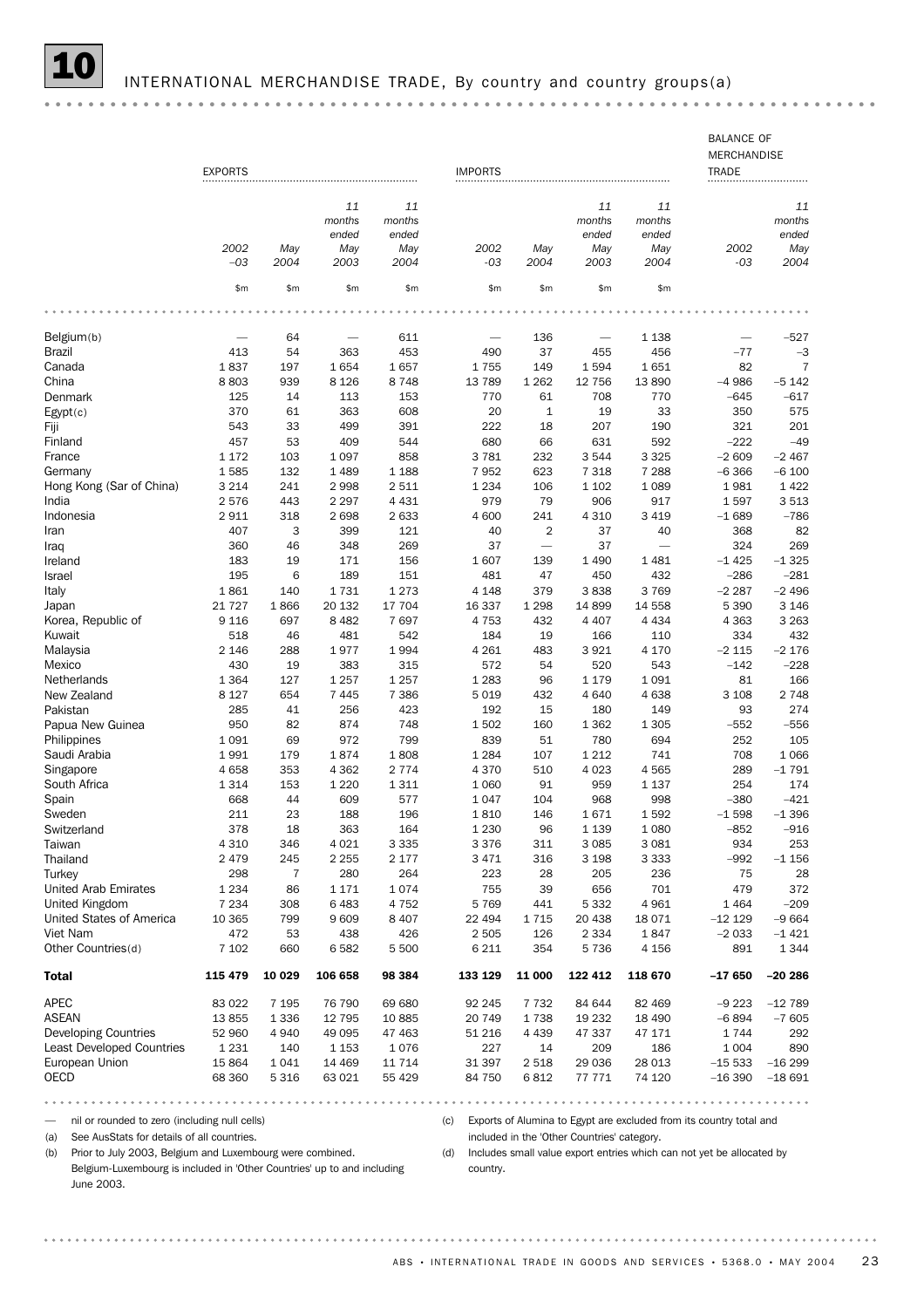|                                               |                |              | 11 MONTHS        |              |
|-----------------------------------------------|----------------|--------------|------------------|--------------|
|                                               |                |              | <b>ENDED MAY</b> |              |
|                                               |                | May          |                  |              |
|                                               | $2002 - 03$    | 2004         | 2003             | 2004         |
|                                               |                |              |                  |              |
|                                               | \$m\$          | \$m\$        | \$m              | \$m          |
|                                               |                |              |                  |              |
|                                               | EXPORTS(a)     |              |                  |              |
|                                               |                |              |                  |              |
| New South Wales                               | 20 234         | 1861         | 18 756           | 16 9 20      |
| Victoria                                      | 18 904         | 1701         | 17 544           | 16 209       |
| Queensland                                    | 21 381         | 2018         | 19 641           | 17 988       |
| South Australia                               | 8 3 6 5        | 686          | 7 7 8 3          | 6923         |
| Western Australia                             | 32 439         | 2685         | 29 685           | 29 3 26      |
| Tasmania                                      | 2 4 5 3        | 200          | 2 2 9 1          | 2087         |
| Northern Territory                            | 2 608          | 170          | 2 4 2 8          | 1725         |
| <b>Australian Capital Territory</b>           | 4              |              | 4                | $\mathbf{1}$ |
| State not available for publication( $b$ )(c) | 429            | 165          | 391              | 511          |
| Re-exports                                    | 8 6 6 2        | 543          | 8 1 3 3          | 6695         |
|                                               |                |              |                  |              |
| <b>Total exports</b>                          | 115 479        | 10 029       | 106 658          | 98 384       |
|                                               |                |              |                  |              |
|                                               | <b>IMPORTS</b> |              |                  |              |
| New South Wales                               | 55 250         | 4592         | 50 689           | 48 683       |
| Victoria                                      | 42 129         | 3 1 9 0      | 38 759           | 36 911       |
| Queensland                                    | 16 358         | 1687         | 14 901           | 16 313       |
| South Australia                               | 5 7 2 4        | 468          | 5 3 2 6          | 4 703        |
| Western Australia                             | 11 755         | 923          | 10 914           | 10 687       |
| Tasmania                                      | 763            | 30           | 729              | 625          |
| Northern Territory                            | 934            | 109          | 877              | 742          |
| Australian Capital Territory                  | 217            | $\mathbf{1}$ | 216              | 5            |
|                                               |                |              |                  |              |
| <b>Total imports</b>                          | 133 129        | 11 000       | 122 412          | 118 670      |

— nil or rounded to zero (including null cells)

(a) State in which the final stage of production or manufacture occurs.

(b) Includes exports which cannot yet be allocated by state. These shipments will be appropriately classified as more details become available.

(c) Exports of Alumina to Bahrain, Egypt and Iceland are excluded from the state totals and included in 'State not available for publication' category.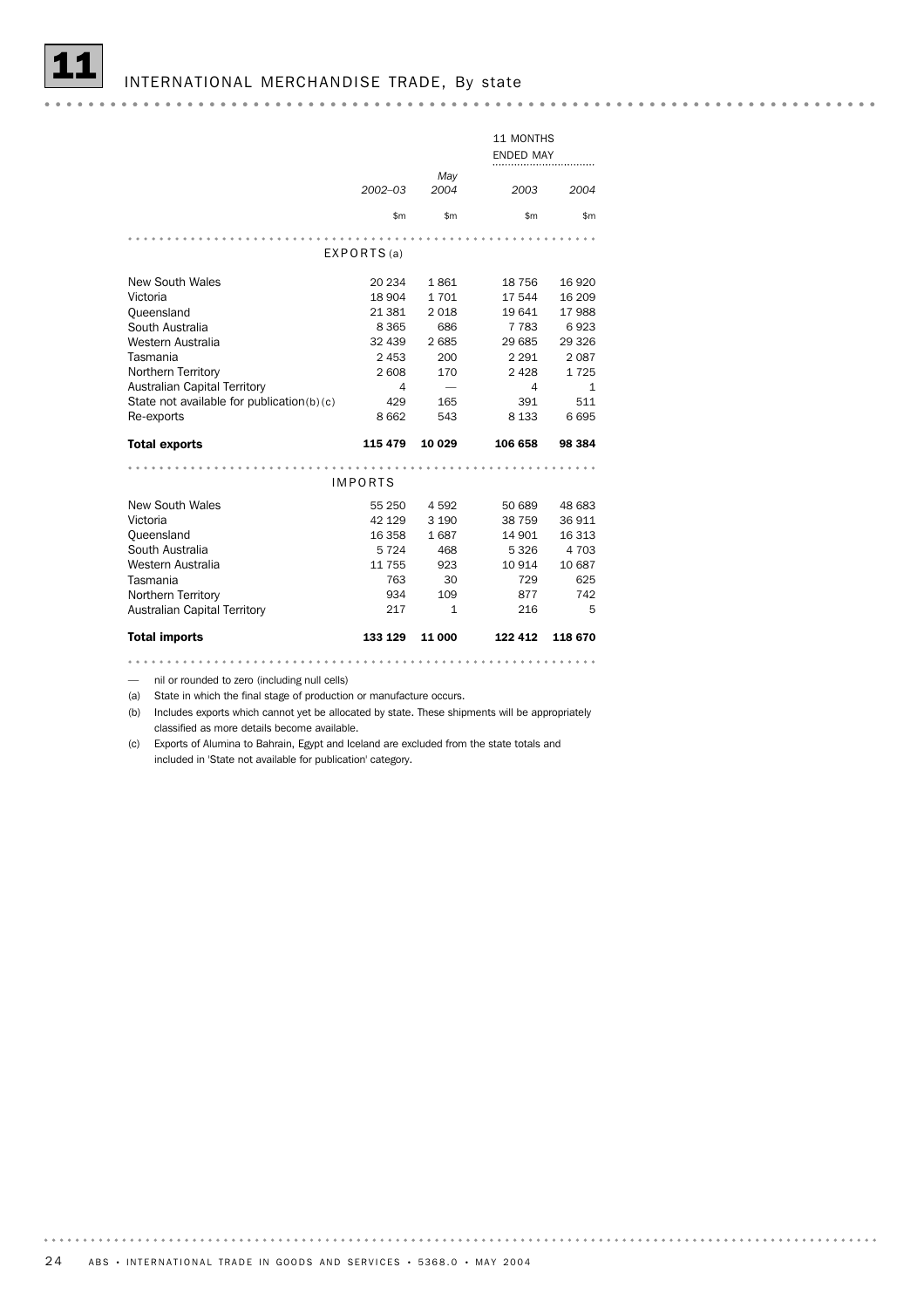

# PERIOD AVERAGE EXCHANGE RATES (a): Per Australian Dollar

| Period    | United<br><b>States</b><br>dollar | United<br>Kingdom<br>pound | euro   | Japanese<br>yen | Trade-weighted<br>index of value<br>of the $$A(b)$ |
|-----------|-----------------------------------|----------------------------|--------|-----------------|----------------------------------------------------|
|           |                                   |                            |        |                 |                                                    |
|           |                                   | FINANCIAL YEAR             |        |                 |                                                    |
| 2000-01   | 0.5379                            | 0.3704                     | 0.6023 | 61.49           | 50.3                                               |
| 2001-02   | 0.5239                            | 0.3632                     | 0.5850 | 66.10           | 50.7                                               |
| 2002-03   | 0.5848                            | 0.3685                     | 0.5577 | 70.01           | 53.5                                               |
|           |                                   |                            |        |                 |                                                    |
|           |                                   | MONTHS                     |        |                 |                                                    |
| 2003      |                                   |                            |        |                 |                                                    |
| March     | 0.6023                            | 0.3804                     | 0.5577 | 71.43           | 54.6                                               |
| April     | 0.6090                            | 0.3869                     | 0.5610 | 72.92           | 55.3                                               |
| May       | 0.6470                            | 0.3989                     | 0.5601 | 75.91           | 57.4                                               |
| June      | 0.6643                            | 0.4000                     | 0.5689 | 78.58           | 58.8                                               |
| July      | 0.6621                            | 0.4074                     | 0.5820 | 78.57           | 58.9                                               |
| August    | 0.6512                            | 0.4086                     | 0.5843 | 77.32           | 58.2                                               |
| September | 0.6614                            | 0.4107                     | 0.5891 | 76.11           | 58.5                                               |
| October   | 0.6941                            | 0.4138                     | 0.5928 | 75.98           | 60.1                                               |
| November  | 0.7159                            | 0.4238                     | 0.6118 | 78.19           | 61.9                                               |
| December  | 0.7383                            | 0.4223                     | 0.6018 | 79.62           | 63.0                                               |
| 2004      |                                   |                            |        |                 |                                                    |
| January   | 0.7695                            | 0.4227                     | 0.6101 | 81.89           | 64.8                                               |
| February  | 0.7777                            | 0.4165                     | 0.6152 | 82.84           | 65.2                                               |
| March     | 0.7498                            | 0.4100                     | 0.6110 | 81.45           | 63.6                                               |
| April     | 0.7442                            | 0.4121                     | 0.6201 | 79.98           | 63.3                                               |
| May       | 0.7054                            | 0.3948                     | 0.5874 | 79.01           | 60.9                                               |
|           |                                   |                            |        |                 |                                                    |

(a) These exchange rates and the trade-weighted index are derived using rates provided by the Reserve

Bank of Australia in respect of each trading day.

(b) May 1970=100. The trade-weighted index is reweighted annually (on 1 October) and on special occasions if required.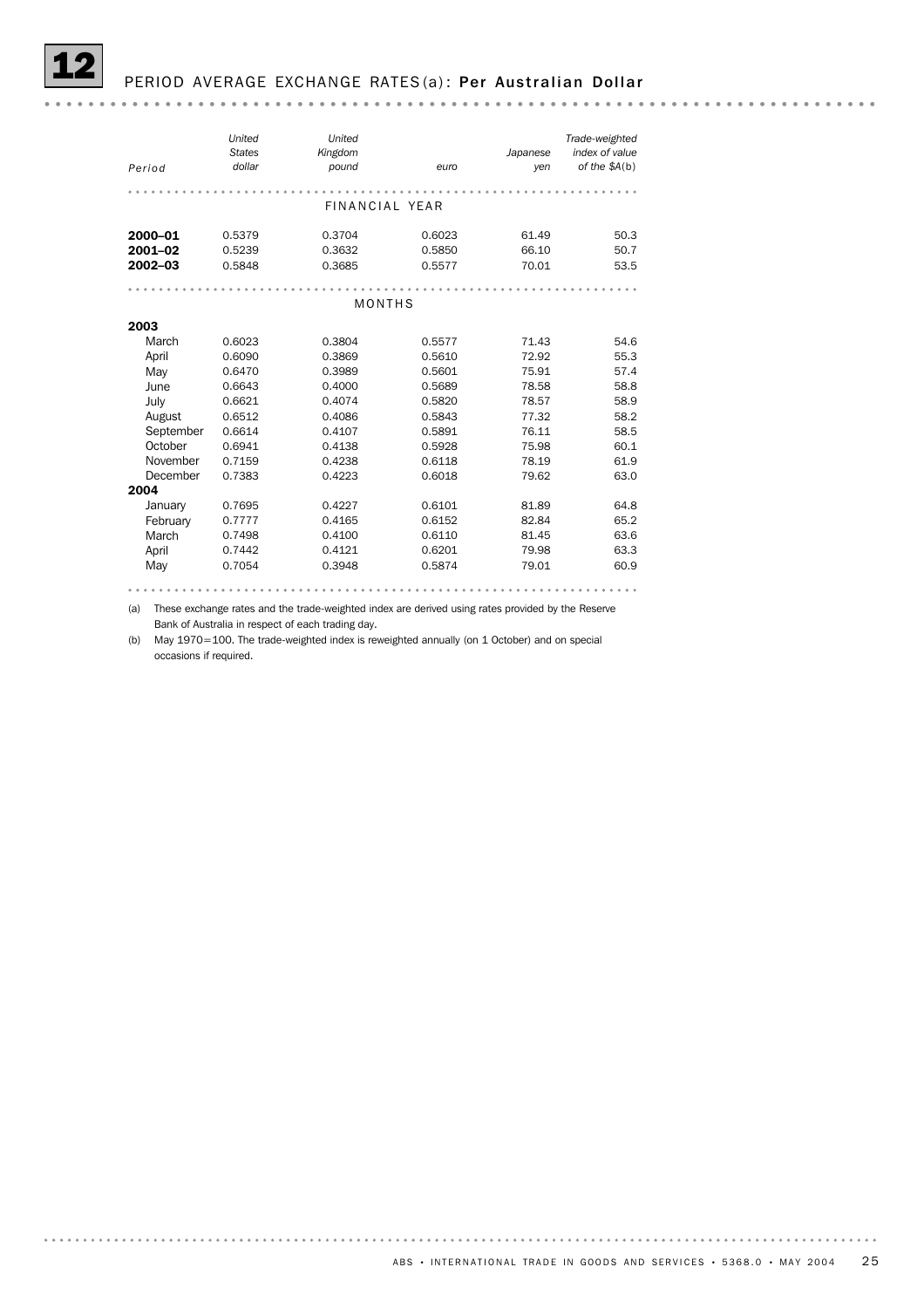# EXPLANATORY NOTES

| <b>INTRODUCTION</b>              | This publication presents preliminary estimates of Australia's international trade in<br>1<br>goods and services on a balance of payments basis and merchandise import and export<br>statistics on a recorded trade basis.                                                                                                                                                                                                                                                                                                                                                                                                                                                                                                                                                                                                                                                                                                                                                                                                                                                                                                                                                                                                          |
|----------------------------------|-------------------------------------------------------------------------------------------------------------------------------------------------------------------------------------------------------------------------------------------------------------------------------------------------------------------------------------------------------------------------------------------------------------------------------------------------------------------------------------------------------------------------------------------------------------------------------------------------------------------------------------------------------------------------------------------------------------------------------------------------------------------------------------------------------------------------------------------------------------------------------------------------------------------------------------------------------------------------------------------------------------------------------------------------------------------------------------------------------------------------------------------------------------------------------------------------------------------------------------|
|                                  | Merchandise trade statistics on a recorded trade basis are compiled from information<br>2<br>submitted by exporters and importers or their agents to the Australian Customs Service<br>(ACS). Adjustments for coverage, timing and valuation are made to recorded trade data<br>to convert them to a balance of payments basis. The main source for services data is the<br>quarterly Survey of International Trade in Services.                                                                                                                                                                                                                                                                                                                                                                                                                                                                                                                                                                                                                                                                                                                                                                                                    |
|                                  | 3 More comprehensive quarterly estimates of Australia's trade in goods and services,<br>together with comprehensive details of Australia's balance of payments are included in<br>the quarterly publication, Balance of Payments and International Investment Position,<br>Australia (cat.no.5302.0). Detailed monthly statistics on merchandise trade are available<br>on AusStats or by subscription to tailored services.                                                                                                                                                                                                                                                                                                                                                                                                                                                                                                                                                                                                                                                                                                                                                                                                        |
| CONCEPTS, SOURCES AND<br>METHODS | The conceptual framework used in compiling Australia's merchandise trade statistics<br>4<br>can be found in International Merchandise Trade, Australia: Concepts, Sources and<br>Methods, 2001 (cat.no.5489.0).                                                                                                                                                                                                                                                                                                                                                                                                                                                                                                                                                                                                                                                                                                                                                                                                                                                                                                                                                                                                                     |
|                                  | The conceptual framework used in compiling Australia's balance of payments<br>5<br>statistics is based on the Fifth Edition of the International Monetary Fund's Balance of<br>Payments Manual (BPM5,1993). Descriptions of the underlying concepts and structure<br>of the balance of payments and the sources, methods and terms used in compiling the<br>estimates are presented in Balance of Payments and International Investment Position,<br>Australia: Concepts, Sources and Methods, 1998 (cat.no.5331.0). To bring merchandise<br>trade statistics on a recorded trade basis to a balance of payment basis, timing<br>adjustments are made to ensure that the transaction is recorded in the period in which<br>ownership changed, rather than in the period in which the transaction was recorded by<br>ACS. Adjustments are also made to imports to take account of distortions which arise<br>when significant changes occur in the volume of import entries lodged but not yet<br>processed by ACS in a given month. Chapter 6 of cat. no. 5331.0 provides more detail on<br>the relationship between statistics on international merchandise trade on a recorded<br>trade basis and on a balance of payments basis. |
|                                  | Both of the Concepts, Sources and Methods publications are available for free from<br>6<br>the ABS web site, see << http://www.abs.gov.au>> - select About Statistics then<br>Concepts & Classifications.                                                                                                                                                                                                                                                                                                                                                                                                                                                                                                                                                                                                                                                                                                                                                                                                                                                                                                                                                                                                                           |
| SEASONAL ADJUSTMENT              | Monthly original estimates are volatile, being subject to calendar-related and large<br>7<br>irregular influences. Seasonally adjusted estimates are derived by estimating and<br>removing systematic calendar related effects, such as seasonal and trading day influences,<br>from the original series. Seasonal adjustment does not aim to remove the irregular or<br>non-seasonal influences which may be present in any particular month. These irregular<br>influences may reflect both random economic events and difficulties of statistical<br>recording. The estimates of international trade in goods and services on a balance of<br>payments basis are seasonally adjusted. The merchandise exports and imports statistics<br>on a recorded trade basis are not.                                                                                                                                                                                                                                                                                                                                                                                                                                                       |
| TREND ESTIMATES                  | The month-to-month movements of the seasonally adjusted estimates may not be<br>8<br>reliable indicators of trend behaviour because they include irregular or non-seasonal<br>movements. Trend estimates are derived by applying a 13-term Henderson moving<br>average to the seasonally adjusted series. The use of a 13-term Henderson average can<br>result in revisions to the estimates for the most recent six months as additional<br>observations become available. Revisions can also occur because of changes in the<br>original data and as a result of the annual re-estimation of the seasonal factors.                                                                                                                                                                                                                                                                                                                                                                                                                                                                                                                                                                                                                |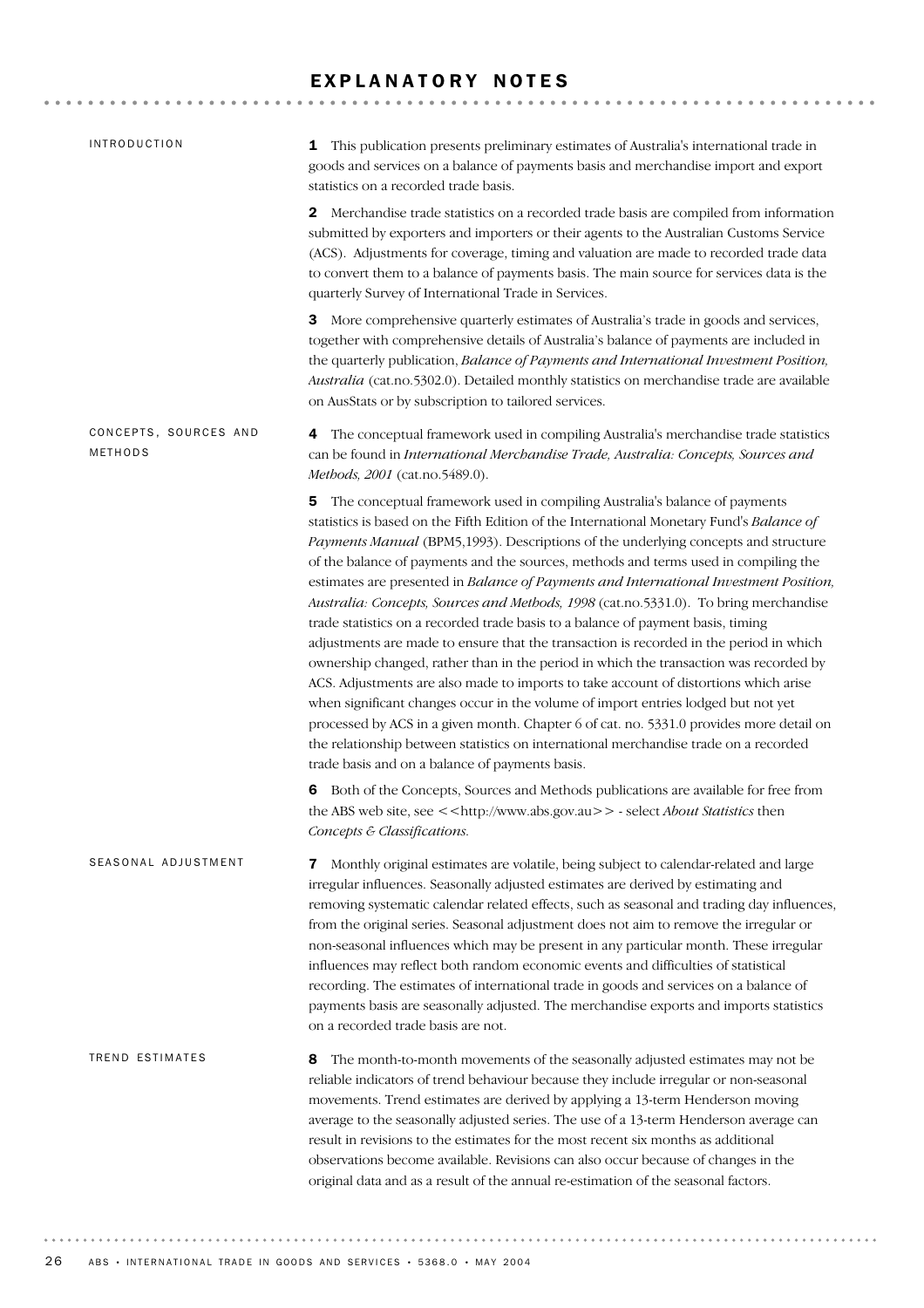# E X P L A N A T O R Y N O T E S *continued*

| SIGN CONVENTION                        | In keeping with balance of payments conventions, where statistics are on a balance<br>9<br>of payments basis, credit entries (exports) are shown without sign and debit items<br>(imports) are shown as negative entries. For statistics on a recored trade basis, both<br>imports and exports are shown without sign. The calculation of percentage changes on<br>balance of payments debit items are made without regard to sign. References to balance<br>of payments debit items in Key Figures, Key Points, and Analysis and Comments are also<br>made without regard to sign.                                                                                                                                                                                                                                                                                            |
|----------------------------------------|--------------------------------------------------------------------------------------------------------------------------------------------------------------------------------------------------------------------------------------------------------------------------------------------------------------------------------------------------------------------------------------------------------------------------------------------------------------------------------------------------------------------------------------------------------------------------------------------------------------------------------------------------------------------------------------------------------------------------------------------------------------------------------------------------------------------------------------------------------------------------------|
| COMMODITY BREAKDOWNS<br>OF GOODS       | <b>10</b> For details of the classification used for goods exports on a balance of payments<br>basis (credits), see table 6.6 in Balance of Payments and International Investment<br>Position, Australia: Concepts, Sources and Methods, 1998 (cat.no.5331.0).<br>11 Details of the classification of goods imports on a balance of payments basis<br>(debits) are provided in table 6.7 in cat. no. 5331.0. Most of the commodity groups                                                                                                                                                                                                                                                                                                                                                                                                                                      |
|                                        | shown in table 4 for goods debits are available for more detailed sub-groups from<br>AusStats.<br>12 The recorded trade statistics shown in tables 8 and 9 are classified by the Standard<br>International Trade Classification 2 (SITC). The first section of tables 8 and 9 show the<br>most significant commodities (by value) at the SITC 3 digit level.                                                                                                                                                                                                                                                                                                                                                                                                                                                                                                                   |
| COMMODITY BREAKDOWNS<br>OF SERVICES    | 13 The quarterly detailed services data published in table 7 are consistent with the<br>monthly aggregates shown in table 5. Services trade data by major partner countries and<br>by Australian state of production/consumption are published on a financial year basis and<br>a calendar year basis.                                                                                                                                                                                                                                                                                                                                                                                                                                                                                                                                                                         |
|                                        | <b>14</b> Monthly indicators for many of the services components that are only surveyed<br>quarterly are not available. In particular, the Freight and Other transportation<br>components of Total services credits are not available for publication on a monthly basis.<br>The estimates for these items shown in table 5 are therefore derived by dividing the<br>quarterly estimate by three. Where quarterly survey data are not available, freight debits<br>are derived directly from imports data for the reference month as a difference between<br>total merchandise CIFE and FOB, adjusted to reflect timing and processing adjustments.<br>For freight credits and other transportation credits and debits, estimates are derived by<br>extrapolating the last month's data by an average of movements for the same month over<br>the three previous years.        |
| RELATED PRODUCTS OR<br><b>SERVICES</b> | <b>15</b> More detailed balance of payments and recorded merchandise trade data, including<br>forward seasonal factors, are available from AusStats. Very detailed merchandise trade<br>data by commodity, country and state are available by contacting the National<br>Information and Referral Service, as shown on the back of this publication.                                                                                                                                                                                                                                                                                                                                                                                                                                                                                                                           |
|                                        | <b>16</b> Users may also wish to refer to the following publications which are available from<br>ABS Bookshops and on the ABS web site:<br>• Balance of Payments and International Investment Position, Australia<br>(cat.no.5302.0) - issued quarterly<br>International Merchandise Imports, Australia (cat.no.5439.0) - issued monthly<br>International Trade Price Indexes, Australia (cat.no.6457.0) - issued quarterly<br>• Balance of Payments and International Investment Position, Australia: Concepts,<br>Sources and Methods (cat.no.5331.0)<br>Information Paper: Quality of Australian Balance of Payments Statistics<br>(cat.no.5342.0)<br>International Merchandise Trade, Australia: Concepts, Sources and Methods<br>(cat.no.5489.0)<br>A Guide to Australian Balance of Payments and International Investment Position<br>Statistics (cat.no.5362.0.55.001). |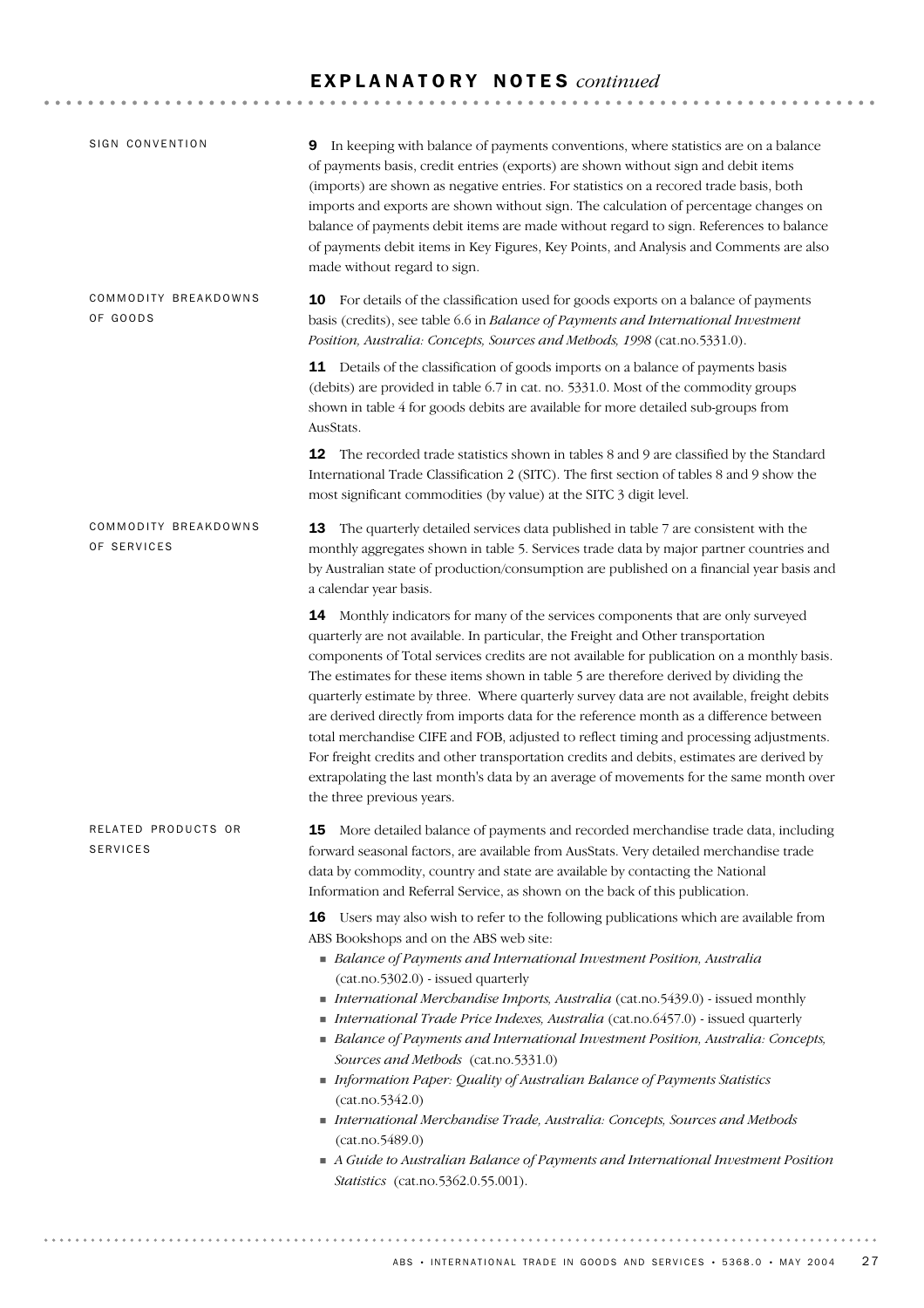# E X P L A N A T O R Y N O T E S *continued*

| RELATED PRODUCTS OR<br>SERVICES continued | The last four publications are available for free on the ABS web site<br>17<br><http: www.abs.gov.au=""> - select <i>About Statistics</i> then <i>Concepts &amp; Classifications</i>.</http:> |  |
|-------------------------------------------|-----------------------------------------------------------------------------------------------------------------------------------------------------------------------------------------------|--|
| ABBREVIATIONS                             | ABS Australian Bureau of Statistics                                                                                                                                                           |  |
|                                           | - Australian Customs Service<br>ACS.                                                                                                                                                          |  |
|                                           | APEC Asia Pacific Economic Co-operation                                                                                                                                                       |  |
|                                           | Association of South-East Asian Nations<br>ASEAN                                                                                                                                              |  |
|                                           | not elsewhere specified<br>n.e.s.                                                                                                                                                             |  |
|                                           | not included elsewhere<br>n.i.e.                                                                                                                                                              |  |
|                                           | Organisation for Economic Co-operation and Development<br><b>OECD</b>                                                                                                                         |  |
|                                           | SAR Special Administrative Region                                                                                                                                                             |  |
|                                           | Standard International Trade Classification<br>SITC.                                                                                                                                          |  |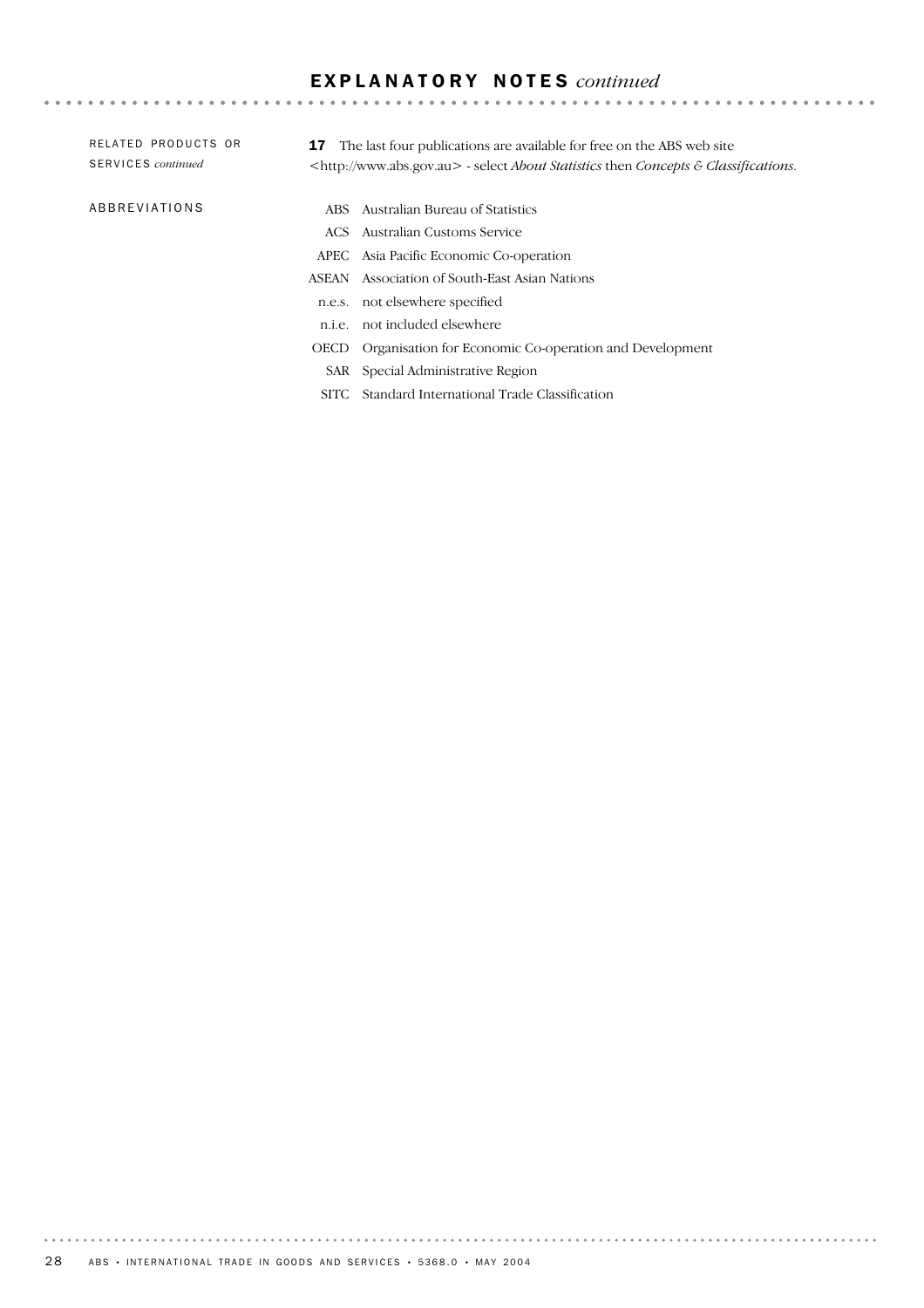# **APPENDIX RELATED ARTICLES**

#### *Article Source Issue Investment* Gross external debt 5302.0 Sep qtr 2003 Foreign ownership of equity extends the state of the 5302.0 Sep qtr 2003 Measuring Australia's foreign currency exposure 5302.0 Dec qtr 2001 *Balance of payments* International comparison of balance of payments statistics 5363.0 1999–2000 The Sydney Olympic Games 6302.0 Sep qtr 1999 The Sydney Olympic Games Update 5368.0 Jul 2000 *Merchandise trade* Australia's Trade with the USA meeting web site Mar 2004 Australia's Exporters, 2002–03 web site Dec 2003 Australia's Importers, 2002–03 web site Jan 2004 Export and import currencies, 2003 web site May 2003 Australia's exporters and importers, 2001–02 5422.0 Dec qtr 2002 Trade through Australia's ports 5422.0 Sep qtr 2002 Australia's trade in wine 1980 and the 5422.0 Dec qtr 2001 Australia's export markets, 1991–92 to 2000–01 5422.0 Jun qtr 2001 Major commodities traded by Australia, 1991 to 2000 5422.0 Dec qtr 2000 Australia's trade in crude petroleum 5422.0 Mar qtr 2000 Australia's merchandise trade with the Republic of Korea 5422.0 Sep qtr 1999 Australia's merchandise trade with Japan 5422.0 Mar qtr 1999 Bilateral merchandise trade statistics reconciliation: Australia and the European Union, 1992 to 1997 5422.0 Sep qtr 1998 *Trade in services* International trade in services by partner country, 2003 web site Mar 2004 International trade in services by State, 2003 web site Mar 2004 International trade in services by partner country, 2002–03 web site Oct 2003 International trade in services by State, 2002–03 web site Oct 2003 Goods and services by region, 2001 65368.0 Feb 2002 International trade in education services web site Oct 2002 *Finance* Recent trends in construction and first home buyers finance 5609.0 Mar 2002 Household sector data in the financial accounts 5232.0 Mar qtr 2002 Investment Managers **1988** and 1999 and 1999 and 1999 and 1999 and 1999 and 1999 and 1999 and 1999 and 1999 and 19 Venture capital, 1999–2000 6611.0 1000-2001 Impact of 2003–2004 farm season on Australian 5611.0 1999-2000 production *Globalisation* Foreign Ownership of Australian Exporters and Importers, 2002–03 5496.0 2002-2003 Australian Outward Foreign Affiliates Trade, 2002–03, web site 2002-2003 **Experimental** *Technical information* Changes to country and port classifications 5368.0 May 2003 The effect of customs changes on export statistics 5422.0 Jun qtr 2002 Harmonized system changes and the state of the 5422.0 Sep qtr 2001 International trade review: data quality and client queries 5422.0 Jun qtr 2000 Data confidentiality 5422.0 Dec qtr 1999